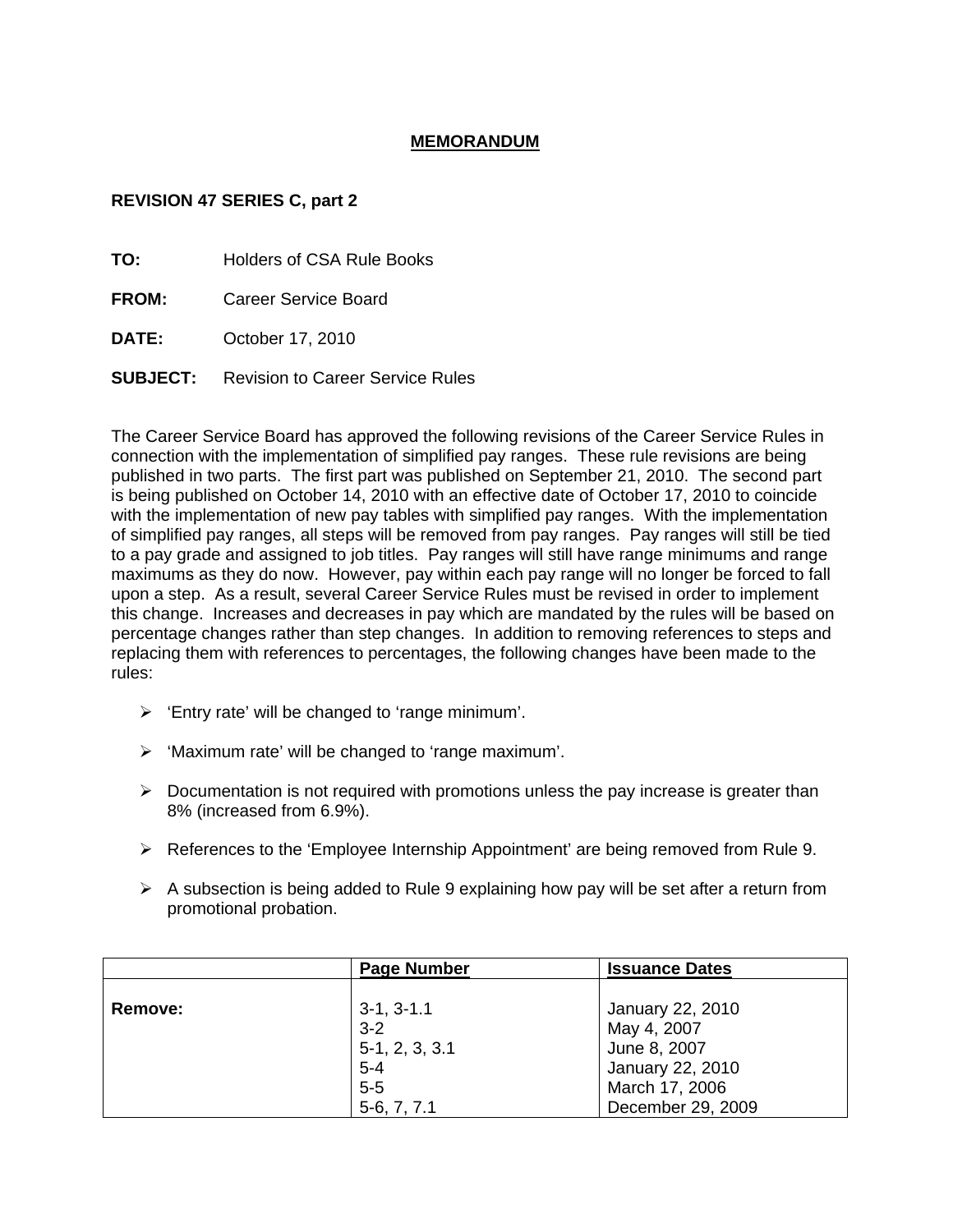|         | 5-8 through 5-11                      | May 4, 2007        |
|---------|---------------------------------------|--------------------|
|         |                                       |                    |
|         | $5 - 12$                              | January 23, 2009   |
|         | 5-12.1 through 12.4                   | January 23, 2001   |
|         | 5-13 through 5-16                     | December 29, 2009  |
|         | $8 - 1$                               | July 1, 2009       |
|         | $9-1, 2, 3, 3.1$                      | September 21, 2010 |
|         | $9 - 4$                               | July 6, 2007       |
|         | $9-5, 6, 6.1$                         | July 1, 2009       |
|         | $9 - 7$                               | May 20, 2008       |
|         | $9-8, 8.1$                            | September 21, 2010 |
|         | $9-9, 10$                             | September 12, 2008 |
|         | $9 - 11$                              | July 25, 2006      |
|         | 9-12, 12.1                            | May 20, 2008       |
|         | $9 - 12.2$                            | October 10, 2008   |
|         | $9 - 13$                              | September 21, 2010 |
|         | $9 - 13.1$                            | December 29, 2009  |
|         | $9-14, 15$                            | September 21, 2010 |
|         | $9 - 16$                              | April 1, 2006      |
|         | $9 - 17$                              | September 18, 2009 |
|         | $9 - 18$                              | April 1, 2006      |
|         | $9 - 19$                              | September 21, 2010 |
|         | $9.A.-1$                              | December 29, 2009  |
|         | 13-1 through 13-6                     | December 29, 2009  |
|         | $16 - 8$                              | February 28, 2006  |
|         |                                       |                    |
| Replace | $3-1, 3-2, 3-2.1$<br>5-1 through 5-22 | October 14, 2010   |
|         | $8 - 1$                               |                    |
|         | 9-1 through 9-23                      |                    |
|         | $9.A.-1$                              |                    |
|         | 13-1 through 13-6                     |                    |
|         | $16 - 8$                              |                    |
|         |                                       |                    |

# **PLEASE INSERT IN YOUR RULE BOOK AS SOON AS POSSIBLE. THANK YOU.**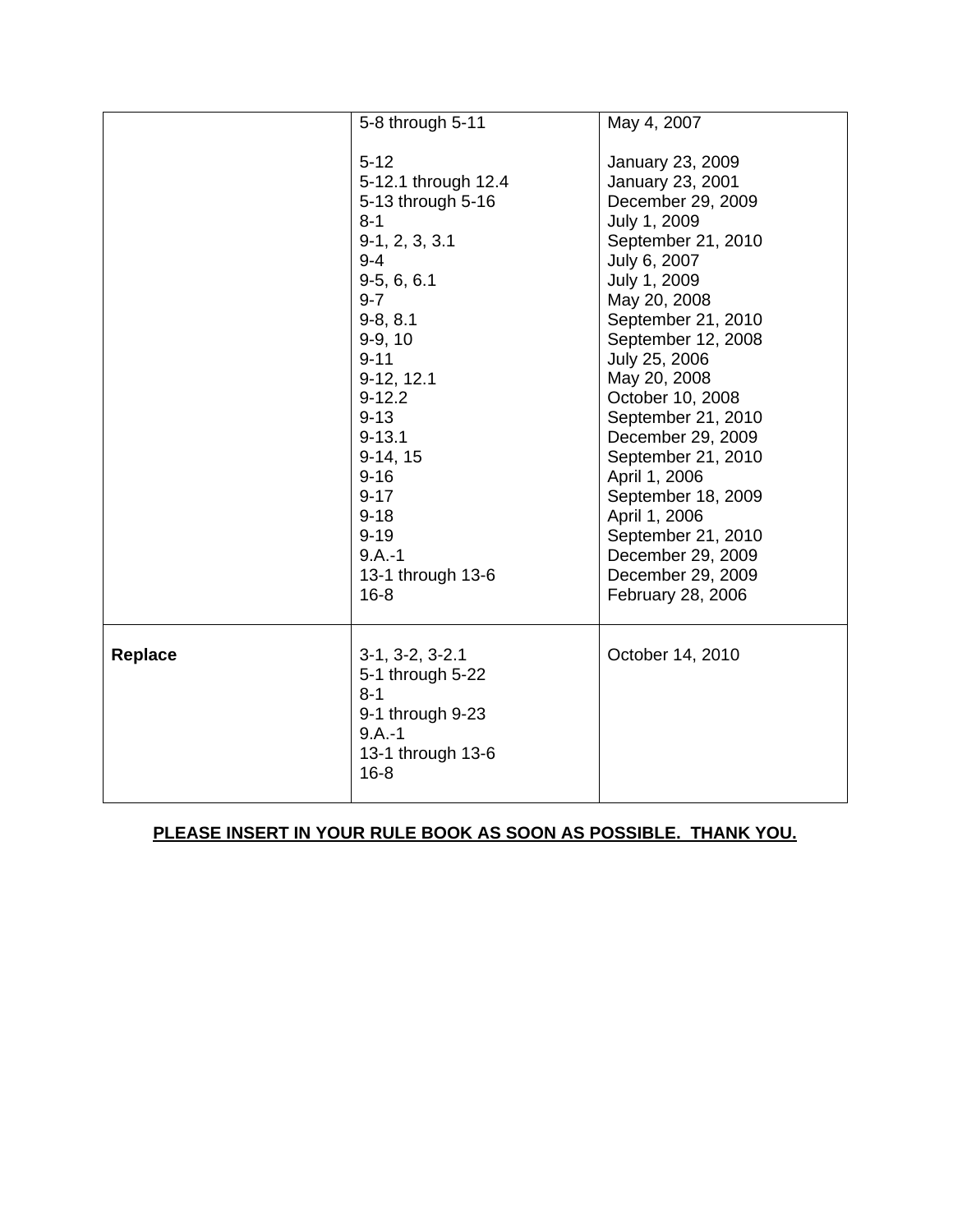## **RULE 3 SELECTION**

(Effective May 4, 2007; Rules Revision Memo 18C)

#### Purpose statement:

The Career Service Authority ("CSA") administers a merit-based personnel system in which appointments and promotions of employees are made on the basis of merit and ability. Further, applicants and employees are entitled to equal employment opportunity without regard to race, color, creed, religion, national origin, gender, sexual orientation, marital status, military status, age, disability, or political affiliation or any other status protected by federal, state or local laws. The purpose of the CSA selection process is to provide City departments and agencies with the best qualified employees, in accordance with the principles set forth in the City charter (See Appendix), by publicizing job opportunities, examining applicants, identifying those with the greatest merit and providing their names to the various departments and agencies for hire or promotion. (Revised effective January 22, 2010; Rules Revision Memo 44C)

#### Section 3-5 Definitions

- A. Certification: The act of providing an appointing authority with one or more lists of candidates eligible to be hired into a particular vacancy.
- B. Demotion: An appointment of an employee to a position in a classification in which the range minimum of the pay range of the new classification is lower than the range minimum of the pay range of the classification previously held (Revised effective October 17, 2010; Rules Revision Memo 47C).
- C. Eligible candidate: An applicant for a vacant position who meets the criteria required for placement on a list.
- D. Examination: The Career Service Board is authorized to adopt, administer and enforce rules concerning competitive examinations of competence by the City Charter (See Appendix). The CSA may give one or all of the following kinds of examinations:
	- 1. Evaluation of experience and education;
	- 2. Written;
	- 3. Skill-based;
	- 4. Assessment interview; or
	- 5. Any other appropriate measures.
- E. Promotion: An appointment of an employee to a position in a classification in which the range minimum of the pay range of the new classification is higher than the range minimum of the pay range of the classification previously held (Revised effective October 17, 2010; Rules Revision Memo 47C).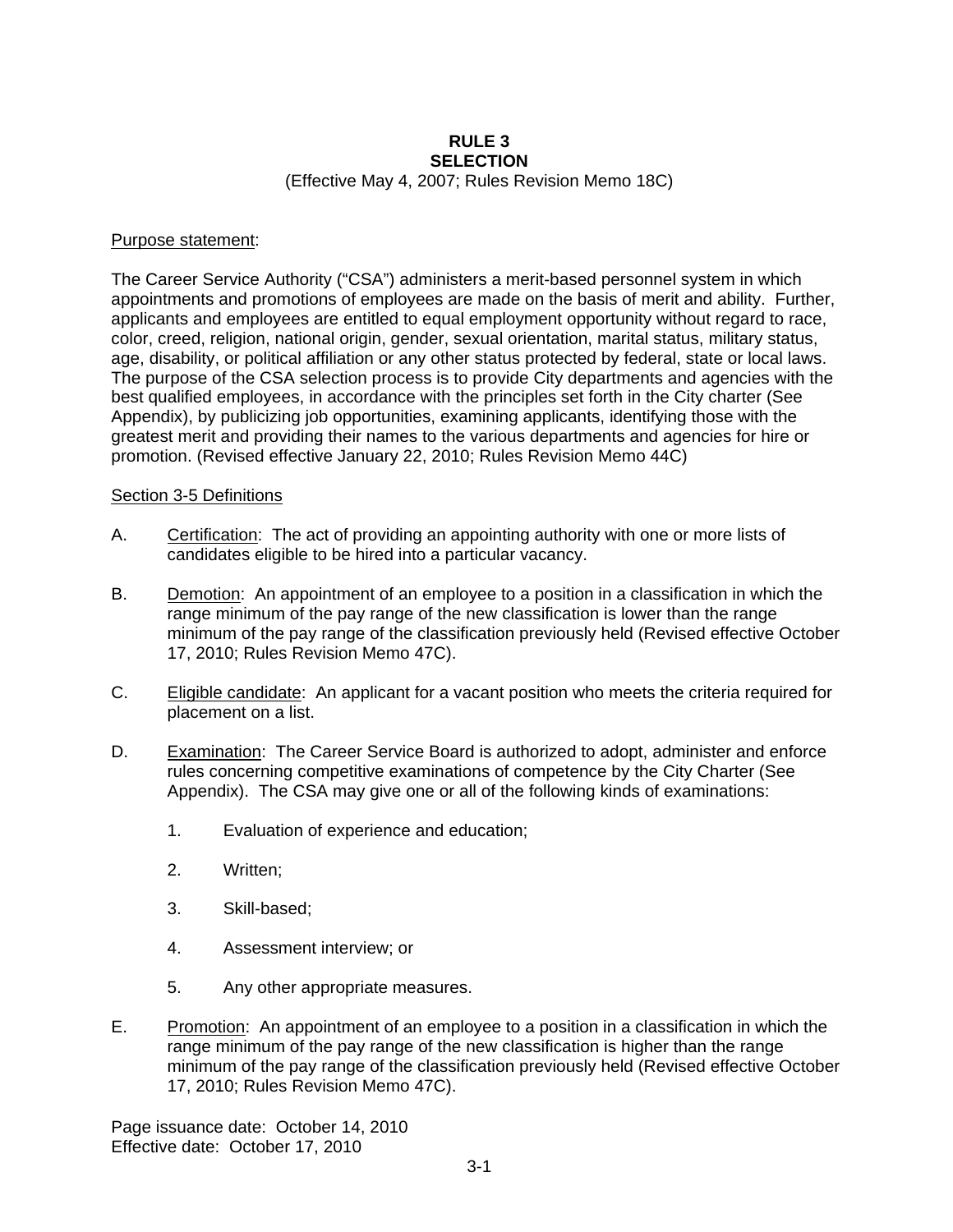- F. Recruitment: The process by which CSA solicits individuals to apply for positions within the Career Service.
- G. Re-employment: An appointment of a former employee to a position in the classification in which the employee was previously employed within the preceding five (5) years, or to a successor classification; or to any classification for which the employee is qualified, with the same or lower range minimum than the former classification, subject to the following conditions:
	- 1. Former employees whose separation was the result of a dismissal are not eligible for re-employment.
	- 2. An appointment that meets the definition of a re-instatement in Rule 5 **APPOINTMENTS AND STATUS** is not a re-employment appointment.
	- 3. In order to determine eligibility for re-employment into a successor classification, the Career Service Personnel Director ("Personnel Director") may, on a case-by-case basis, review the duties previously performed as well as classification and pay.

(Revised effective October 17, 2010; Rules Revision Memo 47C)

- H. Re-promotion: A promotion of an employee to a position in a higher classification in which the employee was previously employed within the preceding five (5) years, or to a successor classification; or to any classification for which the employee is qualified, with the same or intervening range minimum as the former classification. Appointments that meet the definition of a promotional re-instatement in Rule 5 **APPOINTMENTS AND STATUS** are not re-promotions (Revised effective October 17, 2010; Rules Revision Memo 47C).
- I. Transfer: An appointment of an employee from a position in one classification to a different position in a classification with the same range minimum:
	- 1. In a different department or agency; or
	- 2. In a different classification in the same department or agency.

(Revised effective October 17, 2010; Rules Revision Memo 47C)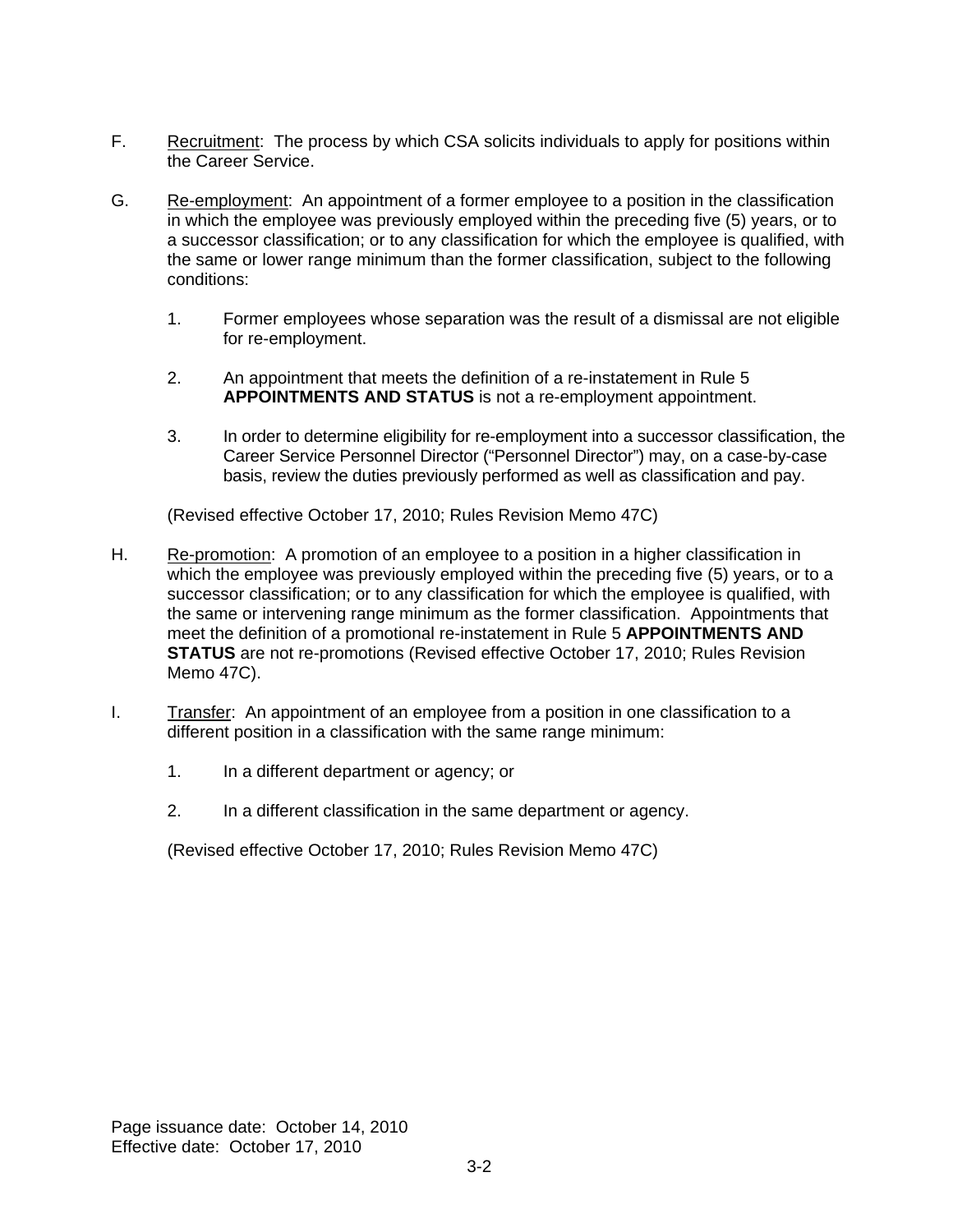### Section 3-10 Delegation of Authority by Personnel Director

The Personnel Director may delegate any authority given under this rule to a subordinate employee.

### Section 3-15 Selection Responsibilities

#### 3-16 CSA Responsibility

- A. The CSA shall be responsible for:
	- 1. Recruiting;
	- 2. Examination;
	- 3. Certification; and
	- 4. Any other services related to the selection process requested by the appointing authority and agreed to by the CSA.
- B. Except as delegated by the CSA, departments and agencies are not authorized to administer pre-employment or on-the-job examinations to applicants or eligible candidates.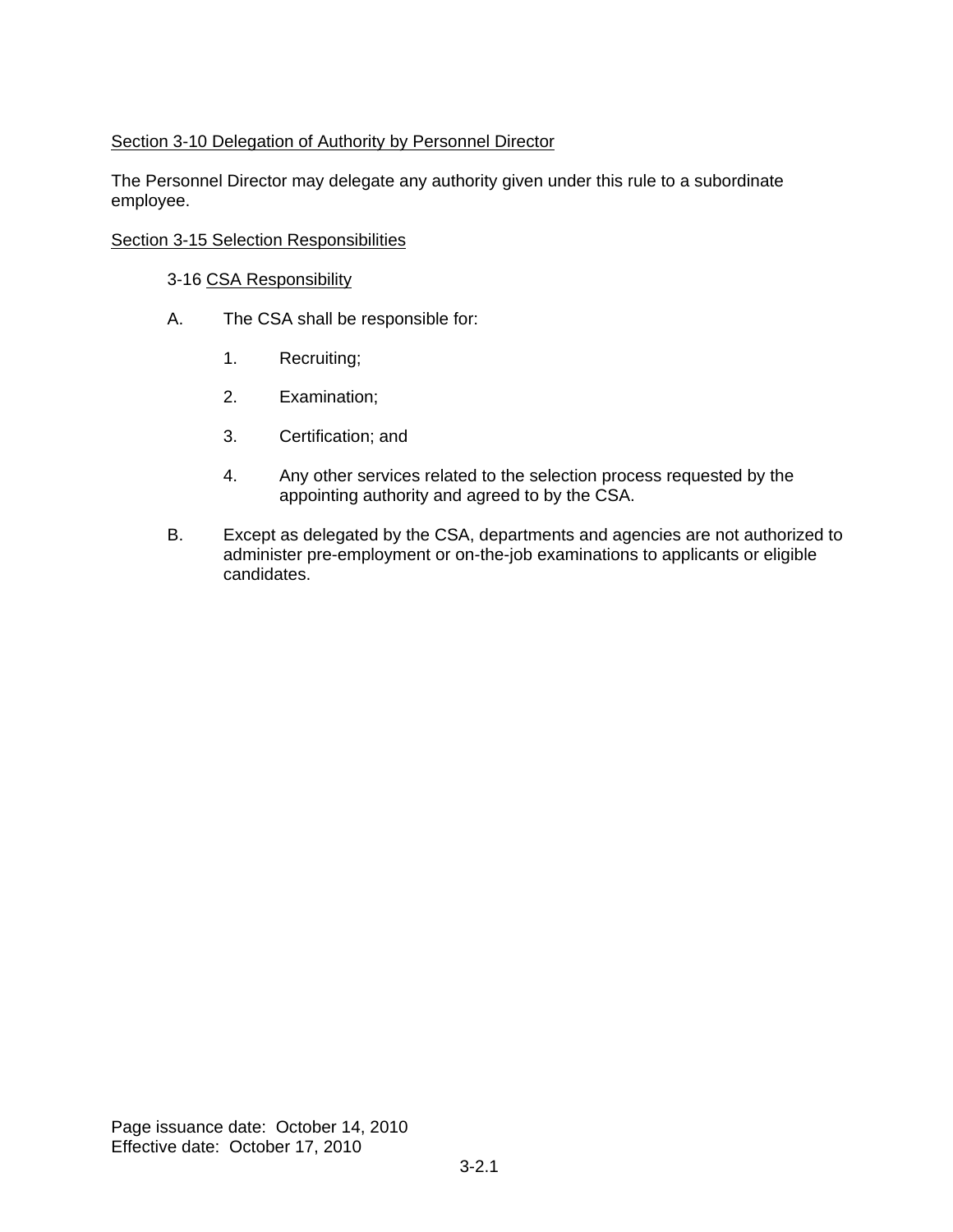#### **RULE 5 APPOINTMENTS AND STATUS**

#### Section 5-10 Appointment by Appointing Authority

The Career Service shall comprise all employees of the City and their positions, subject to the exceptions in the City Charter (relevant sections have been attached as an appendix to this rule). Election Judge positions are not part of the Career Service. Appointment to any position in the Career Service shall be made by an appointing authority, subject to local, state, and federal employment laws. (Effective June 8, 2007; Rules Revision Memo 19C)

#### Section 5-20 Medical examinations following a conditional offer of employment

- A. All classes in the Career Service shall be allocated to a medical group by the Career Service Personnel Director ("Personnel Director") with approval of the Career Service Board ("Board"). The medical groups are as follows:
	- 1. Medical Group 1: Positions which demand a very high degree of physical fitness and health.
	- 2. Medical Group 2: Positions which demand considerable labor and exertion or in which safety considerations mandate a high degree of physical fitness and health.
	- 3. Medical Group 3: Positions which require little physical labor or exertion and an average degree of health.
- B. Applicants who are offered positions which are classified as group 1 or 2 will be required to submit to a medical examination after receiving a conditional offer of employment. The examination shall be administered by the occupational health and safety clinic at Denver Health Medical Center. The examination shall be completed after a conditional offer of employment has been given to the applicant and before the first day of work.
- C. Applicants who are offered positions which are classified as group 3 will not be required to submit to a post employment offer medical exam.

#### 5-21 Adoption of Medical Standards

Medical standards for each medical group shall be proposed by Denver Health Medical Center. Proposed standards adopted by the Board shall be used as a guide in determining medical fitness. The Personnel Director may waive these standards at the request of an appointing authority when the Personnel Director determines that it is in the best interest of the City and when such employment will not constitute a hazard to the prospective employee's health or create a liability to the City.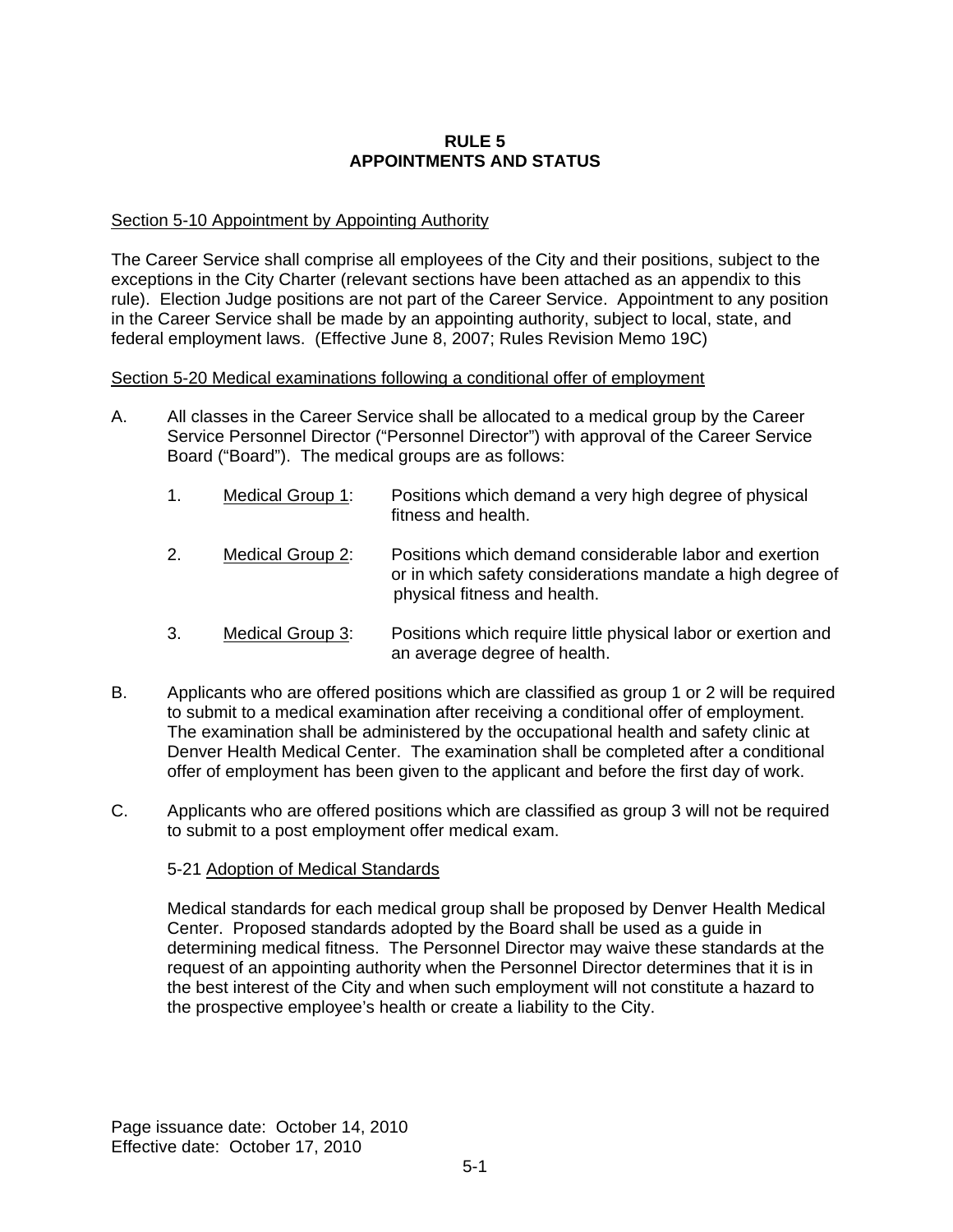## Section 5-30 Types of Positions

(Effective November 1, 1980; Rules Revision Memo 127A).

### 5-31 General

All positions in the Career Service shall be identified by the following two (2) characteristics:

- A. Duration; and
- B. Number of hours worked.

### 5-32 Duration

The duration of each position in the Career Service shall be determined by one of the following definitions:

- A. Unlimited positions: A position which has no specified ending date.
- B. Limited position: A position which has a specified ending date. Examples are positions funded by grants, positions created to meet a special project or seasonal need, positions created to replace an employee on extended leave, positions created to provide program continuity on an acting basis while recruitment is underway to fill a vacant position, and similar positions created with a time limitation for comparable specific purposes.

### 5-33 Number of Hours Worked

- A. Identification of positions by category: Each position in the Career Service shall be identified by one of the following working hours categories:
	- 1. Full time;
	- 2. Part time;
	- 3. On call.
- B. Criteria of categories:
	- 1. Full time: A full time position is one in which an employee is scheduled to work forty (40) hours per week. If a special work schedule is authorized under Rule 9 **PAY ADMINISTRATION**, a full time position shall include a work schedule of eighty (80) hours in two (2) weeks, when applicable.
	- 2. Part time: A part time position is one in which an employee is scheduled to work less than forty (40) hours per week.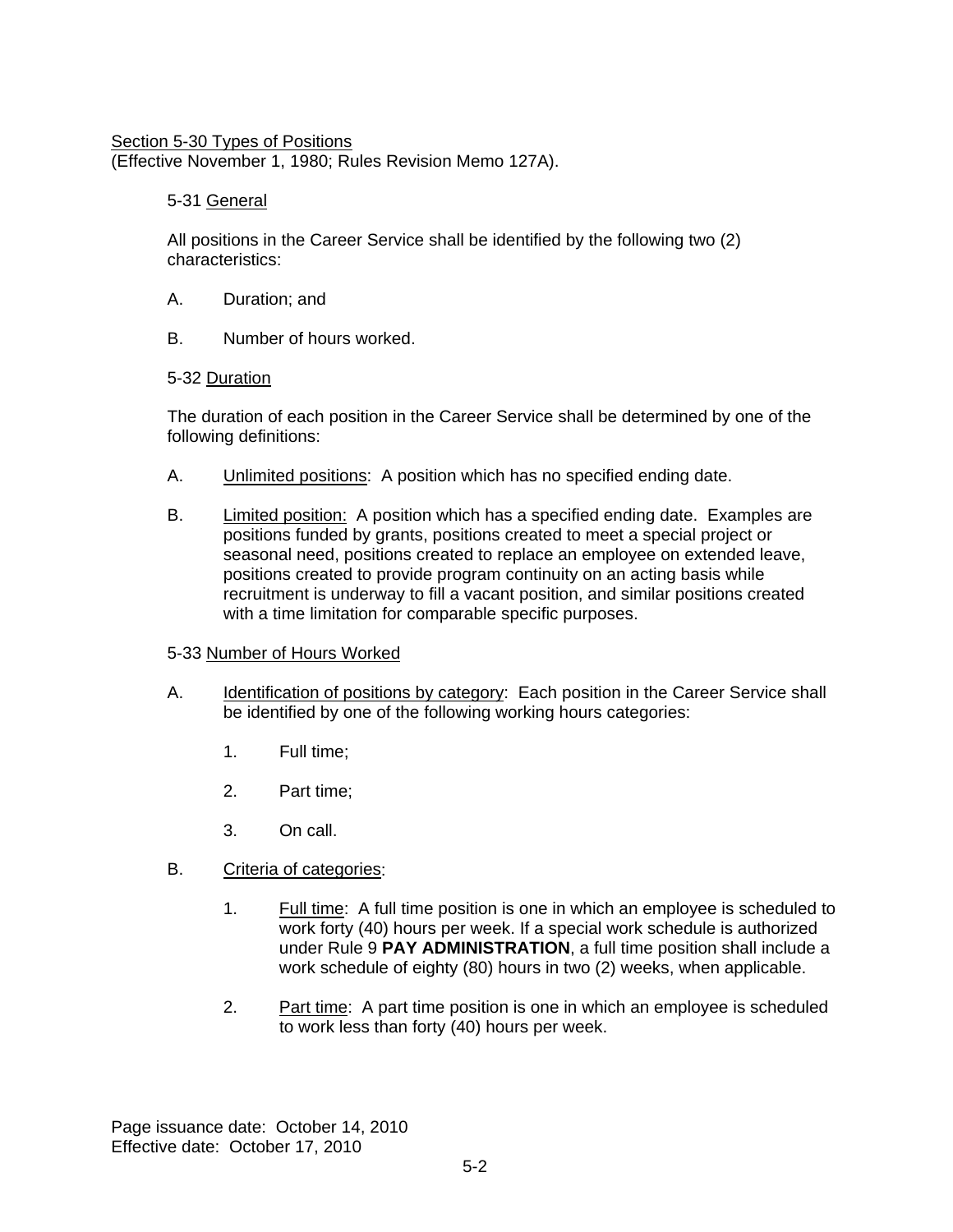3. On call: An on call position is one in which the employee works as needed. On-call positions may have routine or variable work patterns and are generally filled to accommodate seasonal or short term activities in various city agencies. Ushers are an example. Since Election Judges are not in the Career Service, they are not considered to be on-call Career Service employees. (Effective June 8, 2007; Rules Revision Memo 19C)

#### Section 5-40 Employee Status

(Effective November 1, 1980; Rules Rev. Memo 127A; revised effective April 1, 2006; Rules Revision Memo 6C)

### 5-41 General

Every Career Service employee shall hold one of the following employee status identifications; determined by position characteristics, probation requirements, or both:

- A. Employment probationary status;
- B. Career status;
- C. Promotional probationary status;
- D. Non-career status;
- E. Trainee or intern probationary status.

#### 5-42 How Status is Attained

- A. Employment probationary: Every person when first appointed or re-employed to a full time or part time, limited or unlimited Career Service position, that is not a trainee or intern position, shall hold employment probationary status for the probation period required for the class.
- B. Career:
	- 1. General: Employees attain career status through:
		- a. Successful completion of-the probationary period, and the training programs required by Rule 6 **EMPLOYEE TRAINING AND ORGANIZATIONAL DEVELOPMENT**; or
		- b. Re-instatement after layoff.
	- 2. Promotion while on employment probation: An employee promoted while on employment probation shall attain career status in the former class upon satisfactory completion of the number of months required in that former class. In order to achieve career status in the class to which promoted, the employee shall serve the remaining probationary period required for that class in promotional probationary status.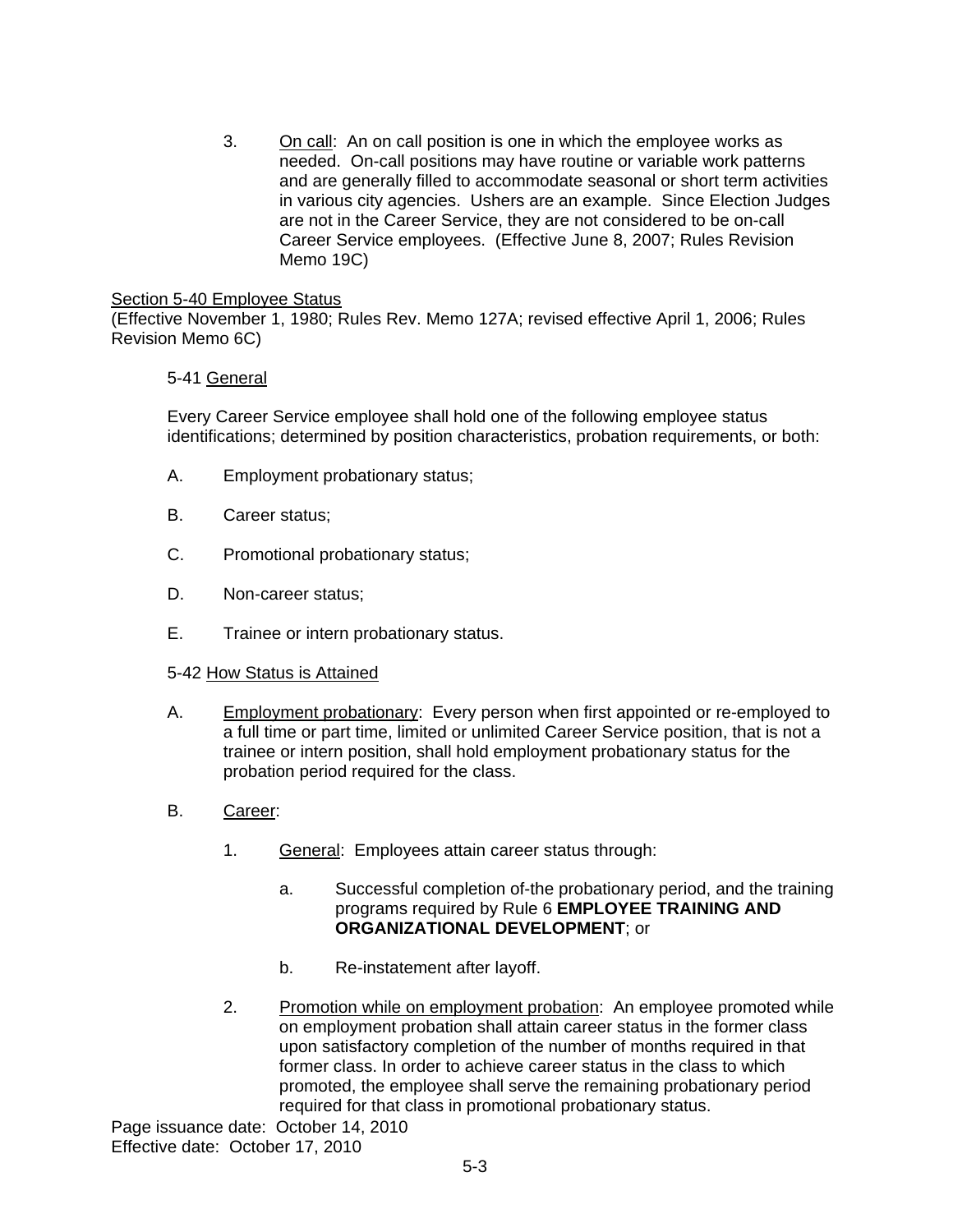- C. Promotional probationary: Every career status employee who receives a promotional appointment (including re-promotion) shall hold promotional probationary status for the full probationary period of the new class. A promotional probationary employee who transfers from career status to noncareer status and back again shall have promotional probationary status as of the date immediately preceding the initial transfer.
- D. Non-career: Every person who is appointed to an on-call position shall hold noncareer status for the duration of the appointment and shall not serve a probationary period.
- E. Trainee or intern probationary: Every person who is appointed to a trainee or intern position shall hold trainee or intern probationary status for the duration of the appointment, as required for the applicable trainee or intern classification specification. The Public Safety Cadet classification is considered a trainee classification under these rules.

#### Section 5-50 Probation

(Effective 11/l/80; Rules Rev. No. 127A; rev'd effective 4/1/06; Rules Rev. No. 6C)

5-51 Purpose (Effective 12/2/81; Rules Rev. No. 25B)

Probationary periods shall be regarded as integral parts of the examination process and shall be utilized for closely observing the employee's work, assisting the employee to adjust to the duties and responsibilities of the position, and to separate or demote, or return from promotional probation an employee whose performance does not meet required standards, in accordance with the following:

- A. During employment, trainee or intern probation: An employee serving employment, trainee, or intern probation may be separated in accordance with Rule 16 **DISCIPLINE AND DISMISSAL**, or demoted to a position with less responsibility in accordance with paragraph 5-72 E Demotion appointment. Upon demotion, the employee shall begin a new employment probationary period.
- B. During promotional probation: An employee serving promotional probation shall be returned from promotional probation to a position in the class from which promoted within the agency from which promoted. The failure to satisfactorily complete a promotional probationary period shall be documented in accordance with subsection 5-53 End of Probation Notification and subsection 5-63 Employees in Promotional Probationary Status. (Effective 7/l/91; Rules Rev. No. 147B).

### 5-52 Duration of Probation

A. Minimum period: Except for Deputy Sheriffs, the minimum period of employment and promotional probation shall be six (6) months. The duration of trainee and intern probation is set by the applicable classification specification. The minimum period of probation for Deputy Sheriffs shall be twelve (12) months. (Effective 1/21/93; Rules Rev. No. 163B)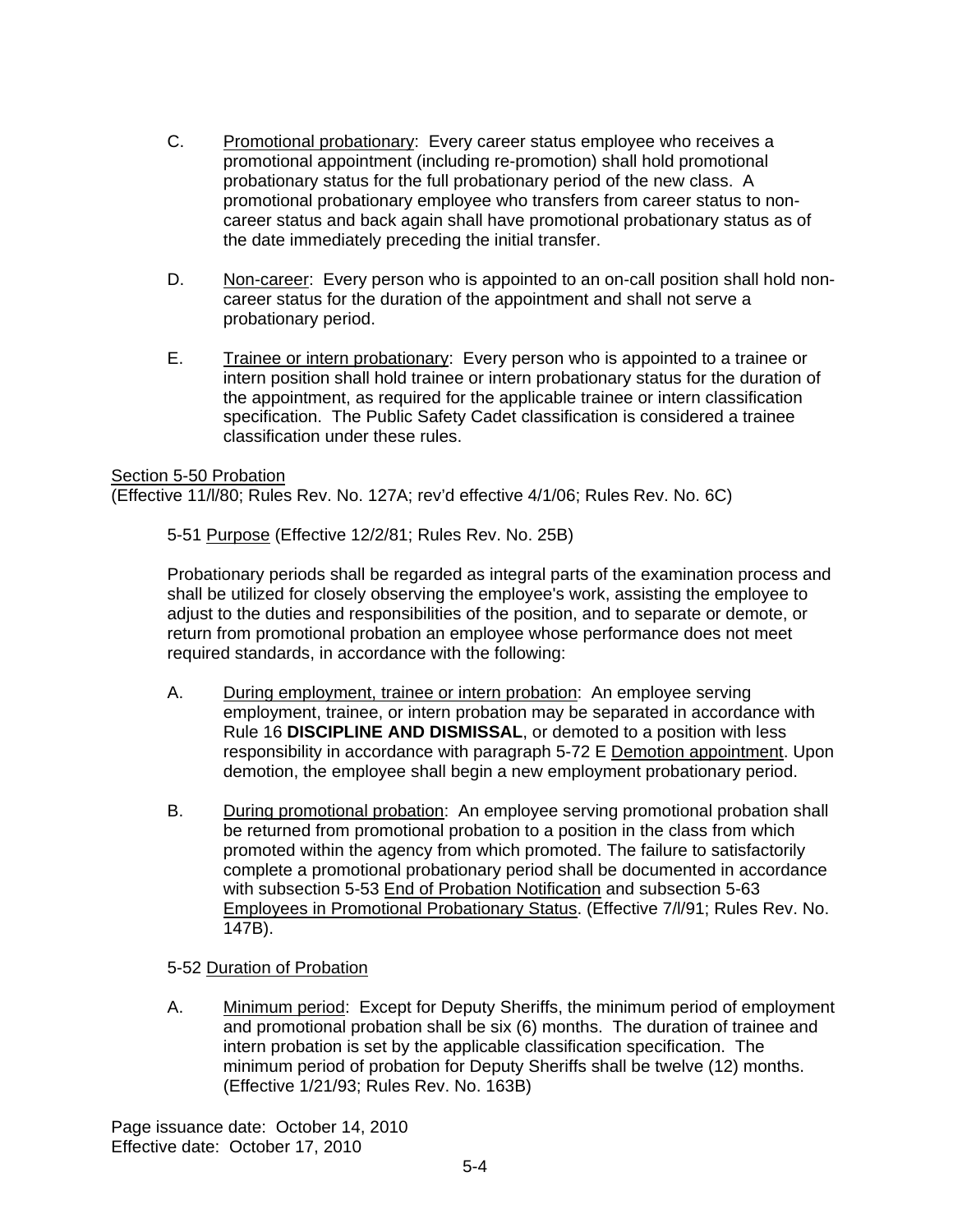## B. Extension of probation:

- 1. At the request of an appointing authority, the Personnel Director may approve the extension of an employment and promotional probationary period up to six (6) months if the Personnel Director considers the best interests of the City to be served thereby. (Effective 12/3/81; Rules Rev. No. 24B)
- 2. Employees serving employment or promotional probation who have not completed training programs required by Rule 6 **EMPLOYEE TRAINING AND ORGANIZATIONAL DEVELOPMENT** as a condition of passing probation will have their probationary periods automatically extended until the training programs have been completed and documentation evidencing such completion has been provided to the Career Service Authority ("CSA"). This paragraph shall not affect a department or agency's ability to end probation at any time. (Revised effective January 22, 2010; Rules Revision Memo 45C)
- C. Measurement of time: For the purposes of this subsection, time shall be measured in calendar days, irrespective of whether the position has a full time or part time work schedule.

5-53 End of Probation Notification (Effective 7/1/91; Rules Rev. No. 147B)

- A. General: Employee performance during a probationary period shall be documented by probationary reports. Employee performance shall be certified by an end-of-probation notification, or a written statement indicating the employee has passed or failed in completing the probationary period.
- B. Effective dates for end of probation notification:
	- 1. End of probation notification: Employee performance during a probationary period shall be documented by the completion of a notification form prepared by the employing agency in a format authorized by the CSA. If the employee fails to pass probation, a letter notifying the employee, copied to the CSA, shall substitute for the notification form. In either case, it shall be due before the effective date of attainment of career status.
	- 2. Dates: The date of notification shall be prior to the conclusion of the required probationary period.
	- 3. Other probationary appraisals: Supervisors are encouraged to continually appraise performance during the probationary period so that employees are fully informed of their progress.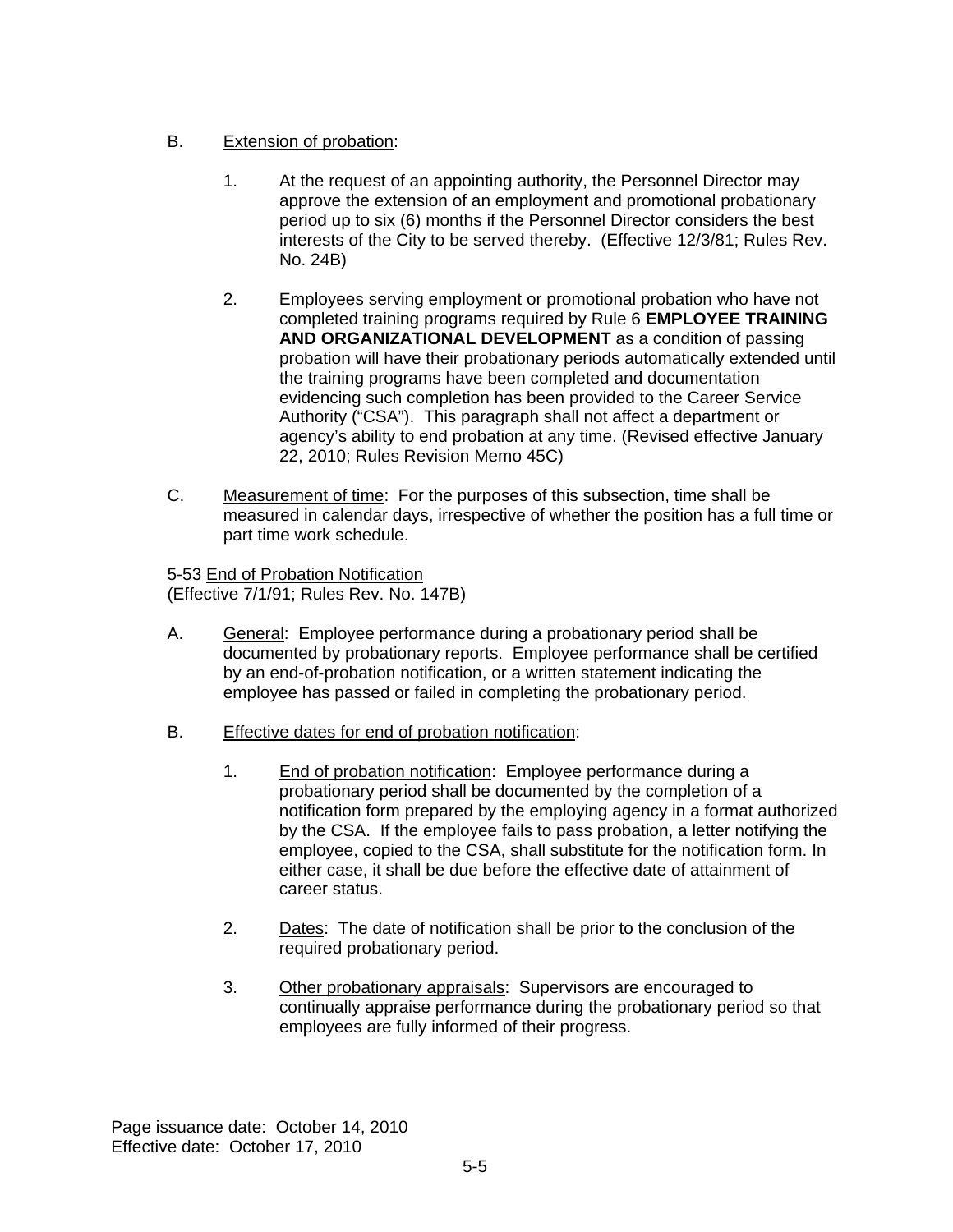- C. Failure to file an end-of-probation notification letter or form: An employee who has completed the required probationary period and the training programs required by Rule 6 **EMPLOYEE TRAINING AND ORGANIZATIONAL DEVELOPMENT** shall attain career status unless the required notification letter or form stating successful completion or failure in completing the probationary period has been received at CSA prior to the end of the probationary period.
- D. Procedure when employee will not pass probation: If it is anticipated that the employee will not pass probation, the agency shall notify the employee of this decision a reasonable time in advance, but no less than two (2) working days prior to the completion of probation date, and shall allow representation at the meeting to discuss this action.
- E. The provisions of this subsection 5-53 End of Probation Notification, do not apply to employees in trainee or intern probation.

Section 5-60 Effect of Employment Status on Employee Rights, Privileges and Benefits. (Effective November 1, 1980; Rules Revision Memo 127A: Re-numbered effective October 17, 2010; Rules Revision Memo 47C)

5-61 Employees in Employment Probationary Status (Revised effective October 2, 2007; Rules Revision Memo 22C)

An employee in employment probationary status:

- A. May be terminated or demoted at any time;
- B. May not appeal any decision relating to his or her employment, including termination, except on the grounds of alleged discrimination or violation of the City's "Whistleblower Protection" ordinance;
- C. Is entitled to accumulate leave in accordance with Rule 10 **PAID LEAVE**, except that such employee shall not be entitled to take vacation leave until completion of probation or completion of six (6) months of continuous service, whichever comes first (Revised effective January 1, 2010; Rules Revision Memo 42C);
- D. Is entitled to disability leave in accordance with Rule 11 **UNPAID AND EXTENDED LEAVE** (Revised effective January 1, 2010; Rules Revision Memo 42C); and
- E. Is entitled to such other rights, privileges, and benefits as set forth in these Rules.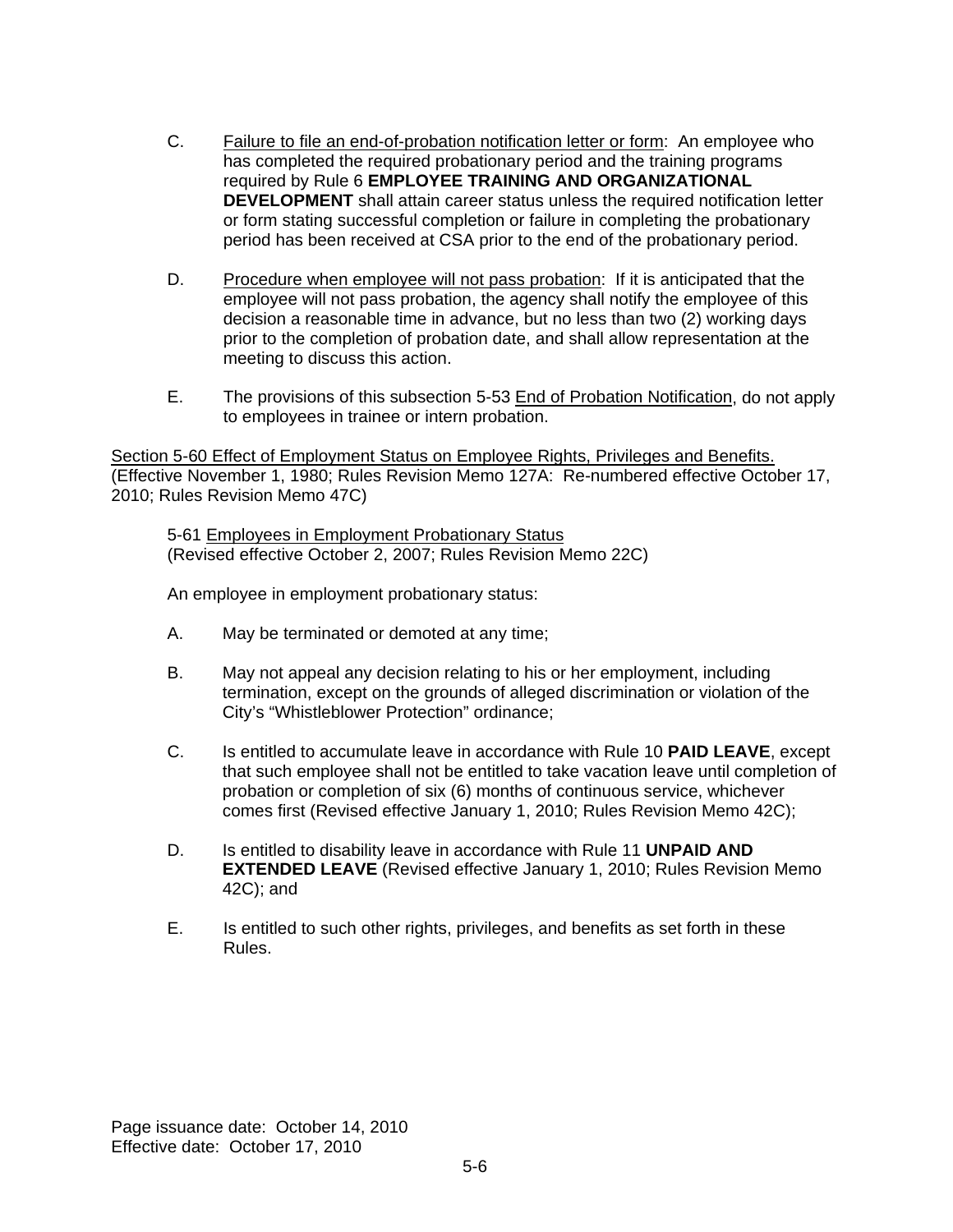### 5-62 Employees in Career Status

An employee in career status:

- A. May be disciplined or dismissed only for cause, in accordance with Rule 16, **DISCIPLINE AND DISMISSAL**;
- B. May file a grievance or appeal for any reason specified in Rule 18 **DISPUTE RESOLUTION** or Rule 19 **APPEALS**;
- C. Is entitled to the full benefit of leave provisions in accordance with Rule 10 **PAID LEAVE** (Revised effective January 1, 2010; Rules Revision Memo 42C);
- D. May earn merit increases and merit payments in accordance with Rule 13 **PAY FOR PERFORMANCE**; (Effective September 1. 1989; Rules Revision Memo 129B)
- E. Is entitled to lay-off protection specified in Rule 14 **SEPARATION OTHER THAN DISMISSAL** except for employees appointed to limited positions after January 16, 2004; (Revised March 19, 2004; Rules Revision Memo 247B);
- F. May receive re-instatement appointments (as provided in Rule 3 **SELECTION**), re-assignments, transfer appointments or demotion appointments without serving a new probationary period; (Revised March 19, 2004; Rules Revision Memo 247B);
- G. May have continuous service credits earned prior to lay-off restored if such employee is re-instated or re-employed while still on the re-instatement list (Effective December 18,1980; Rules Revision Memo 01, Series B); and
- H. Is entitled to such other rights, privileges and benefits as set forth in these rules.

5-63 Employees in Promotional Probationary Status (Revised effective October 2, 2007; Rules Revision Memo 22C)

An employee in promotional probationary status, whether attained through promotional or re-promotional appointment, has the rights, privileges, and benefits of an employee in career status, except that if the employee does not perform at or above "Successful" on a Performance Enhancement Program Report during the promotional probationary period, the employee shall be returned to a position in the class from which promoted within the department or agency from which promoted. A return from promotional probation may not be appealed except on the grounds of alleged discrimination or violation of the City's "Whistleblower Protection" ordinance.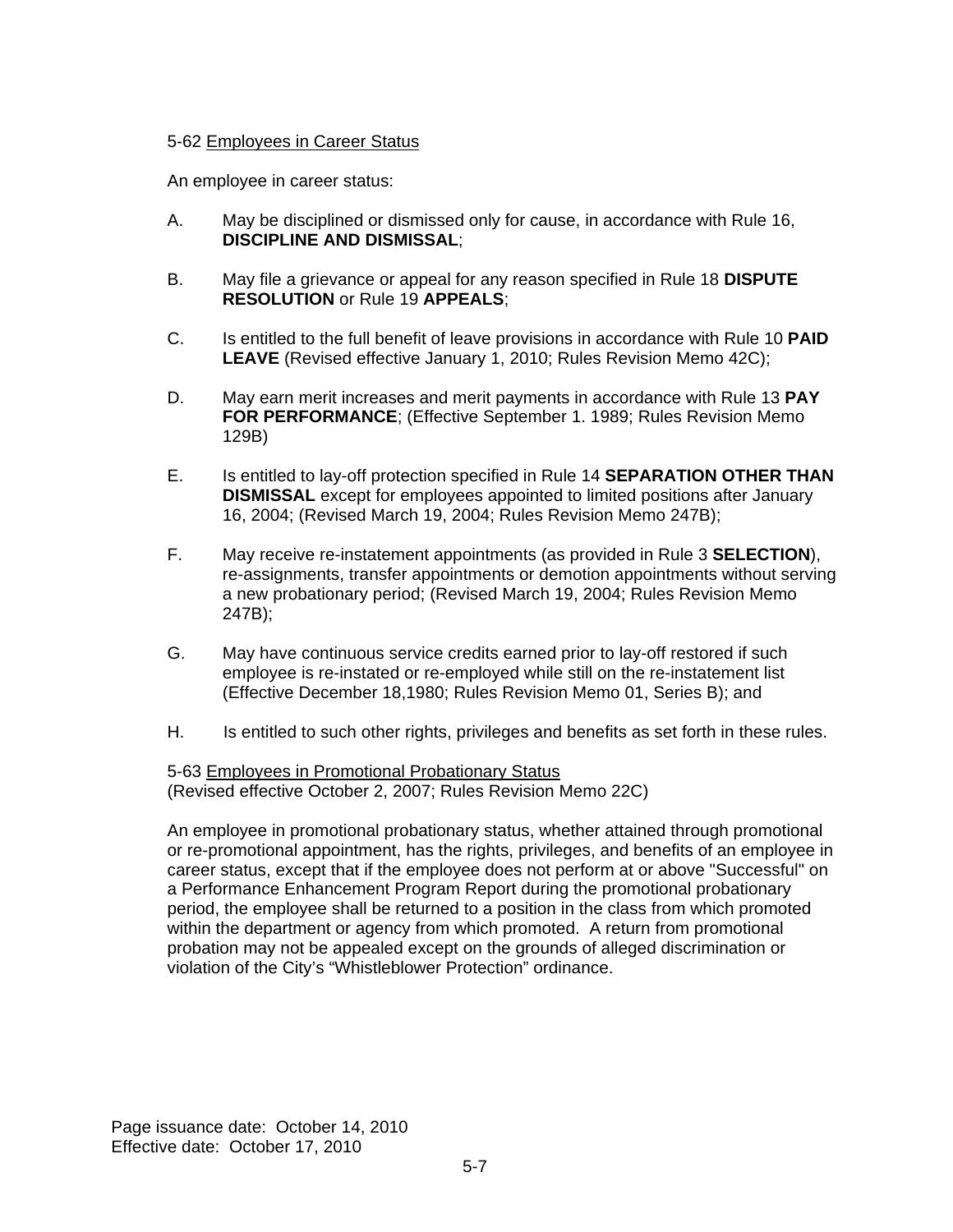5-64 Employees in Non-Career Status (Revised effective October 2, 2007; Rules Revision Memo 22C)

An employee in non-career status:

- A. May be terminated at any time;
- B. May not appeal any decision relating to his or her employment, including termination, except on the grounds of alleged discrimination or violation of the City's "Whistleblower Protection" ordinance;
- C. May promote to a higher level class if qualified in accordance with these rules;
- D. May be re-assigned or transferred to another position in a class with the same job rate; and
- E. May demote to another position, if qualified.

5-65 Employees in Trainee or Intern Probationary Status (Revised effective October 2, 2007; Rules Revision Memo 22C)

An employee in trainee or intern probationary status:

- A. May be terminated or demoted at any time;
- B. May not appeal any decision relating to his or her employment, including termination, except on the grounds of alleged discrimination or violation of the City's "Whistleblower Protection" ordinance;
- C. Is entitled to accumulate and take leave in accordance with Rule 10 **PAID LEAVE** (Revised effective January 1, 2010; Rules Revision Memo 42C);
- D. Is entitled to disability leave in accordance with Rule 11 **UNPAID AND EXTENDED LEAVE** (Revised effective January 1, 2010; Rules Revision Memo 42C);
- E. May promote to a higher level class if qualified in accordance with these rules;
- F. May be re-assigned or transferred to another position in a class with the same job rate; and
- G. May demote to another position, if qualified.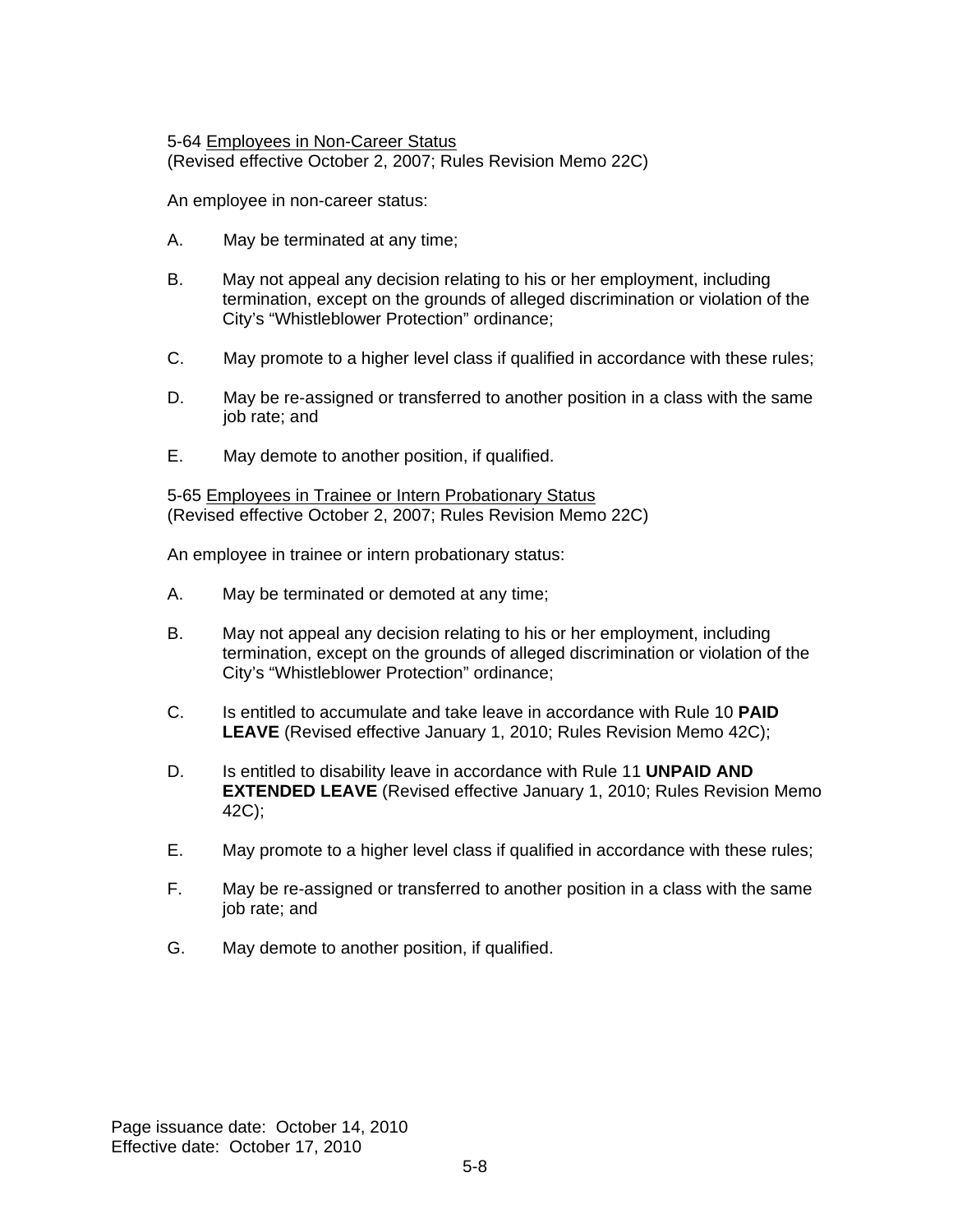### Section 5-70 Types of Appointments

5-71 Appointments of Applicants Who Are Not in the Career Service (Effective May 4, 2007, Rule Revision Memo 18C)

- A. Employment appointment: An appointment made as a result of certification of an employment list in accordance with Rule 3 **SELECTION**.
- B. Re-instatement appointment: An appointment of a former employee who had been laid off or who resigned in lieu of a lay-off, which is made as a result of certification from a re-instatement list in accordance with Rule 3 **SELECTION**.
- C. Re-employment appointment: An appointment of a former employee to a position in the classification in which the employee was previously employed within the preceding five (5) years, or to a successor classification; or to any classification for which the employee is qualified, with the same or lower range minimum than the former classification, subject to the following conditions:
	- 1. Former employees whose separation was the result of a dismissal are not eligible for re-employment;
	- 2. An appointment that is a re-instatement is not a re-employment;
	- 3. In order to determine eligibility for re-employment into a successor classification, the Personnel Director may, on a case-by-case basis, review the duties previously performed as well as classification and pay; and
	- 4. A former employee who is re-employed shall serve in an employment probationary status.

(Revised effective October 17, 2010; Rules Revision Memo 47C)

5-72 Appointments of Employees Who Are in the Career Service (Effective May 4, 2007, Rule Revision Memo 18C)

- A. Promotional appointment*:* An appointment of an employee to a position in a classification in which the range minimum of the pay range for the new classification is higher than the range minimum of the pay range for the employee's current classification (Revised effective October 17, 2010; Rules Revision Memo 47C).
- B. Promotional re-instatement appointment: An appointment of an employee who has been demoted in lieu of lay-off which is made as a result of certification from a re-instatement list in accordance with Rule 3 **SELECTION**.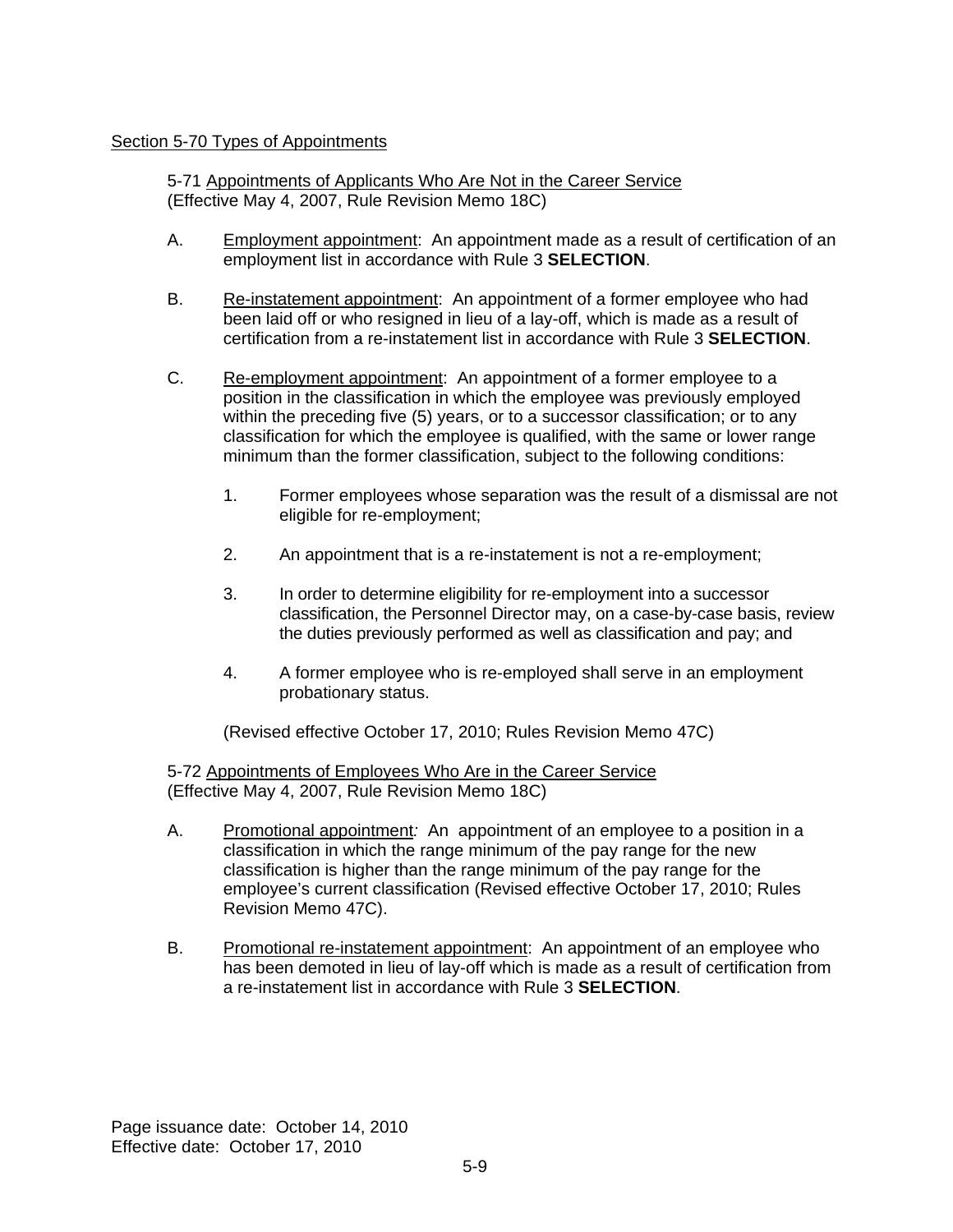- C. Re-promotional appointments: A promotion of an employee to a position in a higher classification in which the employee was previously employed within the preceding five (5) years, or to a successor classification; or to any classification for which the employee is qualified, with the same or intervening range minimum as the former classification subject to the following conditions:
	- 1. Appointments that are promotional re-instatements are not re-promotions;
	- 2. In order to determine eligibility for re-promotion into a successor classification, the Personnel Director may, on a case-by-case basis, review the duties previously performed as well as classification and pay; and
	- 3. An employee who is re-promoted shall serve in a promotional probationary status.

(Revised effective October 17, 2010; Rules Revision Memo 47C)

- D. Transfer appointment: An appointment of an employee from a position in one classification to a different position in a classification with the same range minimum:
	- 1. In a different agency; or
	- 2. In a different classification in the same agency.

(Revised effective October 17, 2010; Rules Revision Memo 47C)

- E. Demotion appointment: An appointment of an employee to a position in a classification in which the range minimum of the pay range of the new classification is lower than the range minimum of the pay range of the classification previously held. However, this transaction shall not apply when an employee returns from promotional probation*.* (Revised effective October 17, 2010; Rules Revision Memo 47C)
- F. Return from promotional probation appointment: Change of a career status employee serving promotional probation to a position in the class from which promoted within the agency from which promoted. (Effective December 3, 1981, Rules Revision Memo 25B).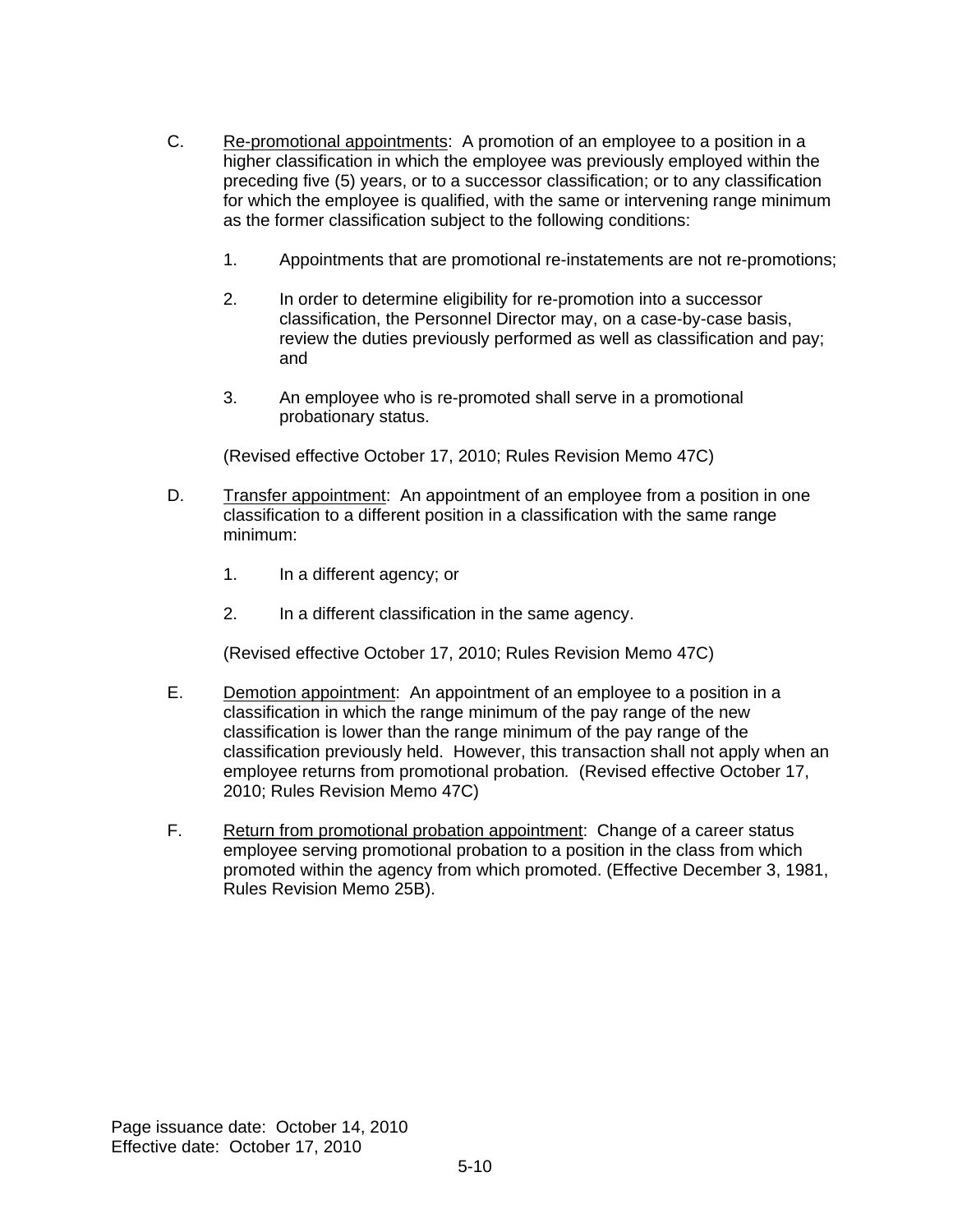## G. End of training or internship probationary period:

- 1. The department or agency shall report to the CSA, in writing, at the conclusion of the trainee or intern probationary period, whether the trainee or intern has successfully completed the probationary period by acquiring the competencies, knowledge, skills and abilities necessary to satisfactorily perform the duties of the position.
- 2. An appointing authority may request, in writing to the Personnel Director, that the trainee or intern be deemed to have successfully completed the probationary period prior to the employee's completion of the trainee or intern probationary period.
- 3. Upon a determination by CSA that the trainee or intern has successfully completed the trainee or intern probationary period, the department or agency may request that CSA conduct a recruitment so that the trainee or intern may compete for the position.

### 5-73 Transfer Appointment

(Effective May 4, 2007, Rule Revision Memo 18C)

- A. An employee may be given a transfer appointment provided that the employee and the receiving appointing authority consent, and that the requirements of Rule 3 **SELECTION** are satisfied. The employee's status shall not be affected by this type of transfer appointment except as provided in paragraph C Transfer transition period.
- B. Effective date of transfer: Unless otherwise agreed upon, a transfer appointment between departments or agencies becomes effective thirty (30) calendar days after the releasing department or agency is notified that the employee and the receiving department or agency have both consented to the transfer. However, the time may be shortened if the effective date is set jointly by the releasing appointing authority and the receiving appointing authority.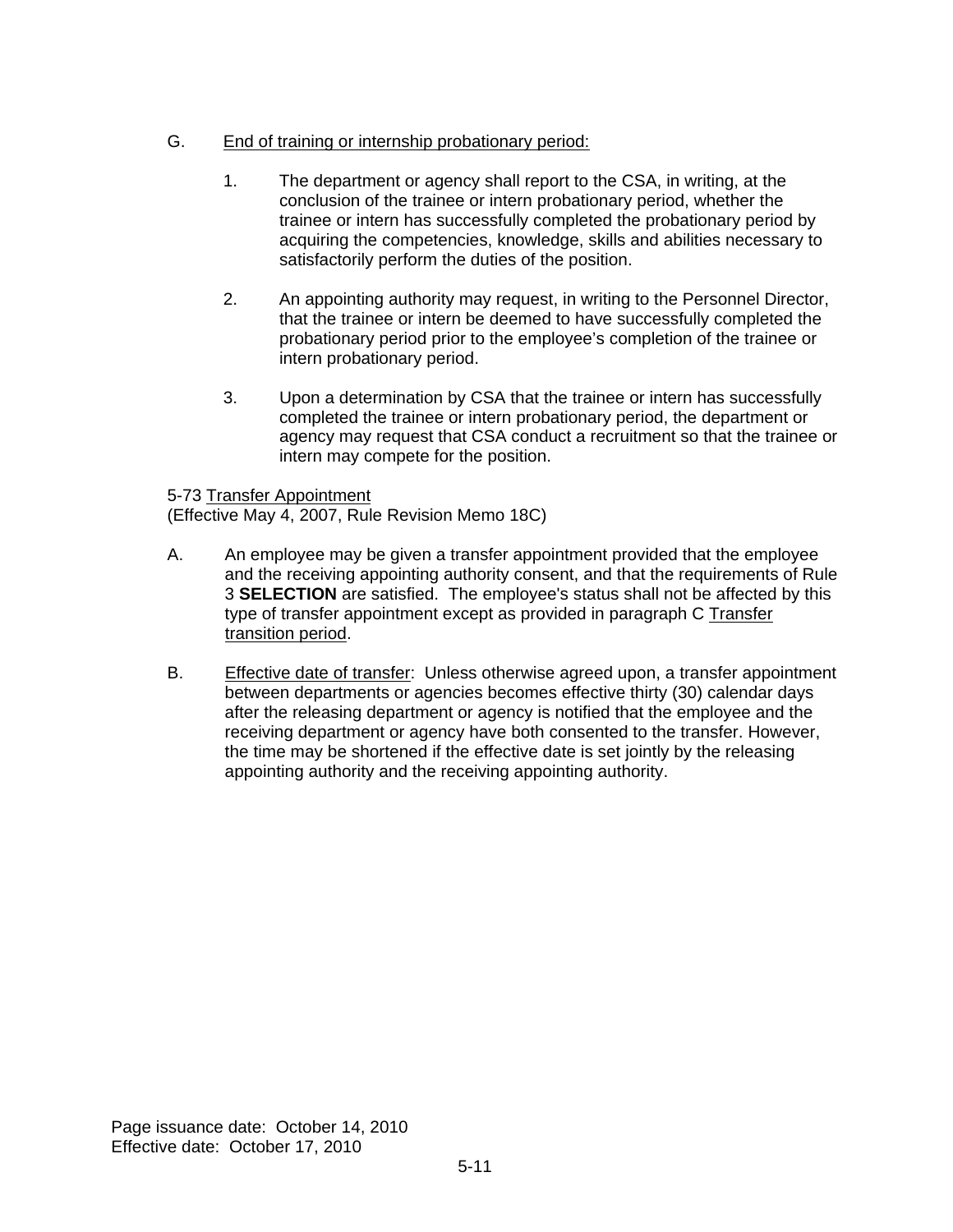## C. Transfer transition period:

- 1. Definition: A transfer transition period is a ninety-day (90) period following the effective date of a transfer during which the appointing authority of the receiving agency may initiate a return from transfer.
- 2. Eligibility: A transfer transition period applies except in either of the following circumstances:
	- a. The employee has employment probation status on the effective date of the transfer; or
	- b. The transfer was either in lieu of layoff or anticipation of layoff.
- 3. Effect of returning from transfer: If a return from transfer is initiated during the transfer transition period, the employee shall be returned to a position in the same classification in the same department or agency as prior to the transfer.

### 5-74 Demotion Appointments

(Effective May 4, 2007, Rule Revision Memo 18C)

- A. Reasons for demotion: An appointing authority may give a demotion appointment in the following instances:
	- 1. In lieu of lay-off: When a position is to be abolished, in accordance with Rule 14 **SEPARATION OTHER THAN DISMISSAL**.
	- 2. In lieu of separation for disqualification: When an employee is not performing satisfactorily, in accordance with Rule 14 **SEPARATION OTHER THAN DISMISSAL**.
	- 3. In lieu of separation during employment probationary status: When an employee fails to perform satisfactorily, in accordance with subsection 5- 61 Employees in Employment Probationary Status.
	- 4. Voluntary: When an employee requests assignment to work of less difficulty or responsibility or accepts a voluntary demotion in lieu of lay-off as defined in Rule 14 **SEPARATION OTHER THAN DISMISSAL**.
- B. Notice to employee: Before the demotion appointment is effective, the appointing authority shall furnish the employee a written statement containing the reasons for the demotion. If the demotion is voluntary, the statement should be signed by the employee. A copy of the statement shall be sent to the CSA before the demotion is effective.
- C. CSA approval: Voluntary demotions must satisfy the requirements of Rule 3 **SELECTION.** For all other types of demotions, the CSA shall approve the demotion appointment if it finds that the employee meets the minimum qualifications for the new class.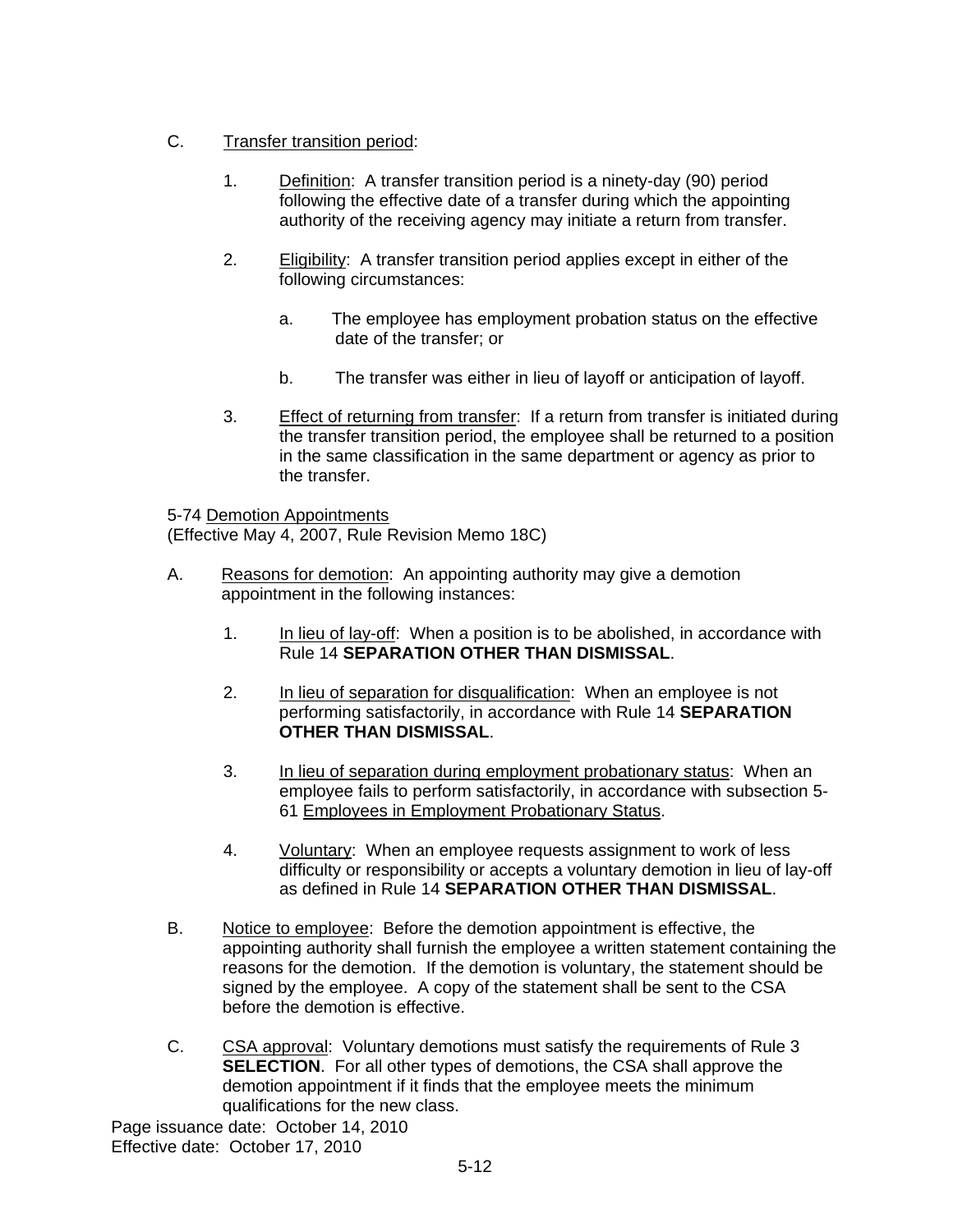- D. Appeal: All demotion appointments may be appealed under Rule 19 **APPEALS** provided that:
	- 1. Demotion appointments in lieu of separation during probationary status or return from promotional probationary status may be appealed only on grounds of alleged discrimination;
	- 2. Voluntary demotion appointments may be appealed only on grounds of alleged coercion; and
	- 3. Demotion appointments resulting from a settlement of an appeal or grievance may be appealed only if the terms of the settlement have been violated.

5-75 Limitations on Appointment or Re-assignment of Immediate Family Members (Effective January 1, 1982; Rules Revision Memo 21B)

- A. General: No employee or officer (including any appointment authority or his or her designated representative) shall supervise or be in a direct line of supervision over a member of his or her immediate family, as defined in Rule 1 **DEFINITIONS**.
- B. Exception: Career Service employees who were employed on May 19, 1976 shall be permitted to retain their positions and status, as held on that date, and may promote, demote, or transfer in accordance with Career Service rules governing these appointments without regard to the provisions of this subsection:
	- 1. They are continuously employees under Career Service, and
	- 2. The supervisory relationship or the direct line of supervision relationship existed prior to January 1, 1982.
- C. If a supervisor or an employee or officer in a direct line of supervision becomes a member of the immediate family of a subordinate on or after January 1, 1982, the persons affected by this rule shall have six (6) months to come into compliance.

Section 5-80 Re-assignment (Effective November 1, 1980; Rules Revision Memo 127A)

5-81 General

An appointing authority may assign or re-assign an employee at any time to any position within the employee's classification in the same agency or within consolidated appropriation accounts except as provided below. (Effective October 5, 1995, Rules Revision Memo 184B).

5-82 Effect on Status (Eff. Date: 7-11-94)

A re-assignment in no way affects the status of the employee involved.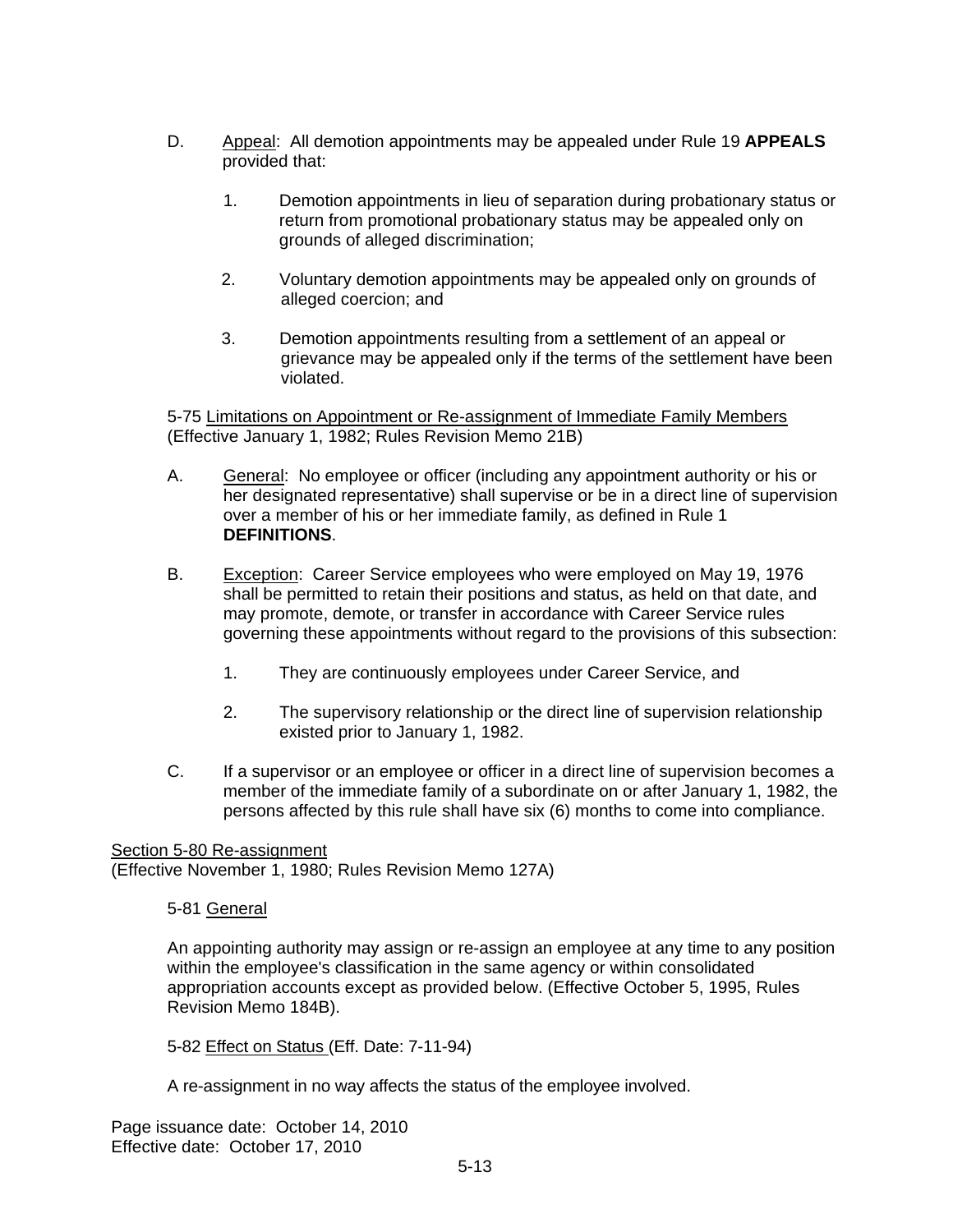### 5-83 Re-assignment to a Part-Time Position or to a Limited Position (Eff. Date: 7-11-94)

- A. To a part-time position: An employee may be re-assigned from a full-time position to a part-time position only if the employee consents to the re-assignment.
- B. To a limited position: An employee may be re-assigned from an unlimited position to a limited position only if:
	- 1. The employee consents to the re-assignment, or
	- 2. The employee is granted a leave of absence from the original position for the duration of the re-assignment.

5-84 Reasonable Accommodations for Individuals with Disabilities Policy (Effective January 1, 2009; Rules Revision Memo 35C)

It is the policy of the CSA to provide equal employment opportunity to individuals with disabilities. This rule is intended to comply with and be interpreted consistently with the Americans with Disabilities Act of 1990 ("ADA"), as amended.

A. Disability discrimination:

No appointing authority, official, supervisor or employee shall discriminate against a qualified individual on the basis of disability in regard to job application procedures, the hiring, advancement, or discharge of employees, employee compensation, job training, or other terms, conditions, or privileges of employment.

B. Reasonable accommodation:

A department or agency shall provide a reasonable accommodation to the known physical or mental limitations of an otherwise qualified individual with a disability who is an applicant or employee, unless it can be demonstrated that the accommodation would impose an undue hardship on the operation of the department or agency.

C. Qualification standards and direct threat:

It is not a violation of this policy for CSA to apply qualification standards, tests, or selection criteria or for an department or agency to apply selection criteria that screen out or tend to screen out or otherwise deny a job or benefit to an individual with a disability if such standards, tests, or selection criteria have been shown to be job-related and consistent with business necessity, and such performance cannot be accomplished by reasonable accommodation.

Qualification standards may include a requirement that an individual shall not pose a direct threat to the health or safety of the individual or other individuals in the workplace. Direct threat means a significant risk to the health or safety of others that cannot be eliminated by a reasonable accommodation.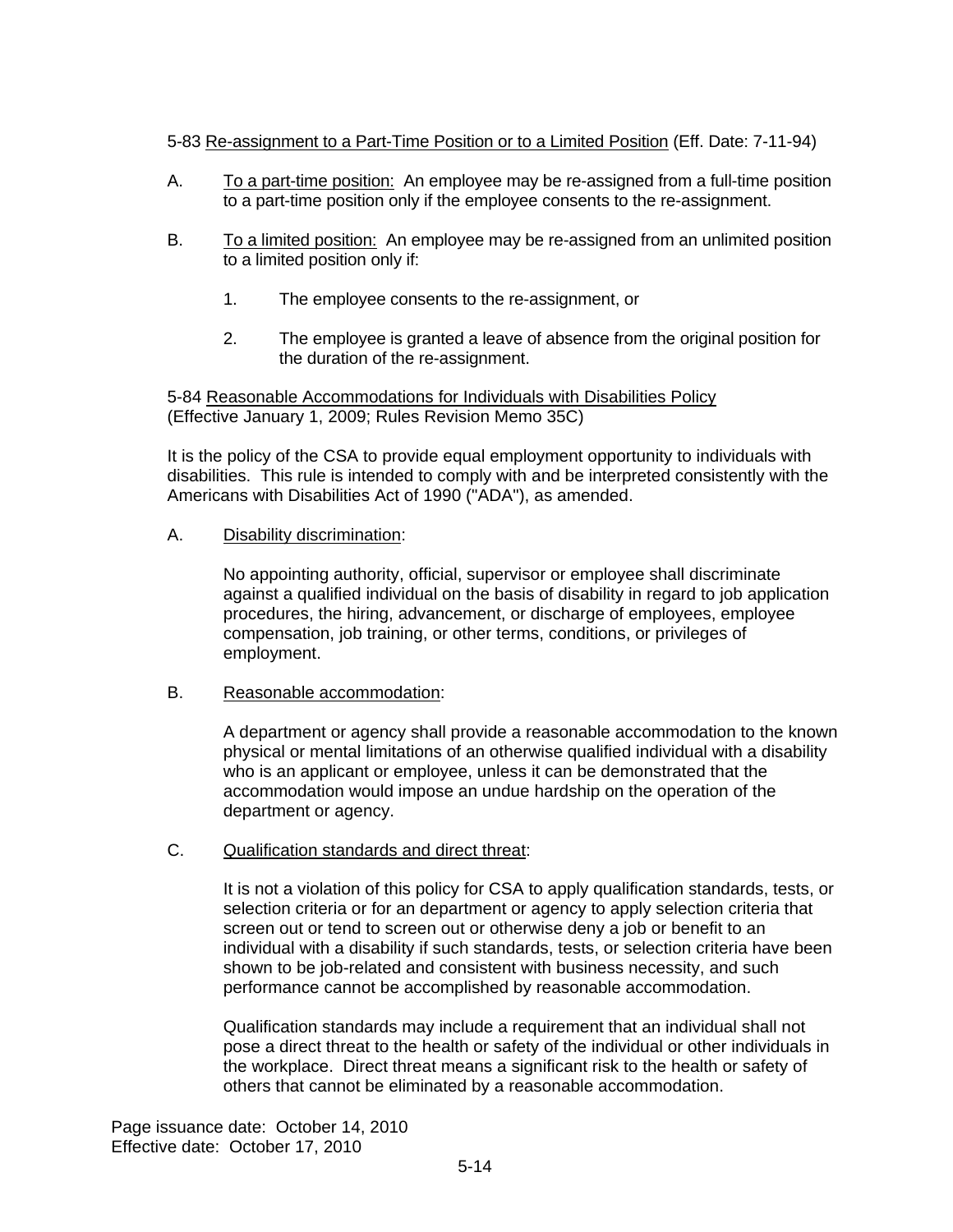## D. Qualified individual with a disability:

A disabled individual is an individual who has

- 1. A physical or mental impairment that substantially limits one or more of the individual's major life activities;
- 2. A record of such an impairment; or
- 3. Being regarded as having such an impairment.

A qualified individual with a disability is an individual with a disability who can perform the essential functions of the position he or she holds or to which he or she seeks re-assignment, with or without reasonable accommodation.

- E. Interactive process:
	- 1. If an employee (1) provides notice that the employee needs a reasonable accommodation to perform the essential functions of the employee's position; or (2) the department or agency has actual or constructive notice that an employee may have a disability for which the employee needs reasonable accommodation, the department or agency shall initiate an interactive process within twenty (20) calendar days or a longer period, if approved by the Personnel Director or designee and reasonable under the circumstances. The interactive process shall be a flexible, informal process that involves both the department or agency, the employee and the CSA designee. The purpose of the interactive process shall be to determine if the employee (1) is disabled within the meaning of the ADA; and (2) if so, whether the employee can be reasonably accommodated in his or her position. The interactive process requires good faith participation from both the employee and the department or agency. The CSA designee shall make the final determination, after consulting with the department or agency, as to whether the employee is disabled under the ADA and can be accommodated in his or her position.
	- 2. In making the determination that an employee has a disability within the meaning of this rule, the CSA, department, or agency may request and review medical records and other documentation in the possession, custody, or control of the employee or his or her health care providers. The CSA, the department, or agency also may obtain an independent medical evaluation for the purpose of gathering information needed to make this determination. Such examinations and evaluations shall be reasonable and paid for the department or agency where the employee is presently employed.
	- 3. If the employee is determined not to be disabled as defined in this rule, disqualification proceedings may be initiated if the employee nevertheless is unable to perform the essential functions of position.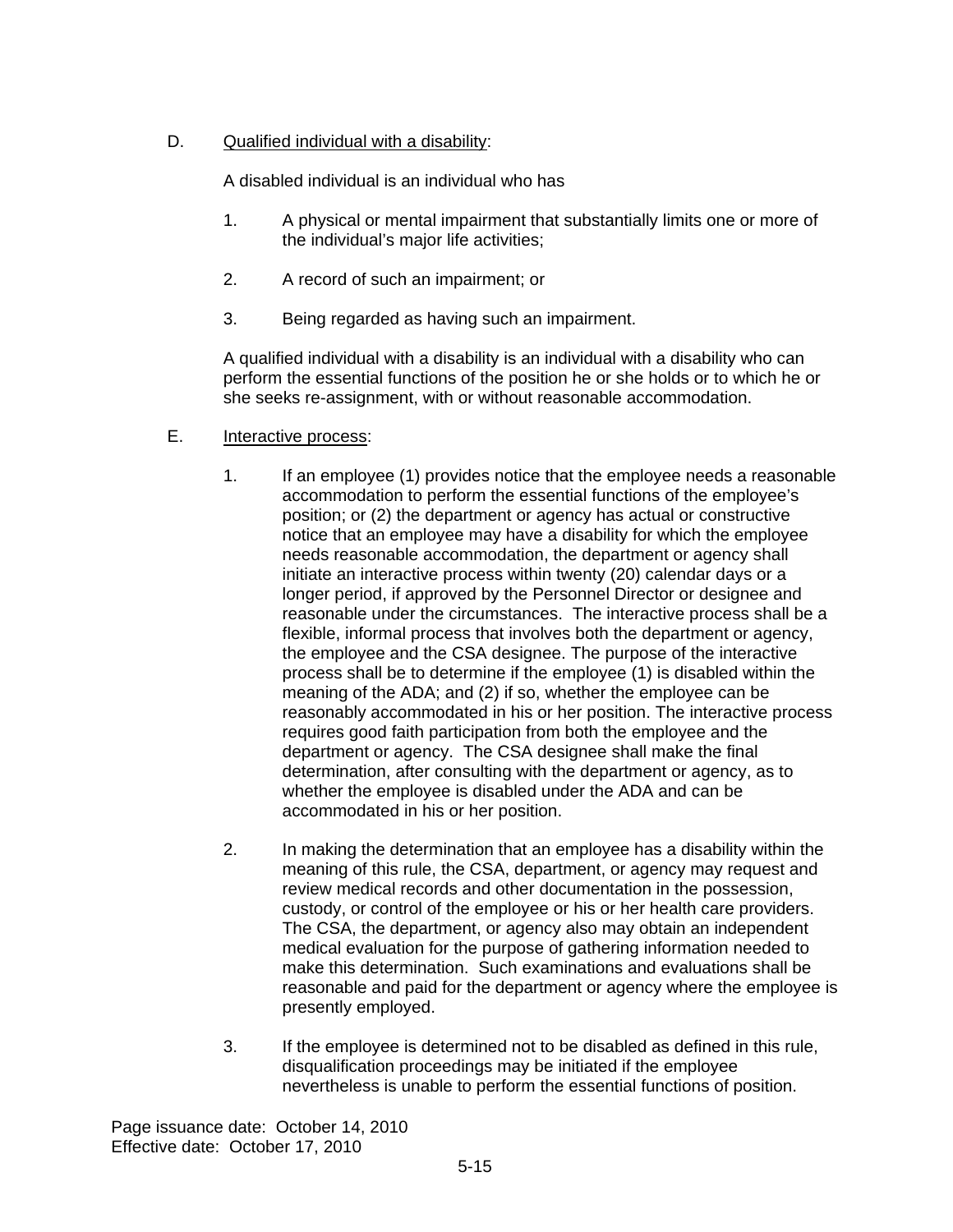4. If the employee is determined to be disabled as defined in this rule, the CSA, department or agency, and the employee shall endeavor to identify any reasonable accommodations the employee may need to perform the essential functions of his or her position. The preferred option always shall be a reasonable accommodation that allows the employee to remain in his or her existing job.

#### F. Re-assignment:

- 1. If it is determined during an interactive process that a disabled employee cannot be reasonably accommodated in his or her position and the employee expresses an interest in remaining employed with the City, the CSA, with the assistance of the department or agency, shall explore reassignment to a vacant position as a possible reasonable accommodation. A vacant position is one that has been requisitioned by an appointing authority to be filled.
- 2. The disabled employee shall be offered a re-assignment to a vacant position that is equivalent in terms of pay and benefits or, if none is available, to a position of lower pay and benefits. The disabled employee must meet the minimum qualifications and requirements for the position as determined by the CSA. The employee does not need to be the bestqualified individual for the position in order to obtain it as a re-assignment.

The CSA first shall attempt to identify a vacant position that is equivalent in terms of pay and benefits within the employee's department or agency. If none exist, the CSA shall attempt to identify a vacant position that is equivalent in terms of pay and benefits within another department or agency. If no equivalent position exists, the CSA shall attempt to identify a position of lower pay and benefits, first in the employee's department or agency, and then in another department or agency. The CSA designee shall provide to the employee a list of all vacancies for which the employee is qualified to perform. The employee may express his or her preference regarding the selection of a re-assignment position. However, the CSA designee is free to choose the re-assignment position to be offered to the employee. A department or agency to which a disabled employee is being re-assigned is required to cooperate with the reassignment process coordinated by the CSA but may file a request to the Personnel Director to review the re-assignment placement within five (5) calendar days of the re-assignment notice if the department or agency reasonably believes that the employee will not be able to perform the essential functions of the position with or without reasonable accommodation.

If the employee is re-assigned to a vacant position, the employee shall be provided any reasonable accommodation necessary for the employee to perform the essential functions of the re-assignment position.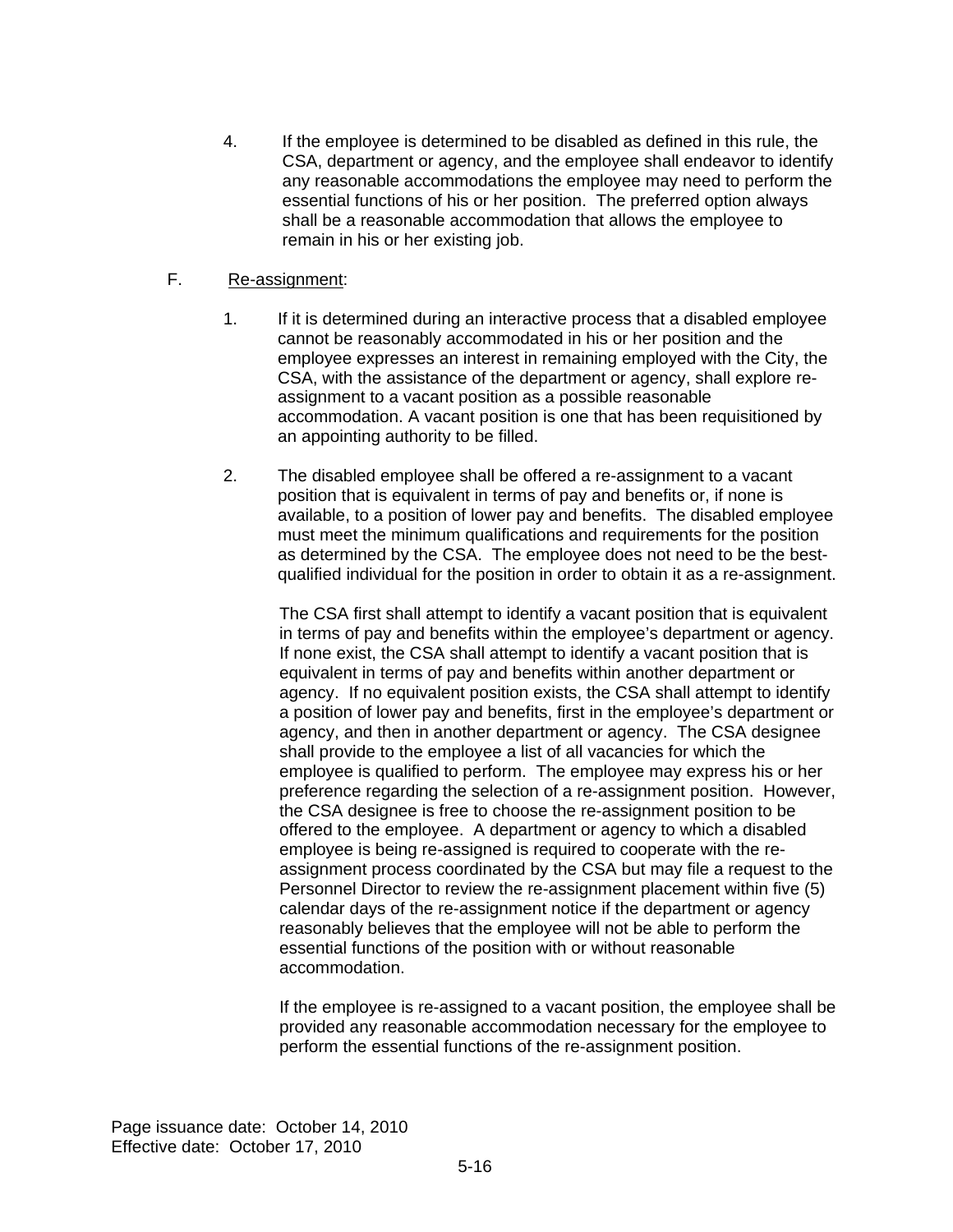From the date that the employee expresses an interest in continued employment with the City, the CSA shall look for vacant positions for a period of three (3) months. If no vacant position becomes available during the three-month period, disqualification proceedings may be initiated. The responsibility to engage in the interactive process may terminate earlier if the employee withdraws his or her request for a reasonable accommodation.

During the interactive process, a disabled employee may decline a demotion re-assignment position and request the CSA to continue looking for comparable vacant positions within the three-month time period. However, if an employee declines an offer of a comparable position in terms of salary and benefits, the interactive process will cease. The CSA shall not be required to continue looking for suitable re-assignment positions and disqualification proceedings may be initiated. If no vacant position becomes available during the three-month period, disqualification proceedings may be initiated.

- 3. In identifying a vacant position to which a disabled employee may be reassigned, the CSA shall analyze the employee's specific experience, skills and background, and the specific job duties of the vacant position by consulting with the department or agency in which the vacancy exists. If determined necessary, the CSA designee shall perform a job analysis of the vacant position.
- 4. If a disabled employee is re-assigned to a vacant position and the department or agency subsequently determines that the disabled employee is unable to perform the essential functions of the position, with or without reasonable accommodation, the interactive process will be resumed from the beginning and the CSA shall attempt to identify another vacant position to which the disabled employee can be re-assigned for a period not to exceed three (3) months. If an employee originally took a demotion, CSA will look for positions at the original pay grade if the employee is able to perform the essential functions of that position with or without accommodations. The interactive process need not be resumed if the employee has performance problems in the position that are unrelated to his or her disability, or if the employee is dismissed as a corrective measure for misconduct.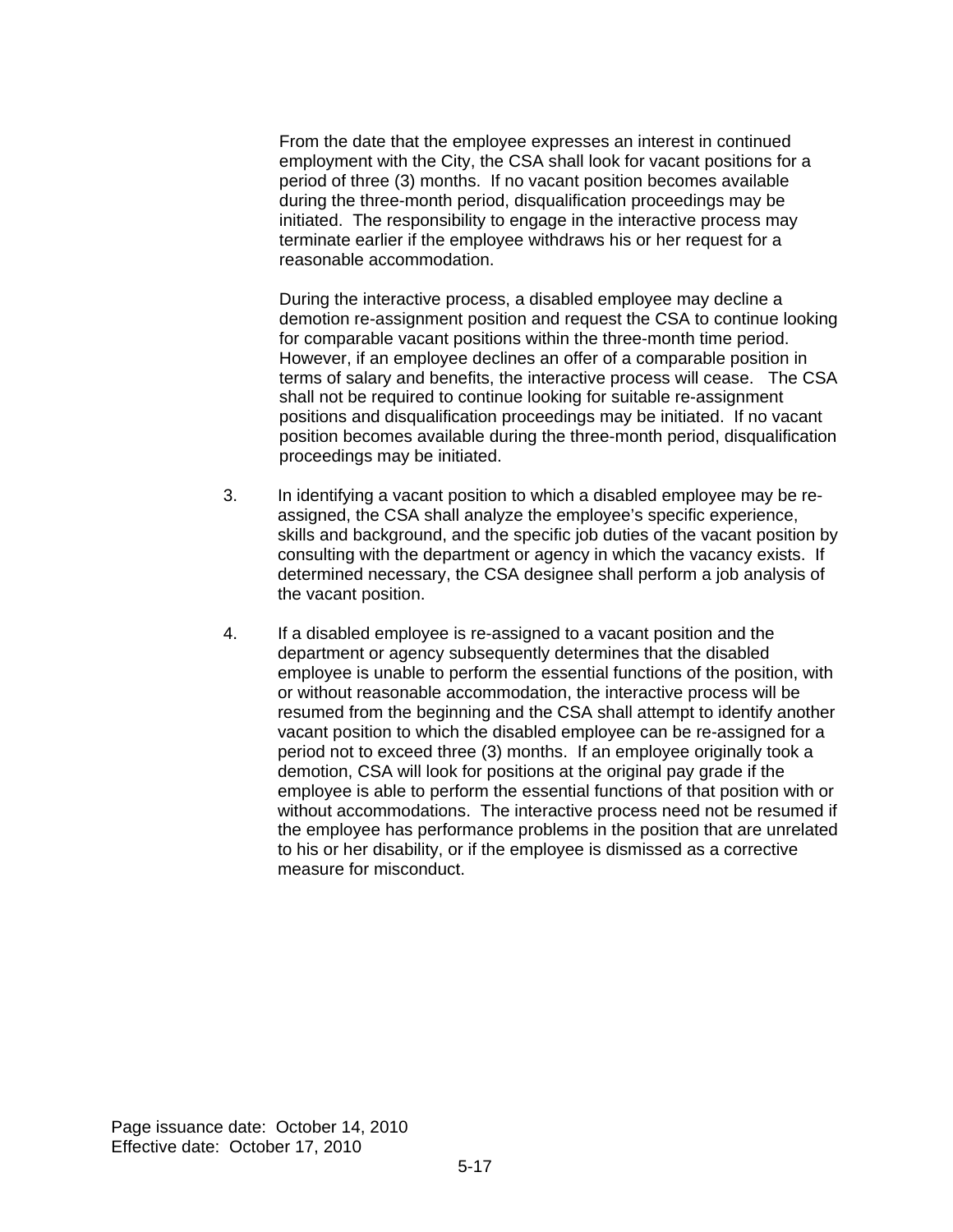- 5. Before rejecting or denying a reasonable accommodation by reassignment to a job on the basis that the individual poses a direct threat to the health and safety of the employee or others, the CSA shall perform an individualized assessment of that individual's ability to perform safely the essential functions of the re-assignment position. In making this determination, a number of factors shall be considered, including but not limited to the duration of the risk, the nature and severity of the potential harm, the likelihood that the potential harm will occur, and the imminence of the potential harm. The CSA will consider input from the individual, the experience of that individual in previous similar positions, medical judgment that relies on the best available objective evidence, the opinions of medical doctors and other health care providers, professionals or associates who have expertise in the medical condition involved, and/or direct knowledge of that individual's qualifications or ability to perform the job.
- 6. If the CSA believes that an individual with a disability poses a direct threat to himself or herself or others, the employee shall be advised of the reasons for the proposed rejection, including each essential function of the job which it has been determined the individual cannot safely perform and the reasons why the individual cannot safely perform those functions. The CSA shall invite the individual to provide, within a reasonable time, additional information regarding his or her ability to safely perform the job, with or without reasonable accommodation, including but not limited to information from other physicians and information about the individual's current and recent physical capabilities. The CSA shall maintain records of all factors considered in reaching its final decision.
- 7. Re-assignment shall not be to a position that constitutes a promotion. However, this does not preclude an employee from applying for promotion positions within the merit system.
- 8. Re-assignment is only available to current employees and is not available to applicants.
- 9. Re-assignment is limited to existing vacant positions or to positions that become vacant in the Career Service within the three-month time period.
- 10. The department or agency shall take all necessary steps to train the reassigned employee in the duties of the position re-assigned, as it would do with any new employee.
- 11. A re-assignment to an employee cannot be denied because he or she is designated as a probationary or temporary employee. However, a probationary or temporary employee must have performed the essential job functions, with or without reasonable accommodation, before being eligible for re-assignment. (Effective April 1, 2006; Rules Revision Memo 6C)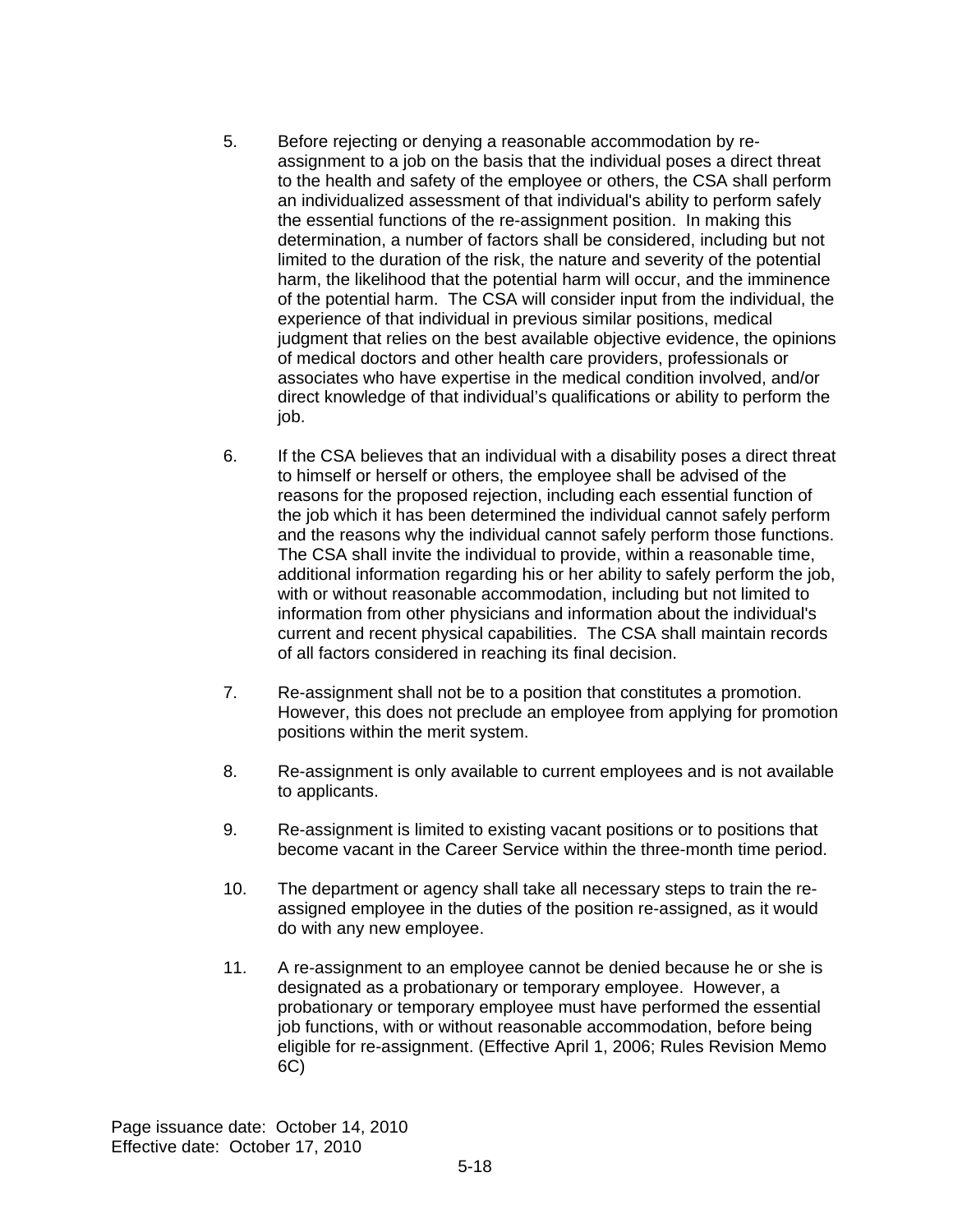- 12. Disabled Classified Service employees (police officers and fire fighters) are eligible to seek re-assignment to a vacant Career Service position as a form of reasonable accommodation, if they cannot be reasonably accommodated in their Classified Service positions. Should a Classified Service employee with a disability be re-assigned to a vacant Career Service position as a form of reasonable accommodation, the employee will no longer be a Classified Service employee, but instead will be a new Career Service employee. Under this circumstance, the employee will be entitled to the pension given to Career Service employees after the appropriate number of years of service for vesting within the Career Service system. The employee is not entitled to retroactive vesting for this pension for his or her years of service as a Classified Service employee. This rule does not prohibit the employee from purchasing service credits subject to procedures established by the Denver Employees Retirement Plan. The employee's sick and vacation days that he or she accrued as a Classified Service employee will not be carried over to the new Career Service position; however, the employee will be given monetary payment for such leave upon separating from the Classified Service, in accordance with the Police or Fire Department's rules and regulations and collective bargaining agreement then in effect. The employee shall accrue paid time off as a new Career Service employee. (Revised effective January 1, 2010; Rules Revision Memo 42C)
- 13. If an employee is re-assigned to either an equivalent or demotion position, the employee shall continue to receive the pay rate he or she earned in the former position unless this exceeds the range maximum of the pay range of the new classification, in which case the employee shall receive the range maximum of the pay range of the new classification. (Revised effective October 17, 2010; Rules Revision Memo 47C)
- G. Interactive process leave:

During the interactive process, if an employee is unable to perform his or her existing job, the employee may use any available paid time off, sick leave, vacation leave, compensatory leave, donated sick leave, and the employee's personal holiday. If no such paid leave is available to the employee, he or she shall be provided with authorized unpaid leave. (Revised effective January 1, 2010; Rules Revision Memo 42C)

- H. Retaliation and coercion:
	- 1. It is a violation of this rule to discriminate against any individual because that individual has opposed any act or practice prohibited by this rule or because that individual filed a grievance or appeal, testified, assisted, or participated in any manner in an investigation, proceeding, or hearing to enforce any provision contained in this rule.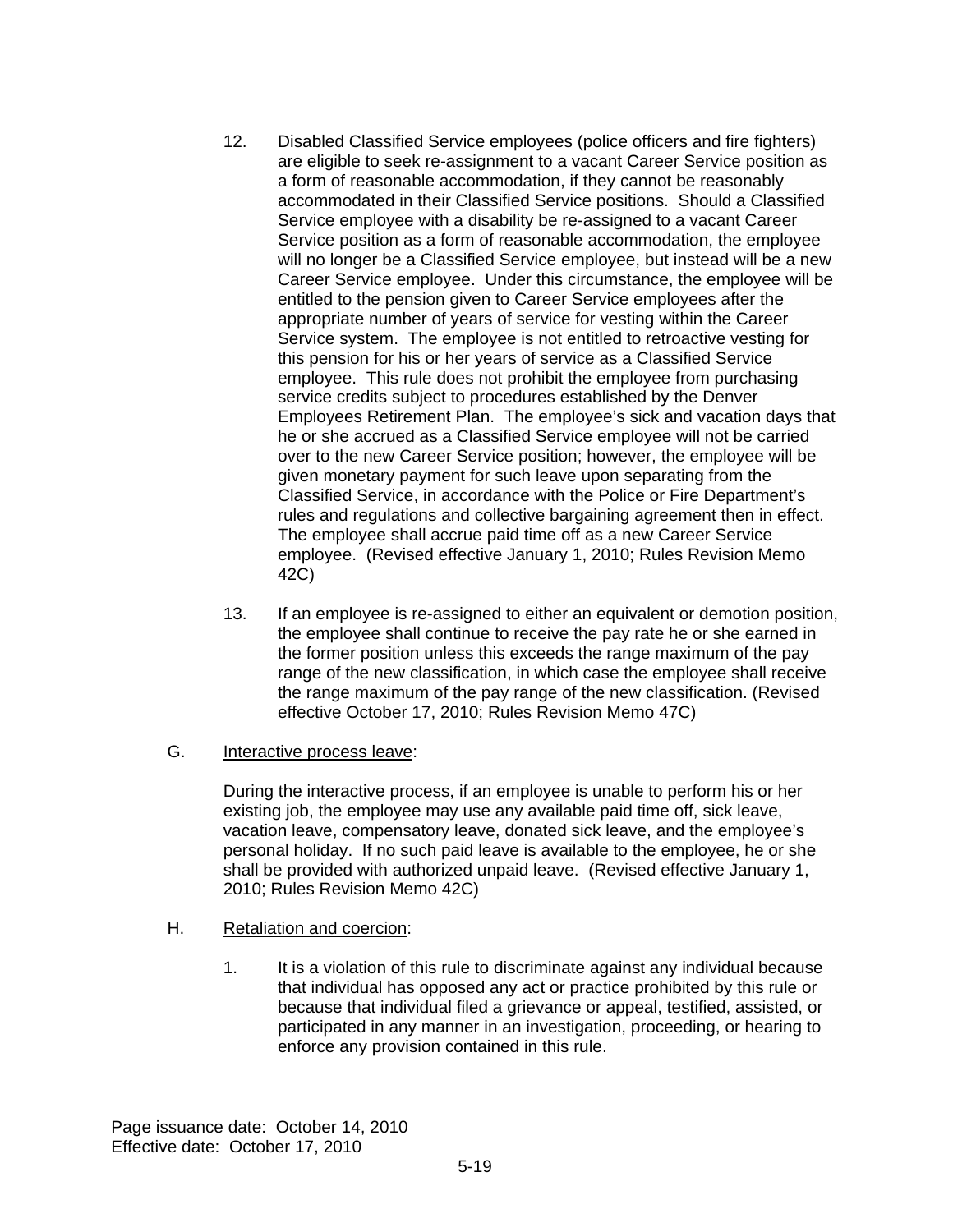- 2. It is a violation of this rule to coerce, intimidate, threaten, harass or interfere with any individual in the exercise or enjoyment of, or because that individual aided or encouraged any other individual in the exercise of, any right granted or protected by this rule (including, but not limited to, making a request for a reasonable accommodation).
- I. Confidentiality and record keeping:

Information obtained during the interactive process regarding the medical history of an employee shall be collected and maintained on separate forms and in separate files and be treated as confidential, except that:

- 1. Supervisors, managers, human resources personnel and other City employees involved in the interactive process may obtain access to such information on a need to know basis.
- 2. Supervisors, managers, human resources personnel and other appropriate City employees may be informed regarding necessary restrictions on the work or duties of an employee and necessary accommodations.
- 3. First-aid and safety personnel may be informed, when appropriate, if the disability might require emergency treatment.
- 4. Information may be given to the state workers' compensation offices, and state second injury funds, in accordance with the state workers' compensation laws.

Section 5-90 Dual Incumbency

(Effective May 4, 2007, Rule Revision Memo 18C)

Subject to approval by the Budget and Management Office, an employee may be appointed to occupy a position currently occupied by another employee for a period not to exceed three (3) months. If it is desired to continue such an arrangement for more than three months, it shall be done by the creation of a limited position rather than dual incumbency in a single position.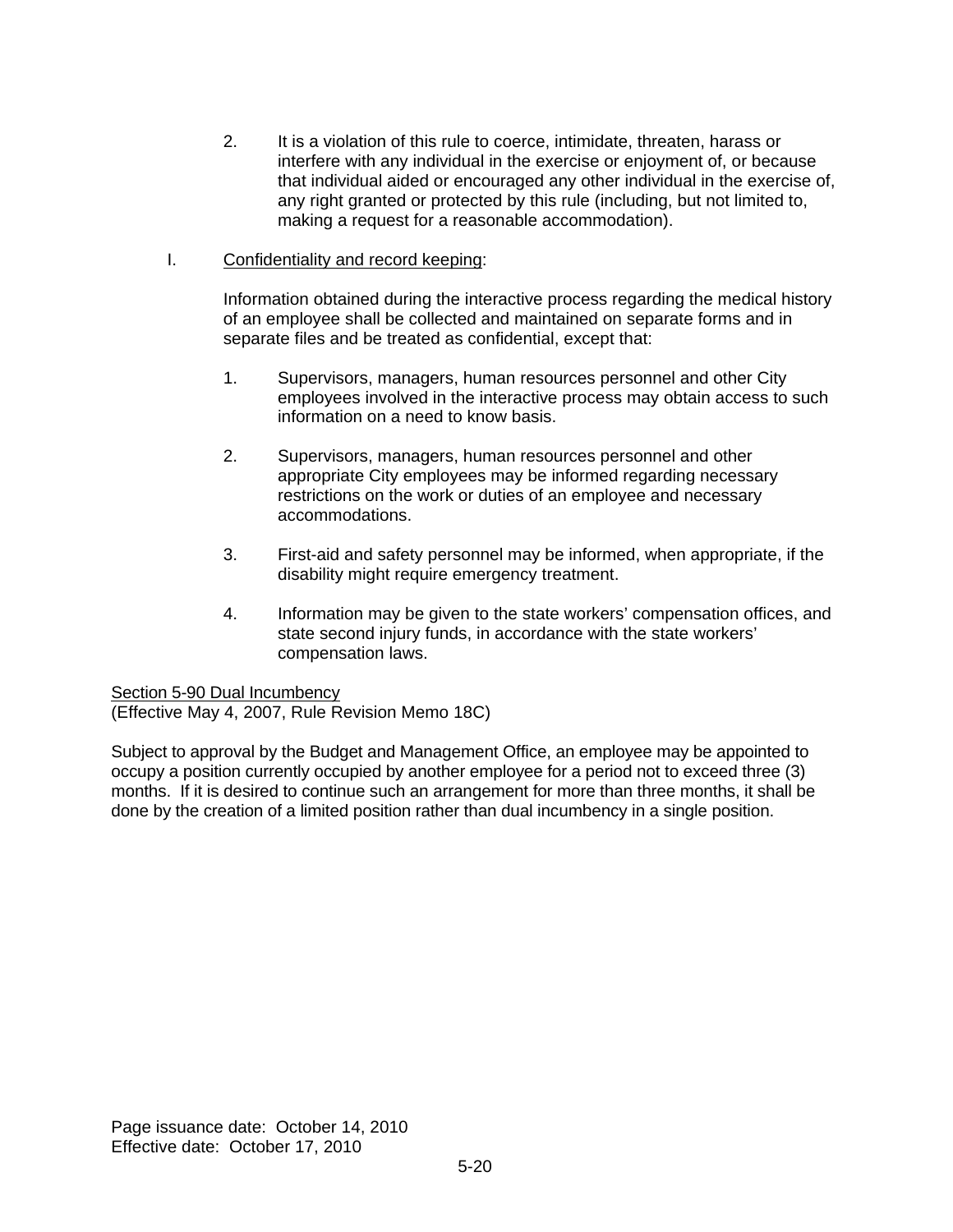# **DENVER CITY CHARTER** §**1.2 OFFICERS AND EMPLOYEES DUAL EMPLOYMENT**

## §**1.2.8 – Holding other office or employment.**

(A) *Employees and Appointed Charter Officers.* No employee or appointed Charter officer shall have other employment or hold any public office that is incompatible with his or her duties. Every employee and appointed officer shall notify his or her appointing authority in writing before accepting any other employment or public office; newly hired employees and appointed officers shall report any outside employment or office immediately upon being hired or appointed.

(B) *Elected Charter Officers.* Elected officers of the City shall not hold any other public elective office or any employment that is incompatible with their duties. Elected officers shall not hold any other employment with the City. Elected officers shall waive any additional compensation when they serve upon the governing board or body of any public body or any municipal or quasi-municipal corporation within which or part of which the City or a part of it is located, or of which the City is an interested or constituent member.

## §**1.2.9 – Ethics and Conflicts of interest.**

(A) No officer or employee shall have any interest arising by contract or other relationship that creates a substantial conflict of interest with respect to his or her duties, unless the conflict can be avoided by abstention or disqualification from participating in a transaction without adversely affecting the interests of the City. Every employee and appointed officer shall report promptly in writing to his or her appointing authority any business activity or situation that may be or may become a substantial conflict of interest.

### **THIS SUMMARY IS PROVIDED FOR INFORMATIONAL PURPOSES AND IS NOT CONSIDERED A PART OF THE RULES**

## Section 5-100 Dual Employment

(Effective June 7, 1962; Rules Revision Memo 130: Revised effective October 17, 2010; Rules Revision Memo 47C)

The following rules shall apply as to dual employment in the Career Service:

- A. Since a position is by definition an aggregate of duties to be performed by one (1) person, an employee may occupy only one (1) full-time position.
- B. An employee may occupy more than one (1) part-time position, more than one (1) oncall position, or a combination of part-time and on-call positions provided that the total time worked does not exceed the equivalent of a full-time position. (Effective December 18, 1980; Rules Revision Memo 02, Series B)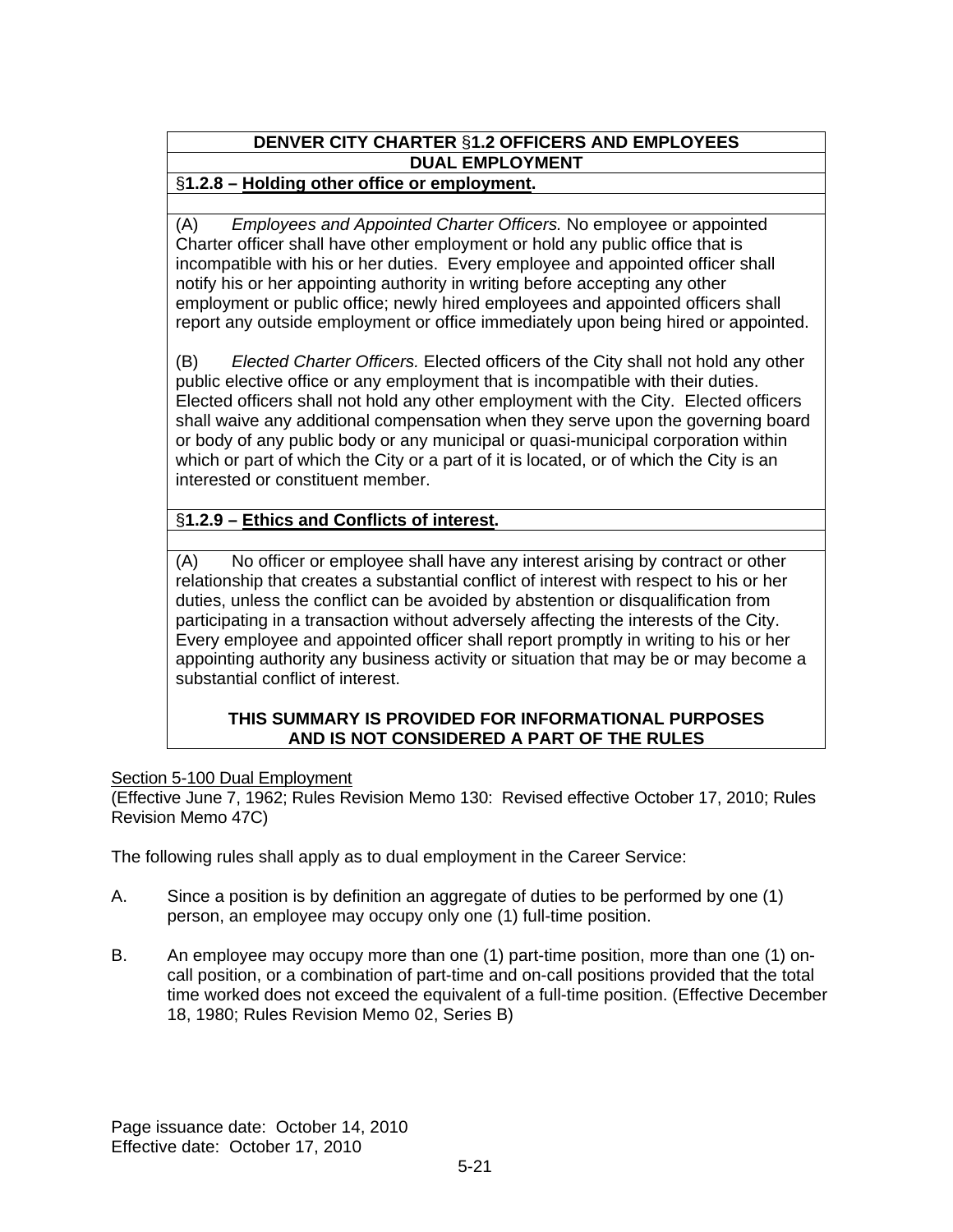### Section 5-110 Compliance With the Immigration Reform and Control Act of 1986 (Effective May 21, 1987; Rules Revision No. 96, Series B)

## 5-111 Policy

The policy of the Board is to conform to the provisions of the Immigration Reform and Control Act of 1986.

#### 5-112 New Hires

No person hired on or after May 21, 1987 shall be employed for more than three (3) working days unless such employee has submitted to the CSA the documentary evidence of identity and authorization to work required by the Immigration Reform and Control Act of 1986 and federal regulations based on that Act.

#### 5-113 Installation

Persons employed between November 6, 1986 and May 21, 1987 shall provide to the CSA by May 30, 1987, documents required by the Immigration Reform and Control Act and regulations based on that Act, establishing identity and authority to work.

#### 5-114 When Documents Required

The Personnel Director may establish the time and place for review of documents, provided the provisions of subsections 5-112 New Hires, and 5-113 Installation are met.

### 5-115 Penalty

In accordance with the requirements of the Immigration Reform and Control Act of 1986, any employee failing to comply with subsections 5-112 New Hires and 5-113 Installation shall be separated for the good of the service.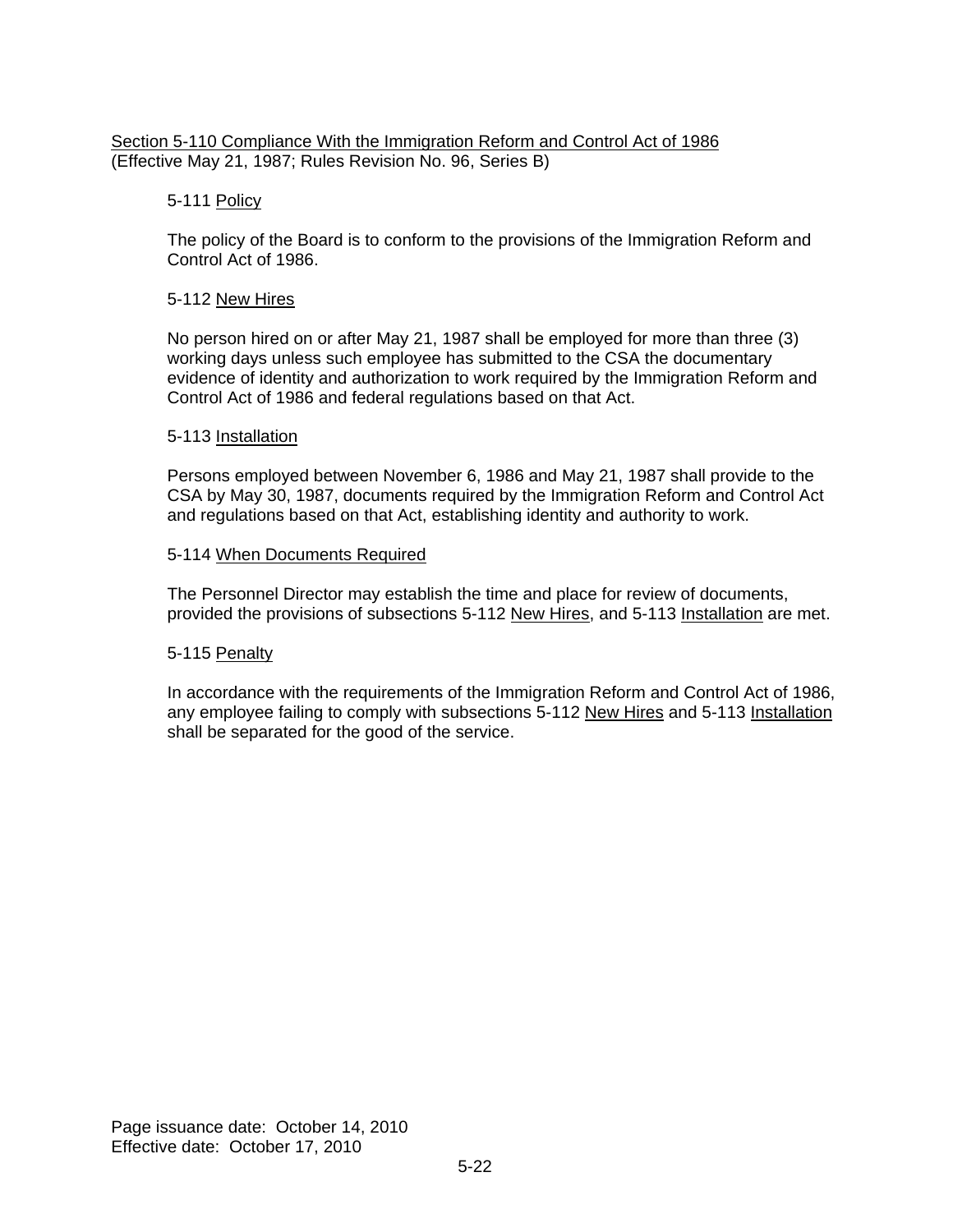#### **RULE 8 COMPENSATION**

### (Effective January 1, 2006; Rule Revision Memo 2C; Revised effective July 1, 2009; Rule Revision Memo 38C)

#### Section 8-10 Definitions

- A. Benchmark classification: A classification that is representative of several classifications within an occupational group for which external pay data can be readily collected.
- B. Classification: One or more positions so nearly alike in the essential character of their duties and responsibilities that the same pay grade, title and specification can be applied, and such that they can fairly and equitably be treated alike under like conditions for all other personnel purposes.
- C. Market survey: The collection, analysis and reporting of external pay data for a number of benchmark classifications.
- D. Occupational groups: Groupings of classifications that are so similar in the nature of the work performed that the same pay survey adjustments can be applied.
- E. Pay survey adjustment: A pay survey adjustment is a change in the pay structure resulting from a comparison with the pay prevailing in the Denver Metropolitan Area.
- F. Pay grades: Identifying numbers for pay ranges within a pay schedule.
- G. Pay ranges: The range of pay in a pay grade beginning at the range minimum and going to the range maximum of the pay grade. A pay range is assigned to a classification by the classification and pay ordinance. (Revised effective October 17, 2010; Rules Revision Memo 47C)
- H. Pay schedules: A pay schedule is a listing of the pay grades, and the corresponding pay ranges. (Revised effective October 17, 2010; Rules Revision Memo 47C)

#### Section 8-20 Compensation Policy

The policy of the City and County of Denver is to provide generally prevailing compensation to City employees as provided by the City Charter and the Denver Revised Municipal Code ("DRMC"). This compensation policy is designed to attract, retain and motivate employees in order to support and reinforce the City's vision, values, and strategic business goals. To implement this compensation policy the Career Service Authority ("CSA") will:

- A. Perform market surveys to ensure the City's external market competitiveness;
- B. Provide like pay for like work within classifications; and
- C. Utilize pay for performance plans.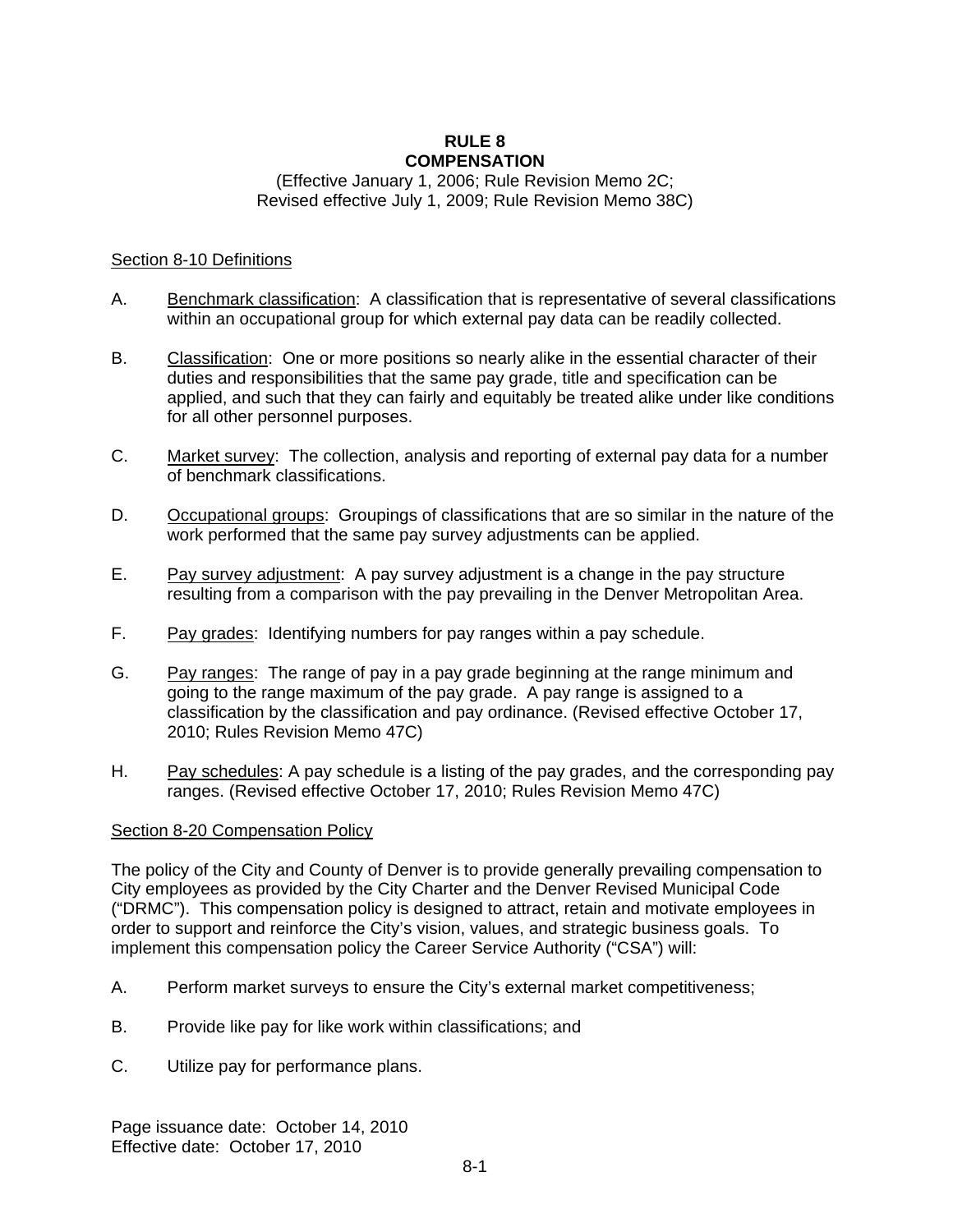#### **RULE 9 PAY ADMINISTRATION**

(Effective April 1, 2006; Rules Revision Memos 7C and 9C)

#### Purpose statement

The purpose of this rule is to explain the establishment and administration of pay practices (except merit increases and merit payments), and hours of work.

#### Section 9-5 Definitions

(Revised effective October 17, 2010; Rule Revision Memo 47C)

- A. Classification series: The arrangement in sequence of classes that are alike in the kind but not in level. For the purposes of a market adjustment within the salary range, a classification series shall include first line supervisors and lead workers.
- B. Demotion: An appointment of an employee to a position in a classification in which the range minimum of the pay grade of the new classification is lower than the range minimum of the classification previously held.
- C. Market Conditions: Factors and trends in the market as determined by a compensation analysis that may affect compensation rates such as the supply and demand of workers.
- D. Pay Factors: Appointing authorities who wish to hire employees at higher than the range midpoint, or increase the salary of promoted employees by more than 8.0%, or provide an equity adjustment, must provide Career Service Authority ("CSA") with documentation explaining how any or all of the following pay factors affected their decision:
	- 1. Market conditions;
	- 2. Related experience;
	- 3. Previous work record;
	- 4. Salary history;
	- 5. Specialization of education;
	- 6. Quality/quantity of education.
	- 7. Internal equity;
	- 8. Level of responsibility accepted;
- E. Promotion: An appointment of an employee to a position in a classification in which the range minimum of the pay range of the new classification is higher than the range minimum of the pay range of the classification previously held.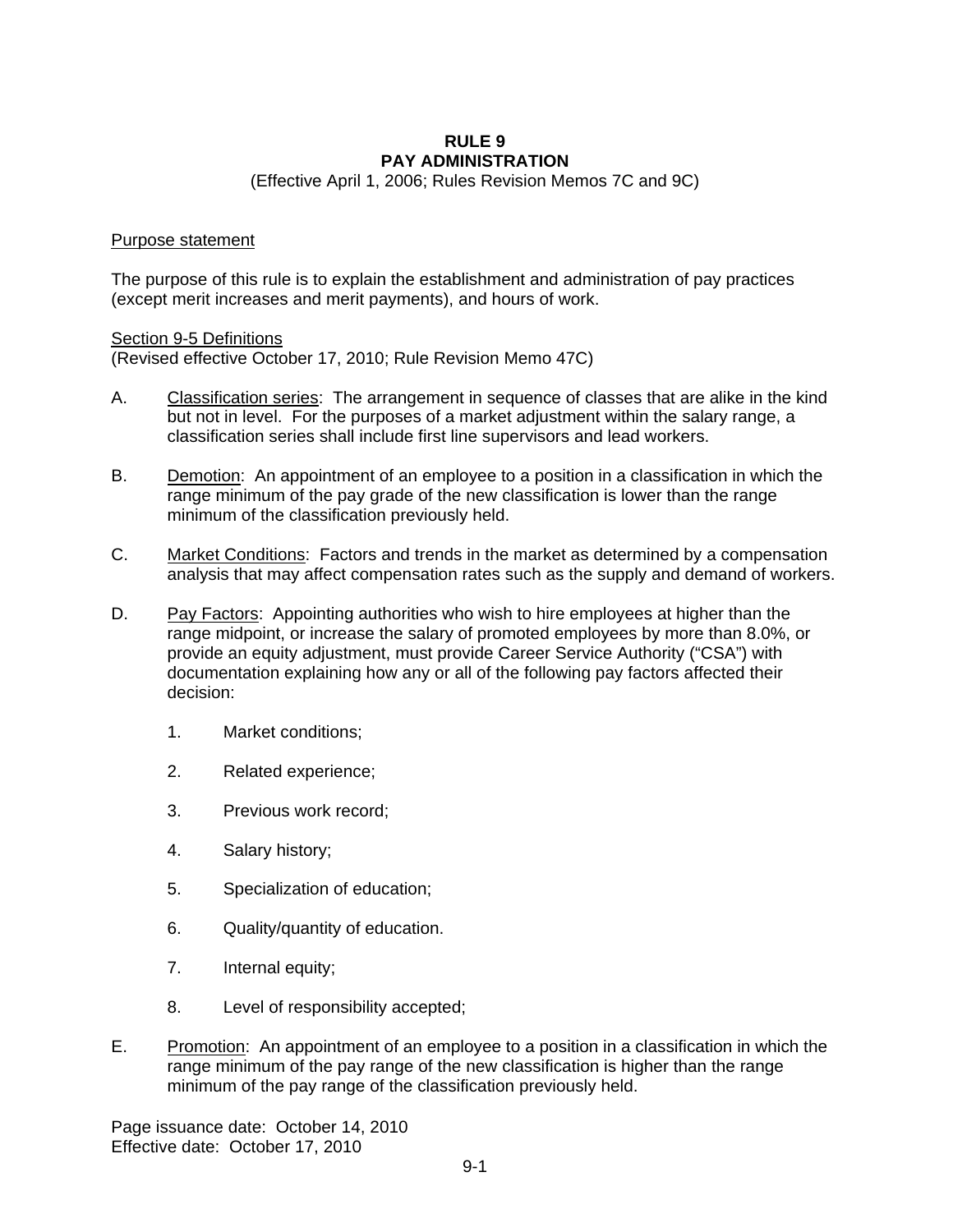- F. Re-allocation: The formal process of assigning an existing position to its proper classification on the basis of the duties performed and the responsibilities exercised.
- G. Promotional re-instatement: A promotion of an employee resulting from certification from a re-instatement list.
- H. Re-instatement: An appointment of a laid off employee resulting from certification from a re-instatement list.
- I. Re-promotion: A promotion of an employee to a position in a higher classification in which the employee was previously employed within the preceding five (5) years, or to a successor classification; or to any classification for which the employee is qualified, with the same or intervening range minimum as the former classification. Appointments that meet the definition of a promotional re-instatement are not re-promotions.
- J. Transfer: An appointment of an employee to one classification from another, if the range minimum of the pay range of the new classification is the same as the range minimum of the pay range of the classification previously held.

#### Section 9-6 Designees

Appointing authorities, including the Career Service Personnel Director ("Personnel Director"), may delegate any authority given to them under this Rule 9 to a subordinate employee.

#### Section 9-10 Pay practices

- A. Pay practices include, but are not limited to items such as pay when first employed, changes in pay resulting from changes in position or classification, differentials, overtime pay, standby pay, merit increases and merit payments.
- B. The kind and level of pay practices for Career Service employees shall be determined by the Career Service Board ("Board") following a survey of other employers or based on the City's needs.
- C. Applicability to Deputy Sheriffs:None of the provisions of this Rule 9 shall apply to employees who hold positions in classifications in the Undersheriff pay schedules.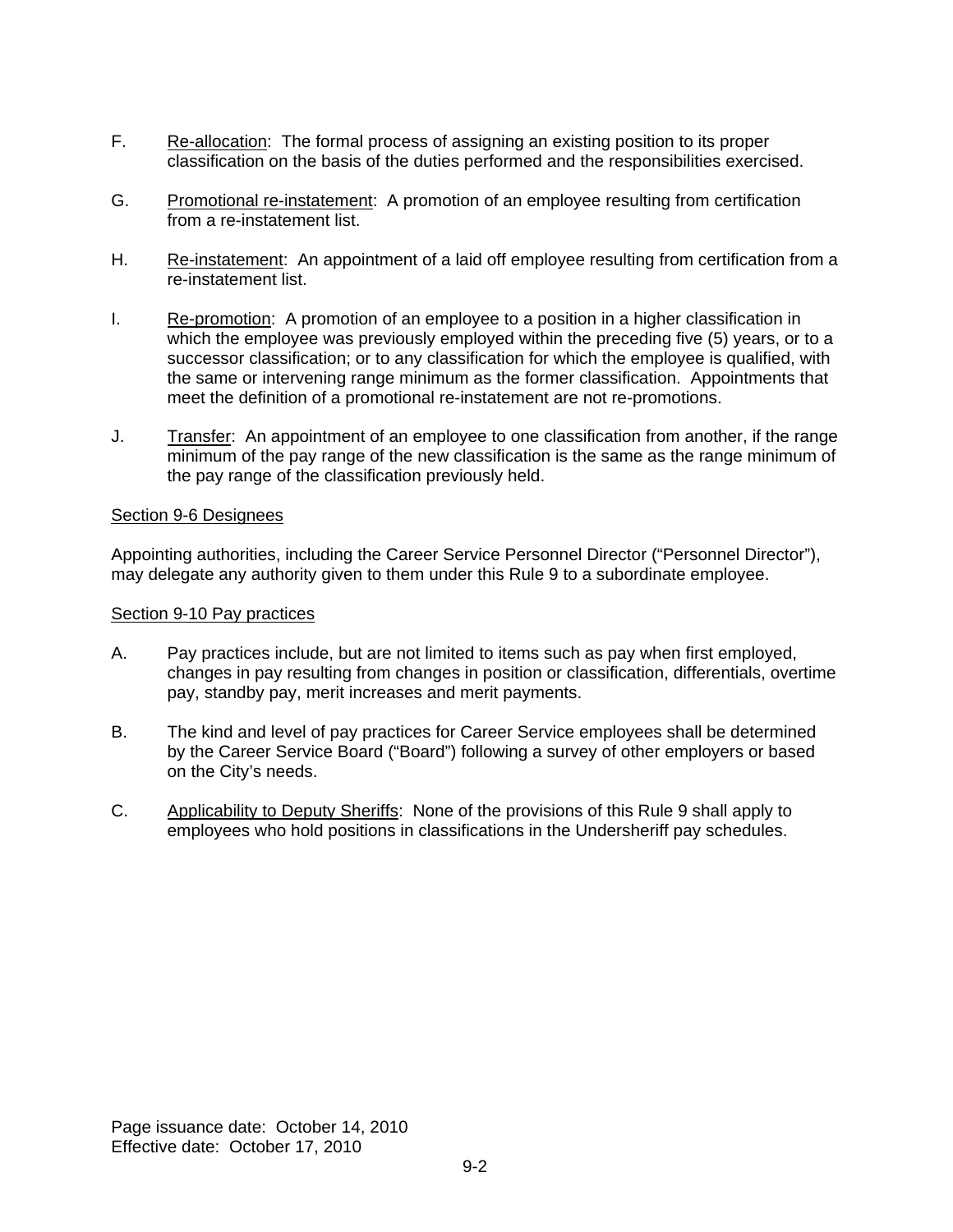### Section 9-20 Pay When First Employed

(Revised effective October 17, 2010; Rule Revision Memo 47C)

- A. An appointing authority may set pay for a new employee higher than the range minimum (but not to exceed the range maximum of the applicable pay range) if necessary to obtain the services of an unusually well-qualified person. The decision to appoint at a pay rate higher than the range minimum shall be based on any of the pay factors as defined in this Rule 9. In any event, qualifications of the new employee should exceed the minimum qualifications stated in the classification specification, and internal equity shall be considered.
- B. The appointing authority shall submit documentation with the Personnel Action Form documenting the justification for hiring an employee at or above the mid-point of the applicable pay range.

Section 9-30 Changes in Classification and Pay (Revised effective October 17, 2010; Rule Revision Memo 47C)

A change in an employee's classification may occur through promotion, transfer, demotion, return from promotional probation, re-allocation, or re-instatement.

#### 9-31 Promotion and re-promotion

- A. Upon promotion an employee's pay shall be increased by at least six and ninetenths percent (6.9%). In no event shall the pay upon promotion be lower than the range minimum or exceed the range maximum of the pay range of the new classification.
- B. In the event the appointing authority increases an employee's pay by more than eight percent (8%) upon promotion, documentation shall be submitted with the Personnel Action Form explaining how one or more of the pay factors defined in this Rule 9 justify such an increase.
- C. Within the short range pay schedule the employee's pay shall be increased by five percent (5%), but not to exceed the range maximum of the pay range of the new classification.
- D. Demotion and subsequent re-promotion:
	- 1. If an employee demotes without a loss in pay, that employee is not eligible for an increase in pay upon re-promotion if such re-promotion occurs within twelve months following the date of the demotion.
	- 2. In all other circumstances, an employee being re-promoted will have their pay set under the provisions of paragraph 9-31 A.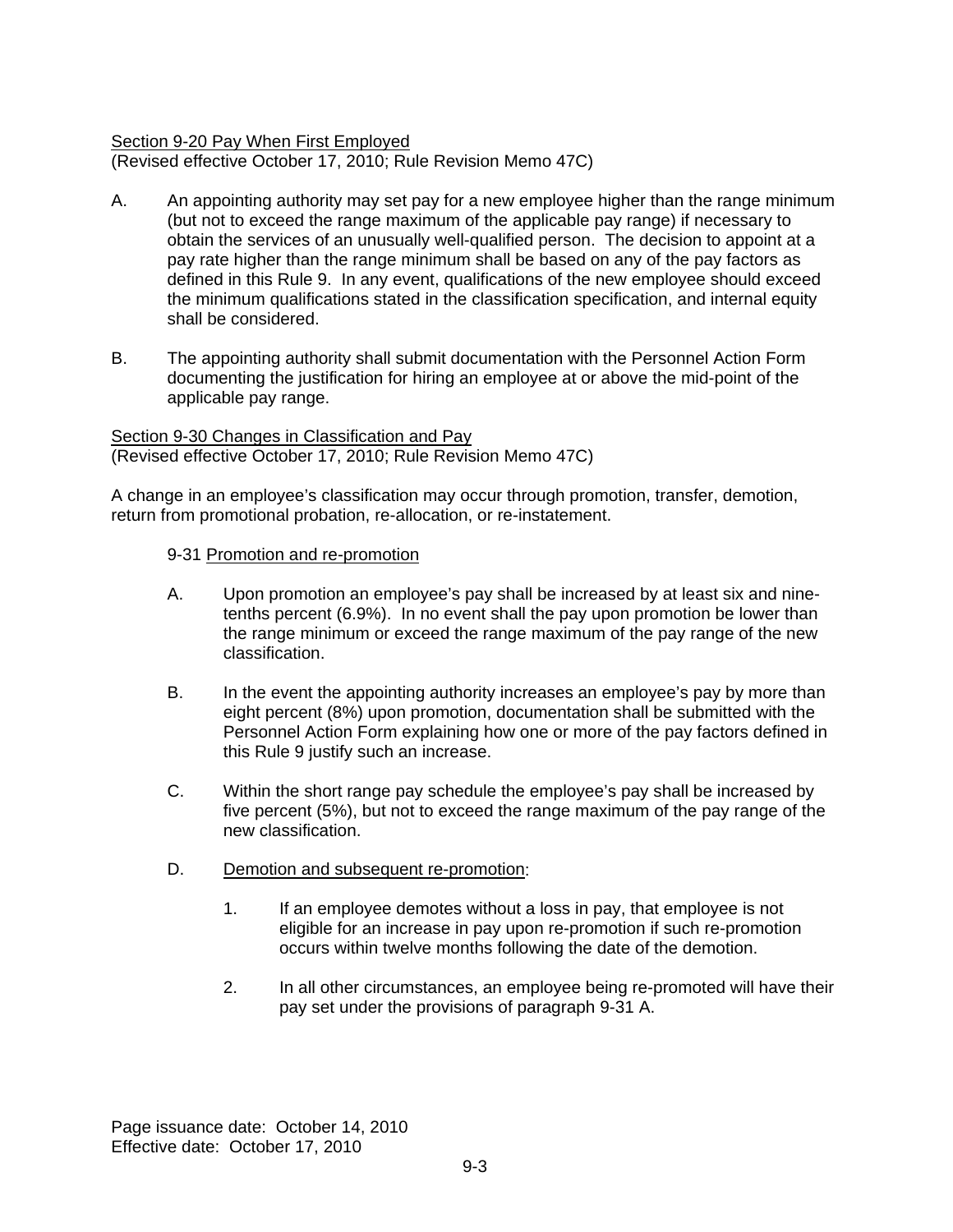## 9-32 Transfers

When an employee transfers, the employee shall receive the same pay as before the transfer, unless that would be more than the range maximum of the new pay range of the new classification. In that case the employee's pay shall be set at the range maximum of the pay range of the new classification.

### 9-33 Demotion

- A. Voluntary demotion:
	- 1. A voluntary demotion is a demotion initiated through the request or application of an employee.
	- 2. When an employee voluntarily demotes, pay shall be set by the appointing authority and shall not be decreased by more than six and nine-tenths percent (6.9%), unless doing so is necessary to keep the employee's pay from exceeding the range maximum of the pay range of the new classification. Before the pay can be set at a pay rate higher than the employee's current pay rate, the Personnel Director's prior approval will be required.
- B. Demotion in lieu of lay-off: Upon a demotion in lieu of lay-off, the employee shall continue to receive the pay rate he or she earned before the demotion unless this exceeds the range maximum of the pay range of the new classification, in which case the employee shall receive the range maximum of the pay range of the new classification.
- C. Involuntary demotion:
	- 1. An involuntary demotion is a demotion initiated:
		- a. Through disciplinary action in accordance with Rule 16 **DISCIPLINE AND DISMISSAL**; or
		- b. In lieu of disqualification in accordance with Rule 14 **SEPARATION OTHER THAN DISMISSAL**; or
		- c. In lieu of separation during employment probation in accordance with Rule 5 **APPOINTMENTS AND STATUS**.
	- 2. When an employee is involuntarily demoted, pay shall be set by the appointing authority. At least a six and nine-tenths percent (6.9%) reduction shall be required.
- D. In no event shall the pay upon demotion be lower than the range minimum or exceed the range maximum of the pay range of the new classification.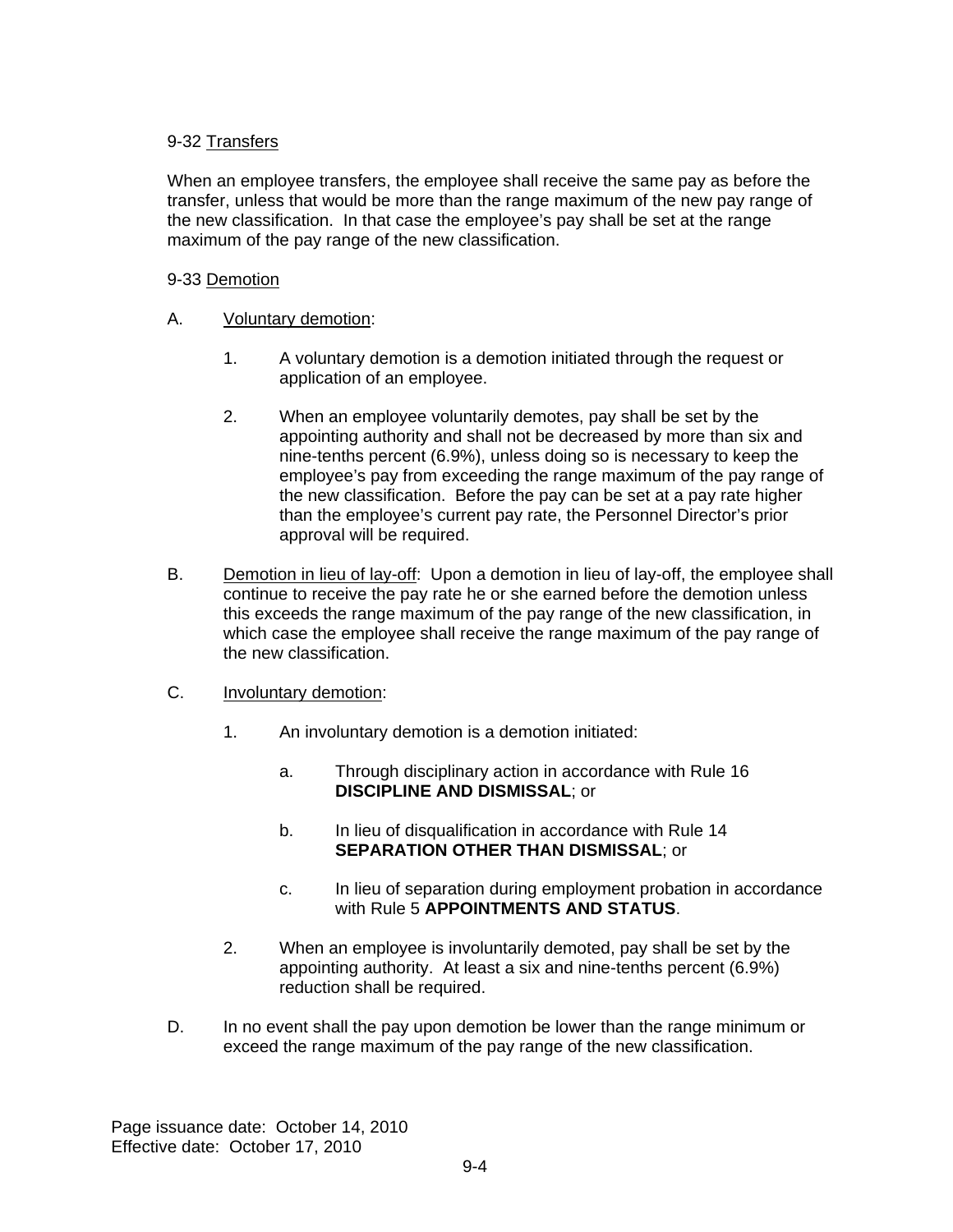## 9-34 Return from Promotional Probation

When an employee is returned from promotional probation, the employee shall receive the same pay the employee was receiving before the promotion. However, this amount shall be adjusted to take into account the effect of any pay changes (such as a merit increase) or classification changes to the employee's former classification that occurred during the period after the promotion and before the return from promotional probation.

### 9-35 Re-allocation

- A. When a position is re-allocated to another classification, the incumbent shall receive the same pay as before the re-allocation unless that would be less than the range minimum of the pay range of the new classification. In that case the employee's pay shall be set at the range minimum of the pay range of the new classification. If the employee's pay is higher than the range maximum of the pay range of the new classification, the employee's pay shall remain at the employee's existing rate of pay until such time that either:
	- 1. The employee changes positions; or
	- 2. The pay range of the new classification catches up to the employee's rate of pay when the pay range is adjusted.
- B. When an employee meets the requirements to progress to a higher classification in a current delegated progressive classification series and the Personnel Director approves the progression to the higher classification, the employee's pay shall be increased by two and one quarter percent (2.25%). In no event shall the employee receive less than the range minimum of the pay range of the new classification.
- C. When a classification is changed to a different occupational group, pay grade, and/or pay range as the result of a re-allocation as described in Rule 7 **CLASSIFICATION**, the pay for employees in that classification shall remain the same as it was before the re-allocation. In no event shall an employee receive less than the range minimum of the pay range of the new classification.

### 9-36 Re-instatement Appointment or Promotional Re-instatement Appointment

Upon re-instatement or promotional re-instatement, either after lay-off or after demotion in lieu of lay-off, an employee's pay shall be set at the rate of pay the employee received immediately prior to such lay-off or demotion in lieu of lay-off. If payment at this rate would result in a decrease in pay for a current City employee, the pay rate shall be set at the employee's present rate of pay. In no event shall the pay rate be lower than the range minimum of the pay range.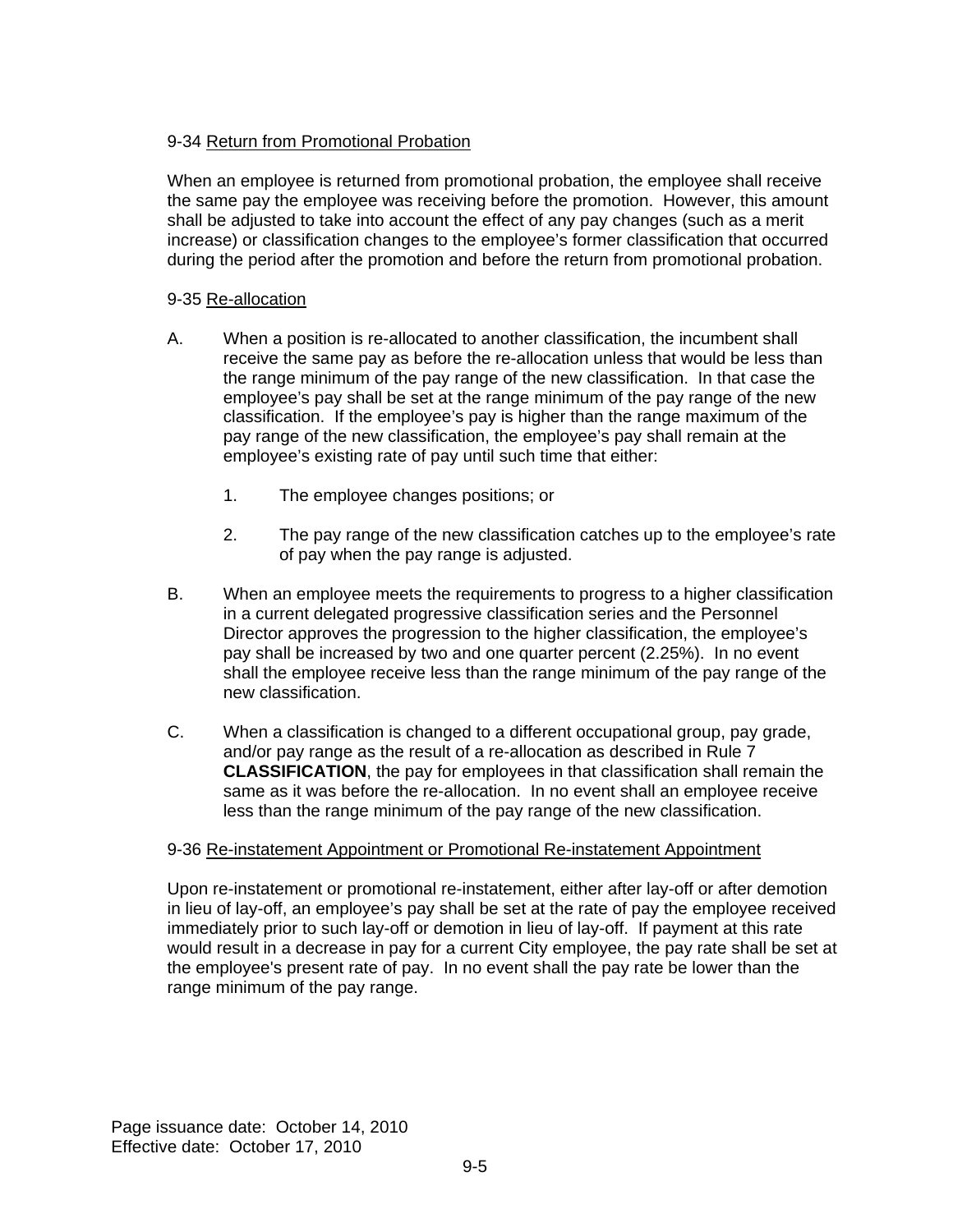### Section 9-40 Work Assignment Outside of Job Classification (Revised effective May 20, 2008; Rule Revision Memo 28C)

- A. An appointing authority may temporarily assign the duties of a vacant position in a higher level classification to an employee in a lower level classification for a period of one year in accordance with the criteria established in this rule. Assignments for periods longer than one year require the approval of the Personnel Director.
- B. 1. Employees are eligible for additional pay for such assignments when they have been assigned all of the duties and responsibilities of the vacant position in the higher level classification:
	- 2. Additional pay for work outside of an employee's job classification shall start at the beginning of the work week following the fifteenth day of the temporary assignment, and continue for the duration of the assignment.
- C. The employee shall receive additional pay equal to six and nine-tenths percent (6.9%) above his or her regular base pay, unless the employee is receiving equipment differential.
- D. 1. The employee's job classification will not change as a result of a temporary assignment of higher level job duties and responsibilities. Employees receiving additional pay for working outside of their assigned classification shall not be eligible for re-allocation to the higher level classification.
	- 2. If an employee's Merit Date falls within the period of the temporary assignment and the employee receives a merit increase, the pay for the work assignment outside of job classification shall be re-calculated based on the employee's base pay with the merit increase. The re-calculated pay shall be effective as of the date of the merit increase.
- E. Upon completion of the temporary assignment, the employee's pay shall return to the employee's base pay prior to the temporary assignment, including any merit increase awarded during the temporary assignment.
- F. Pay for work outside of an employee's job classification does not impact subsequent pay for promotion, demotion or any other personnel action.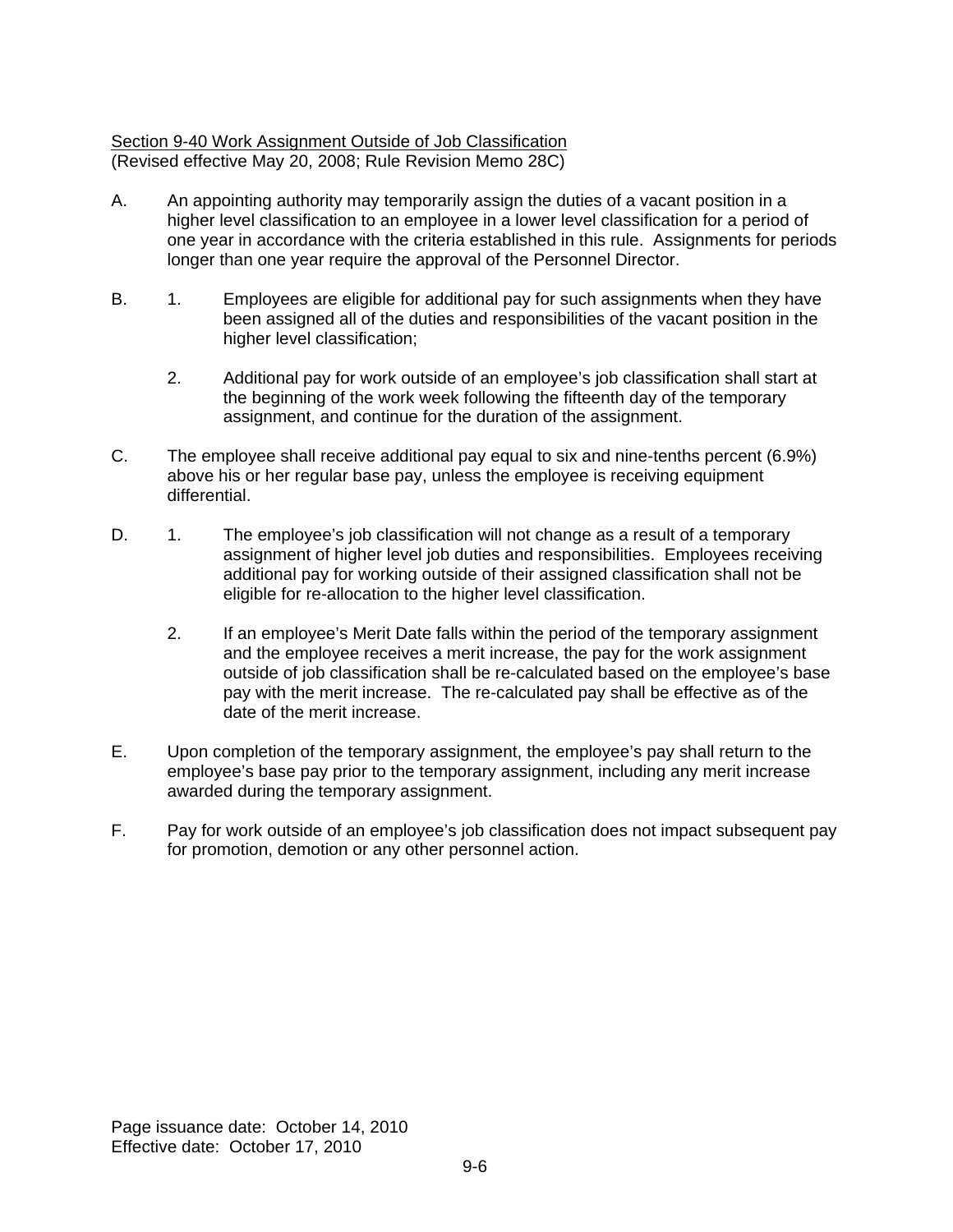#### Section 9-50 Recruitment and Retention Pay

A. Recruitment premium (Revised effective May 20, 2008; Rule Revision Memo 28C):

A department or agency may pay a one-time premium of up to \$4,000 to attract a highly qualified external candidate whose skills, knowledge and/or abilities are deemed essential to the mission of the City. The request must be approved by the Budget and Management office prior to extending the bonus offer. The candidate will be eligible to receive this bonus upon the completion of employment probation.

B. Relocation premium (Revised effective May 20, 2008; Rule Revision Memo 28C):

A department or agency may pay relocation costs of up to \$7,500 to attract a highly qualified external candidate whose skills, knowledge and/or abilities are deemed essential to the mission of the City. The individual receiving the relocation assistance must stay employed by the city for two (2) years. If the individual voluntarily terminates employment prior to serving two (2) years, he or she must repay part of the relocation pay. The basis for repayment shall be pro-rated for each month of service. The Budget and Management office must approve relocation pay and the employee receiving such pay shall sign a form acknowledging their acceptance of the terms of this rule.

- C. Counter offer (Revised effective May 20, 2008; Rule Revision Memo 28C):
	- 1. A counter offer may be made for any of the reasons listed below:
		- a. To retain an employee whose skills, knowledge or abilities are deemed essential to the mission of the City or a department or agency;
		- b. To avoid recruiting and training costs when those costs clearly exceed the costs of a counter offer;
		- c. When it has been determined that turnover rates in a classification exceed the calculated turnover rate for that occupational group or classification and pay has been determined to be a significant cause; or
		- d. When the vacancy rate within a classification reaches a level where additional loss of personnel may interfere with the City's ability to provide adequate levels of services to the public.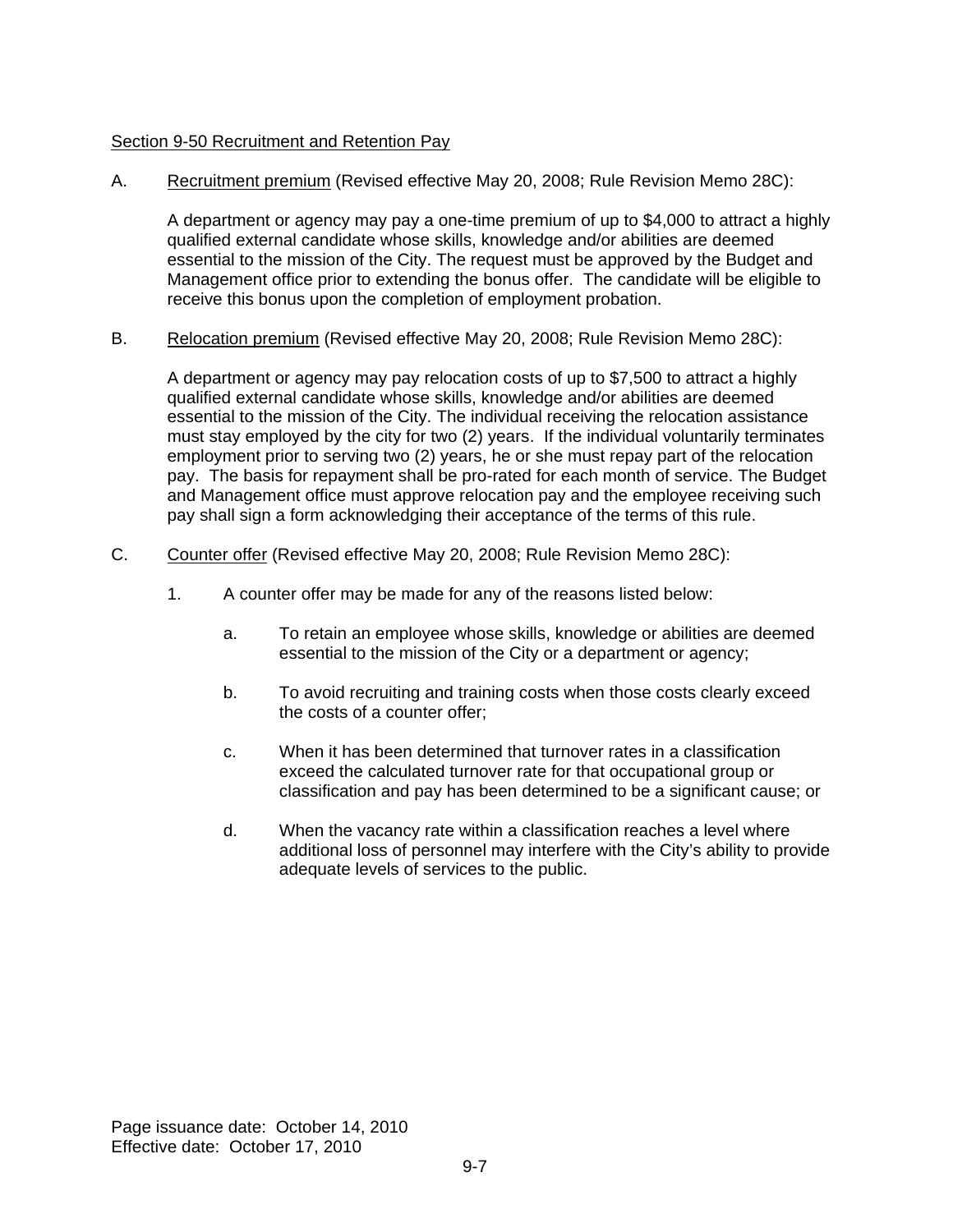- 2. An appointing authority may make a counter offer to an employee when the following conditions have been met:
	- a. The base salary and employee benefits the employee will receive at the prospective employer are greater than the base salary and employee benefits the employee is currently receiving from the City;
	- b. The counter offer does not exceed the range maximum of the pay range the employee occupies at the time the offer is extended; (Revised effective October 17, 2010; Rule Revision Memo 47C)
	- c. The prospective employer is not a department or agency of the City; and
	- d. The appointing authority has verified the authenticity of all job offers which constitute the basis for a counter offer.
- 3. The appointing authority shall submit a copy of the written offer of employment from the prospective employer with the Personnel Action Form.

#### D. **Interim market adjustments:**

- 1. The Board, following a public hearing, may make a market adjustment in a pay practice, or create a temporary pay practice, if the Board finds that all of the following conditions exist:
	- a. Numerous vacancies exist in the classification(s) that will be affected by the proposed pay practice;
	- b. Recruitment has not been effective;
	- c. Retention rate is low; and
	- d. Market driven personnel shortages in the classification(s) are causing difficulty in fulfilling an essential mission of the City.
- 2. An interim market adjustment shall remain in effect for up to one (1) year. Nothing in this subparagraph prevents a new market adjustment from being established for the same classification(s), provided that all of the requirements of the previous subparagraph are met.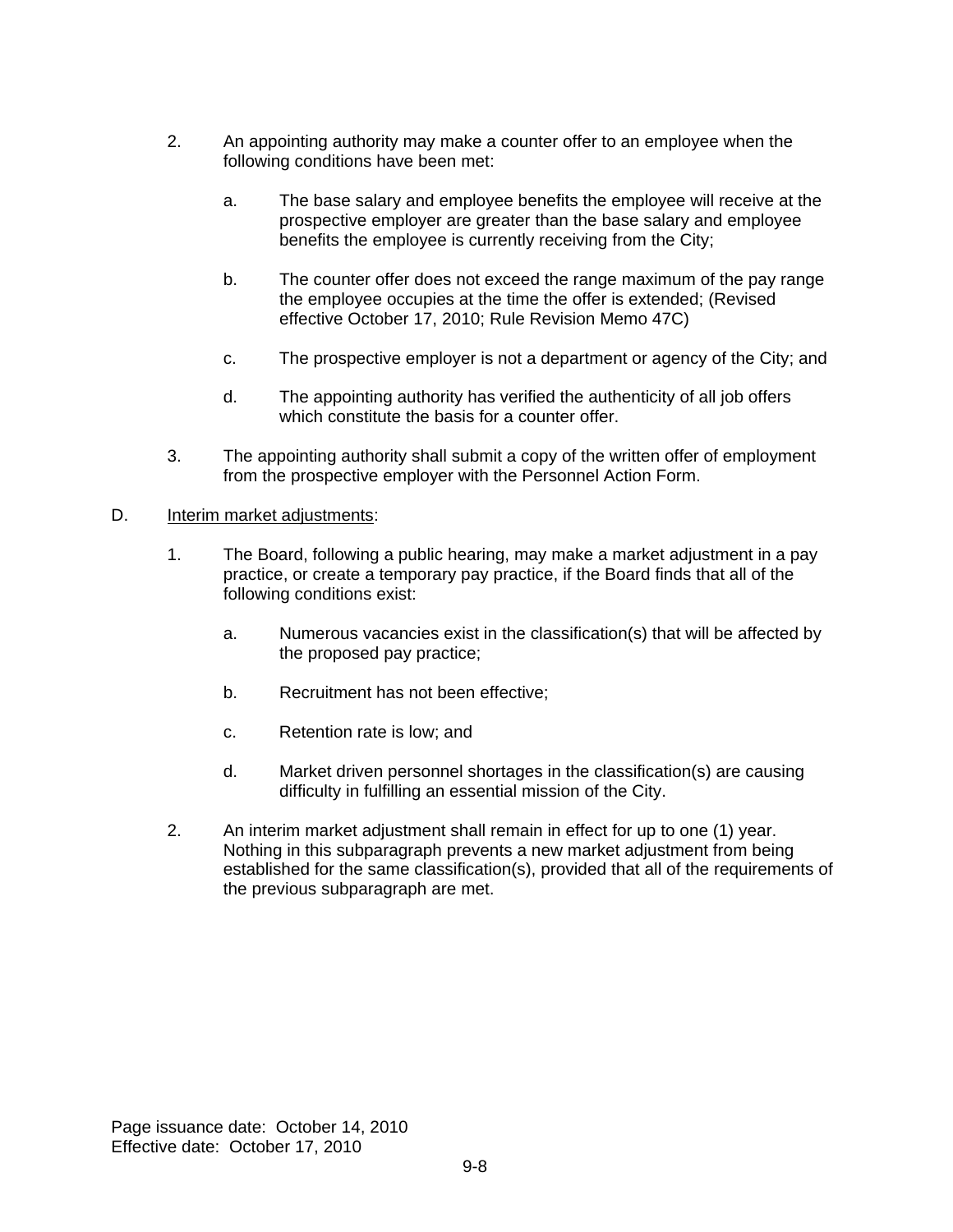- E. Pay adjustment within the salary range (Revised effective September 21, 2010; Rules Revision Memo 48C):
	- 1. An appointing authority may adjust pay for an existing employee, within that employee's current salary range, if the purpose is to eliminate pay inequity created by external market conditions, so long as the existing employee's pay is being compared with the pay of a subsequent hire from outside the City in the same department or agency if the following conditions are met:
		- a. Employees at or above the level of Manager 1 are eligible for this pay adjustment only if the subsequent hire is also at or above the level of Manager 1.
		- b. Other employees are eligible for this pay adjustment if the subsequent hire is;
			- i. In the same classification; or
			- ii. In the same classification series or
			- iii. In a classification in the same occupational group within the same career path performing similar types of duties; or
			- iv. Subordinate to the existing employee in the existing employee's chain of command.
		- c. The effective date of the subsequent hire's employment occurred no more than one year before the request for the pay adjustment is made to the Personnel Director. Exceptions to this limitation may be granted by the Personnel Director upon good cause shown.
	- 2. A pay adjustment within the salary range requires the approval of the Personnel Director. The effective date of any such pay adjustment shall be the beginning of the work week following approval by the Personnel Director.
	- 3. The appointing authority's request for approval shall explain how external market conditions have caused the pay inequity between the existing employee's pay and that of the subsequent hire. This explanation should include information about how pay factors (as defined in this Rule 9) have affected the pay inequity between the two employees.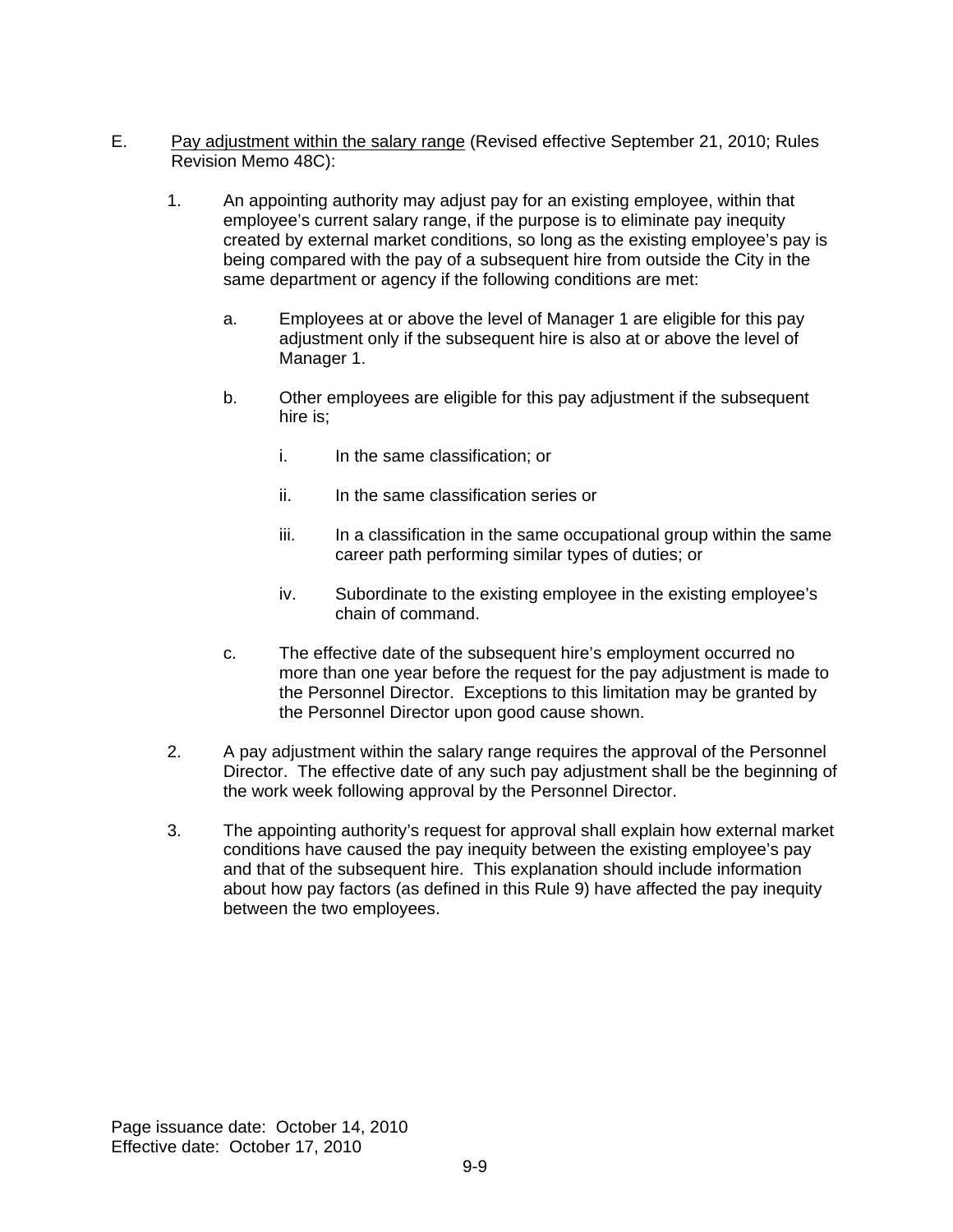### Section 9-60 Differential Pay Practices

#### 9-61 Shift Differential

(Revised effective September 14, 2008; Rules Revision Memo 31C)

- A. Employee eligibility:
	- 1. Employees in classifications in non-exempt pay schedules are eligible for shift differential, unless the employee is eligible for the health care differential as provided in this Rule 9 **PAY ADMINISTRATION**.
	- 2. Employees in classifications in exempt pay schedules are not eligible for shift differential, unless the employee is in a classification:
		- a. In which the Board has approved overtime based on community practice (unless also eligible for the health care differential as provided in this Rule 9 **PAY ADMINISTRATION**); or
		- b. Which is a first-line supervisory classification in which the employee's primary duties include the direct supervision of employees who have no subordinate supervisors and are receiving shift differential for the time the employee is supervising them.
	- 3. Employees in classifications in the short range or community rate pay schedules are not eligible for shift differential.
	- 4. The Personnel Director, upon the request of an appointing authority, may allow a department or agency to exclude otherwise eligible employees from receiving shift differential based on community practice. Requests based on other reasons require submission by the Personnel Director to and approval by the Board.
- B. The following rates shall be paid for shift differential:
	- 1. Night rate: Twelve percent (12%) of the current hourly rate of pay.
	- 2. Evening rate: Seven percent (7%) of the current hourly rate of pay.
- C. Shift differential shall be paid for all hours worked by an eligible employee in a work day under the following conditions:
	- 1. If at least half of the hours worked occur between 11 p.m. and 7 a.m. the employee shall receive the night rate;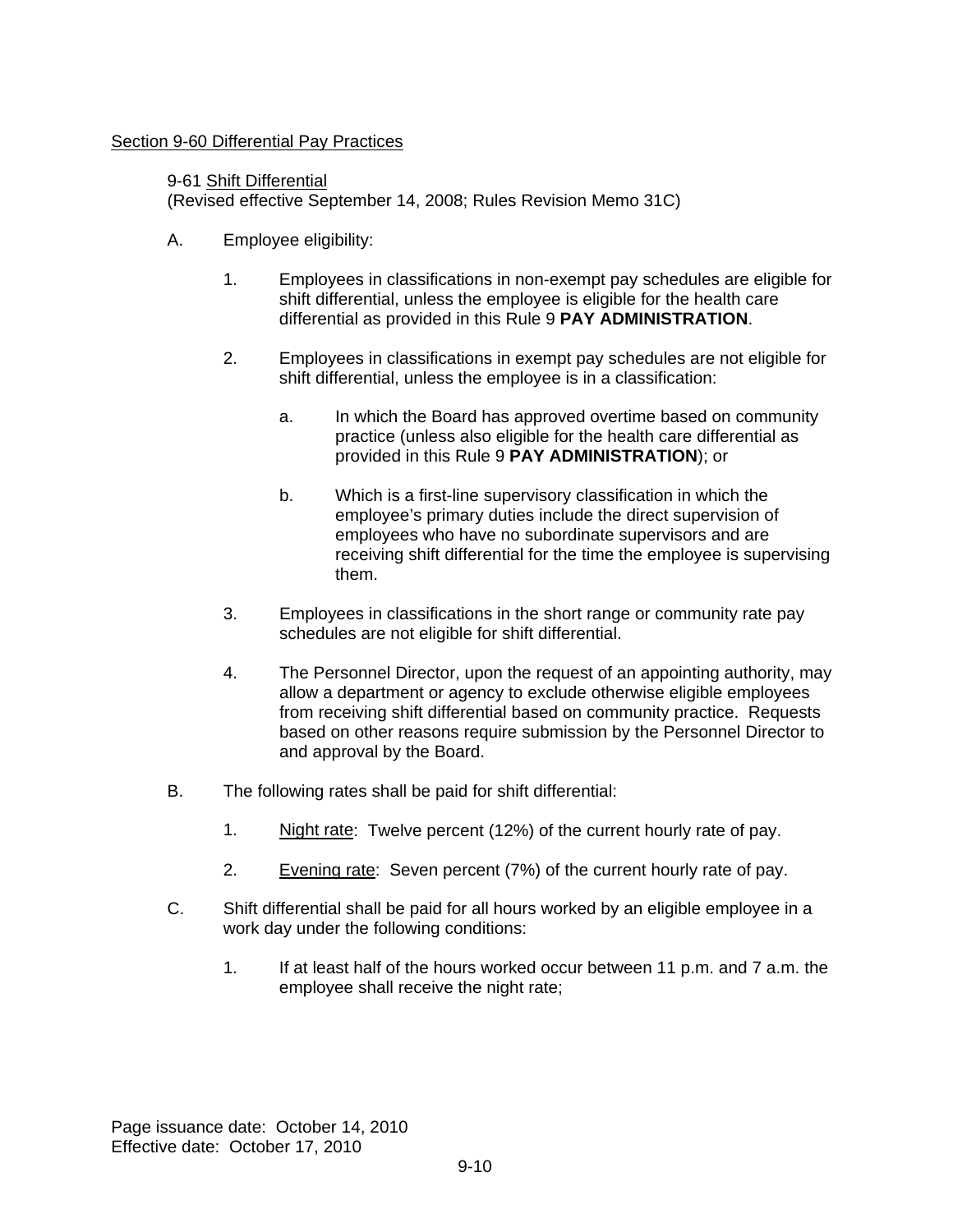- 2. If at least half of the hours worked occur between 3 p.m. and 11 p.m. the employee shall receive the evening rate, unless the other half of the hours worked occur between 11 p.m. and 7 a.m., in which case the employee will receive the night rate.
- 3. If neither subparagraphs 1 or 2 are applicable, but at least half of the hours worked occur between 3 p.m. and 7 a.m., the employee shall receive the applicable rate for the period in which a majority of the hours occur. If these hours are evenly divided between 3 p.m. and 11 p.m. and 11 p.m. and 7 a.m., the employee shall receive the night rate.
- D. Shift differential shall not be paid during any period of paid or unpaid leave.

### 9-62 Equipment Differential

- A. Eligibility:
	- 1. Equipment differential shall be paid to employees who are temporarily assigned to operate equipment, which is at a higher level classification than the employee's current classification, and who are not receiving additional pay for a work assignment outside of job classification.
	- 2. Employees in on-call positions and in classifications listed in the shortrange pay schedule shall be entitled to equipment differential.
- B. Equipment differential shall be paid under the following conditions:
	- 1. The equipment being operated is on the Board's approved equipment list for payment of equipment differential.
	- 2. Assignment in the higher level classification must last for less than thirty (30) days. If all authorized limited positions for a term of nine (9) months or less are filled, the thirty-(30) day limit is waived.
- C. The pay shall be ten percent (10%) of the current hourly rate of pay for each hour worked in the next higher level classification. The pay shall be fifteen percent (15%) of the current hourly rate of pay for each hour worked in the second higher level classification and above.
- D. The total base pay for any pay period, excluding overtime and shift differential, shall not exceed the range maximum of the higher level classification. (Revised effective October 17, 2010; Rule Revision Memo 47C)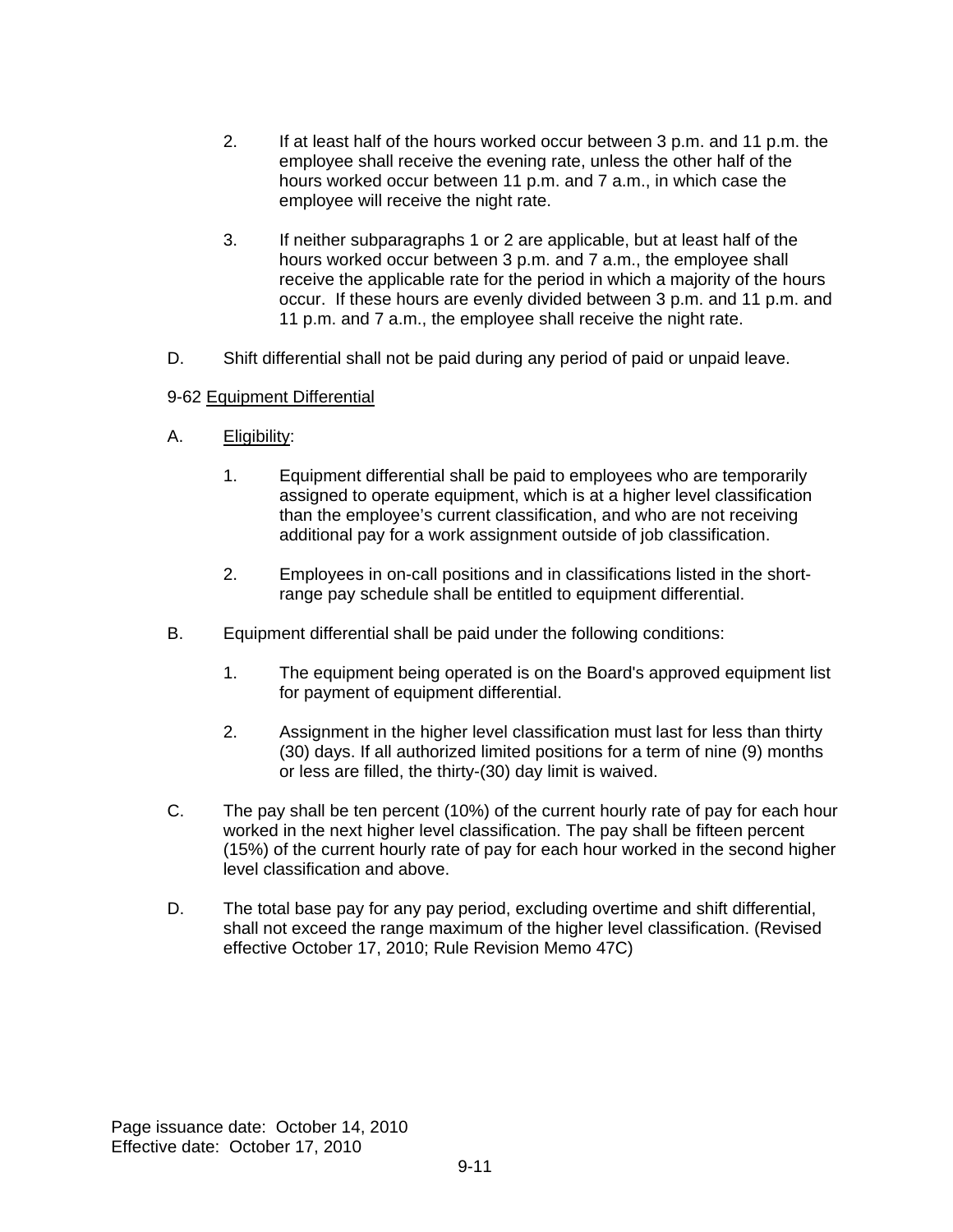### 9-63 Health Care Differential

- A. Career Service employees who are employed by Denver Health and Hospital Authority ("DHHA") in classifications in the Health Technical and Related Support, Health Professional, and Doctors occupational groups are eligible for health care differentials paid to comparable classifications at DHHA.
- B. The differentials, eligibility criteria and rates shall be established by DHHA.

### 9-64 Standby Pay

(Revised effective July 25, 2006; Rules Revision Memo 11C)

- A. Appointing authorities may schedule employees to be on standby duty only when there is a reasonable anticipation that the employee will have to respond and perform work immediately. Eligible employees shall receive an amount equal to one and one half (1 1/2) hours of work at the employee's straight time hourly rate for each eight hours the employee is on standby duty.
- B. To be eligible for standby pay, the employee must be:
	- 1. Eligible for overtime under the Fair Labor Standards Act ("FLSA") or under paragraphs A, B or D of subsection 9-93 Overtime Exceptions;
	- 2. Scheduled to be available by pager, cellular phone, or telephone;
	- 3. Required to respond to a call and perform work within a designated amount of time not to exceed two hours;
	- 4. In a non-impaired condition that allows the employee to safely perform job duty assignments; and
	- 5. Subject to disciplinary action if he or she does not respond to the call within the designated amount of time.
- C. When an eligible employee on standby is required to perform work, standby pay will be suspended and the employee will be paid basic pay or overtime pay, as appropriate, for the period the employee actually performs work.
- D. An employee who merely carries a cellular telephone or pager as a routine part of his or her job duties is not eligible for standby pay unless all of the conditions set forth in paragraph B of this subsection are met.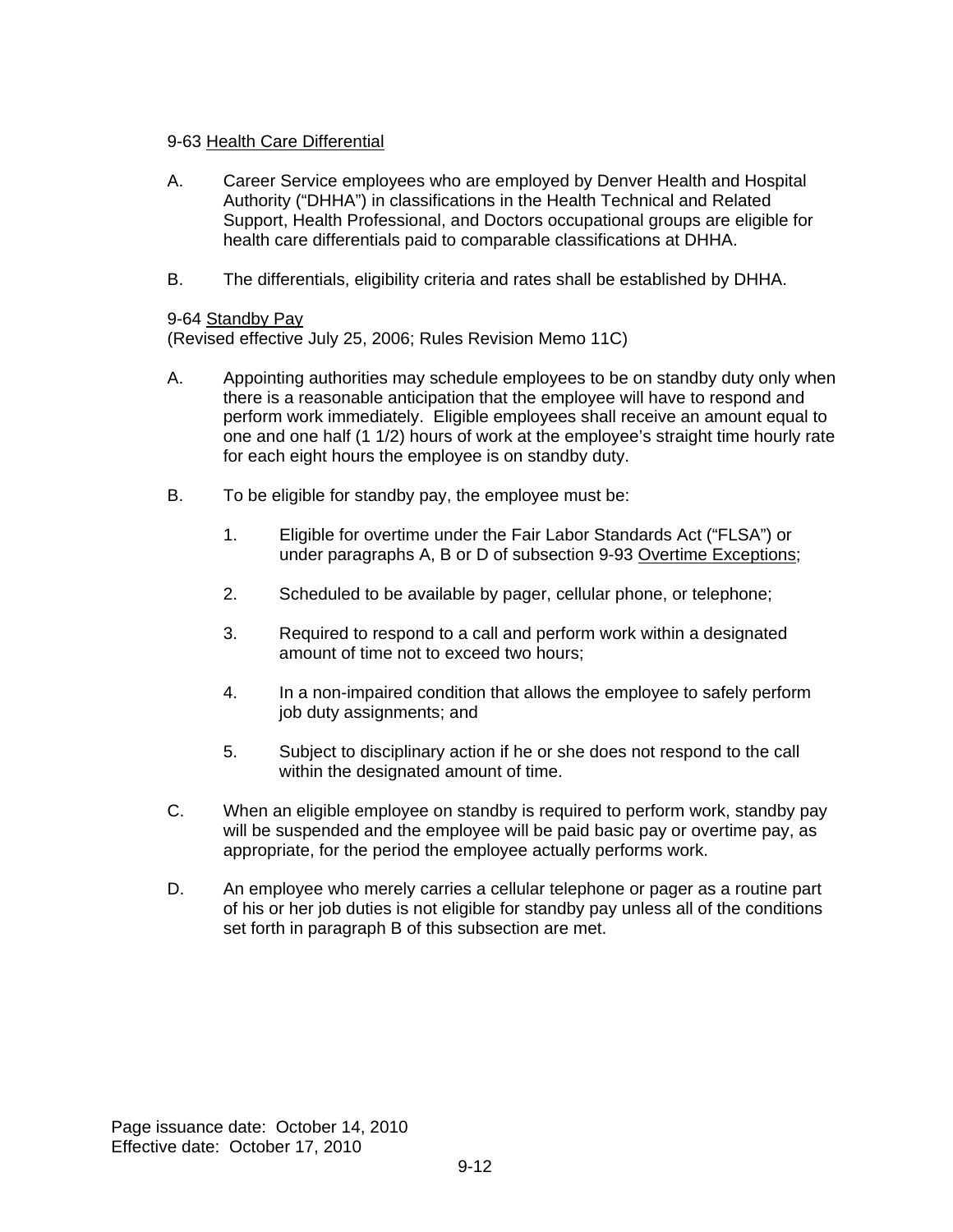### 9-65 Call Back Pay

- A. Overtime eligible employees required by the appointing authority to report back to the work site shall be paid a minimum amount equal to two (2) hours of work at the employee's scheduled rate of pay from the time the employee begins work.
- B. Employees who work more than two hours shall be paid for the actual time worked.

#### 9-66 Bilingual Services Differential

(Revised effective April 1, 2008, Rule Revision Memo 25C; and May 20, 2008, Rule Revision Memo 28C)

- A. An appointing authority may pay an employee bilingual services differential if the following conditions have been met:
	- 1. The appointing authority has determined that the employee's position requires that the employee use bilingual skills thirty-five percent (35%) or more of the time;
	- 2. The classification specification for the employee's classification does not require bilingual skills for all incumbents of that classification; and
	- 3. The employee demonstrates a proficiency in the second language, according to procedures established by the Personnel Director.
- B. The effective date of the bilingual services differential shall be the beginning of the first work week following receipt of an appointing authority's request to determine bilingual proficiency by CSA, or following the employee's demonstration of proficiency in a second language, whichever date is later.
- C. Employees who are eligible for bilingual services differential shall receive a differential based on the level of proficiency demonstrated by that employee:
	- 1. Fifty dollars (\$50) per pay period for basic conversational skills;
	- 2. Seventy five dollars (\$75) per pay period for proficiency in the language in both speaking and writing or reading: and
	- 3. One hundred dollars (\$100) per pay period for expert proficiency in the language which includes translation skills.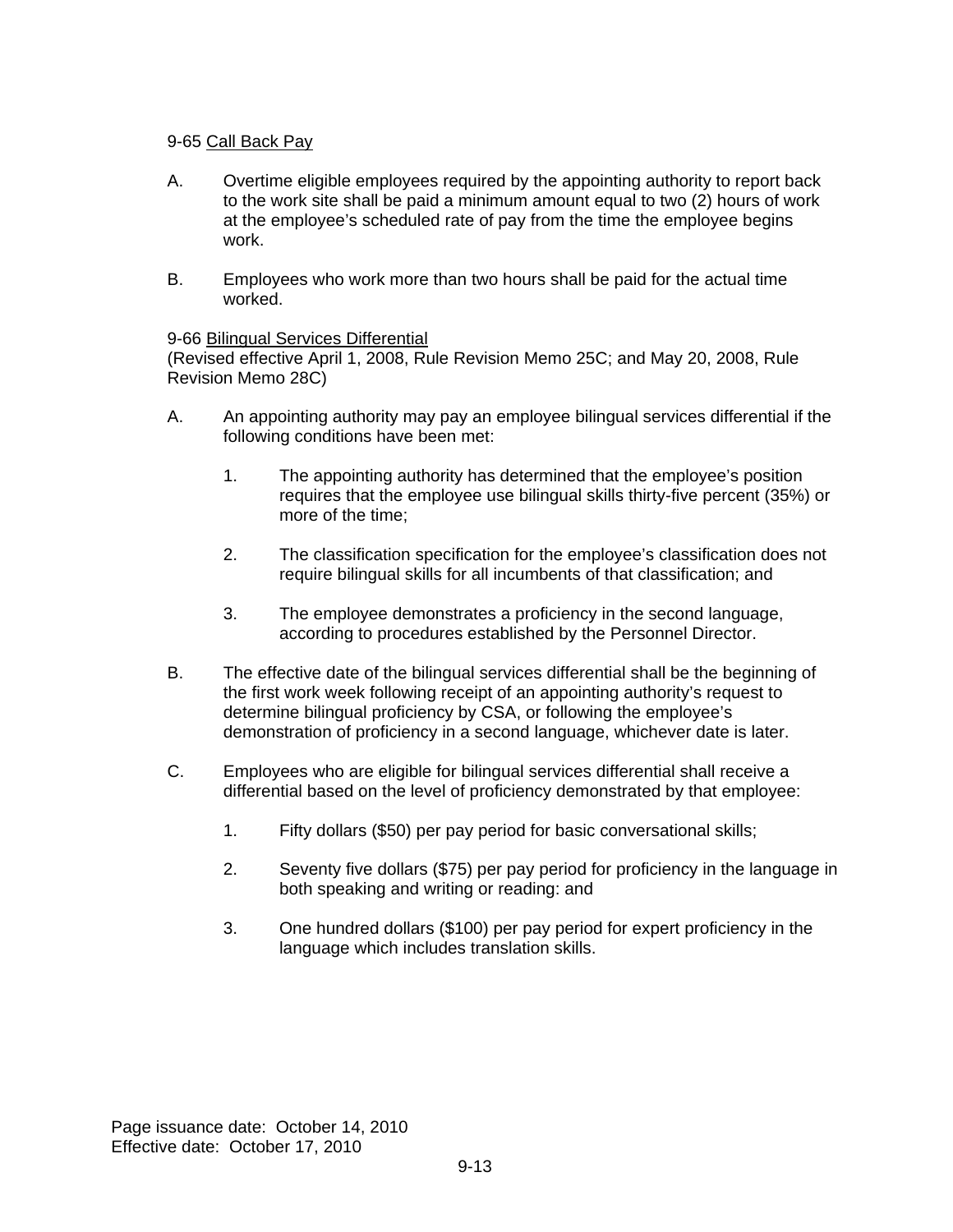D. Employees in part time positions shall have bilingual differential pro-rated as follows, based on the amount of hours actually worked in a pay period:

|                    | <b>BASIC</b> | <b>MID-LEVEL</b> | <b>EXPERT</b> |
|--------------------|--------------|------------------|---------------|
| 80 hours or more   | \$50.00      | \$75.00          | \$100.00      |
| 60-79 hours        | \$37.50      | \$56.25          | \$75.00       |
| 40-59 hours        | \$25.00      | \$37.50          | \$50.00       |
| 20-39 hours        | \$12.50      | \$18.75          | \$25.00       |
| Less than 20 hours | \$5.00       | \$10.00          | \$15.00       |

E. When an employee changes positions and the language skills are not a requirement of the new position, the bilingual services differential shall cease.

9–67 Golf Lesson Stipend

(Effective March 12, 2007; Rule Revision Memo 16C)

- A. The Manager of Parks and Recreation may allow eligible employees to receive a Golf Lesson Stipend for lessons conducted at City-owned golf facilities, subject to the following conditions :
	- 1. The employee must be in a position that is exempt from overtime under the FLSA.
	- 2. The employee must either be enrolled in the Professional Golf Association (PGA) or Ladies Professional Golf Association (LPGA) apprenticeship program, or have a valid PGA or LPGA membership.
	- 3. The Department of Parks and Recreation retains the right to revoke eligibility for the stipend for any business-related reason, at any time.
	- 4. The employee has the responsibility for the following;
		- a. Selling and booking the lesson;
		- b. Collecting the fees; and
		- c. Conducting the lesson.
	- 5. All lessons must be entered into and tracked by the golf course's point of sale system, or other tracking system as specified by management.
	- 6. All lessons must be conducted at a time that does not interfere with the employee's job duties. The employee is responsible for completing their assigned schedule each week, not including time spent teaching lessons. The only compensation the employee will receive for time spent teaching golf lessons is the Golf Lesson Stipend.
	- 7. Golf Lesson Stipends will be considered as compensation and included as reportable income.

(Revised effective May 20, 2008; Rule Revision Memo 28C)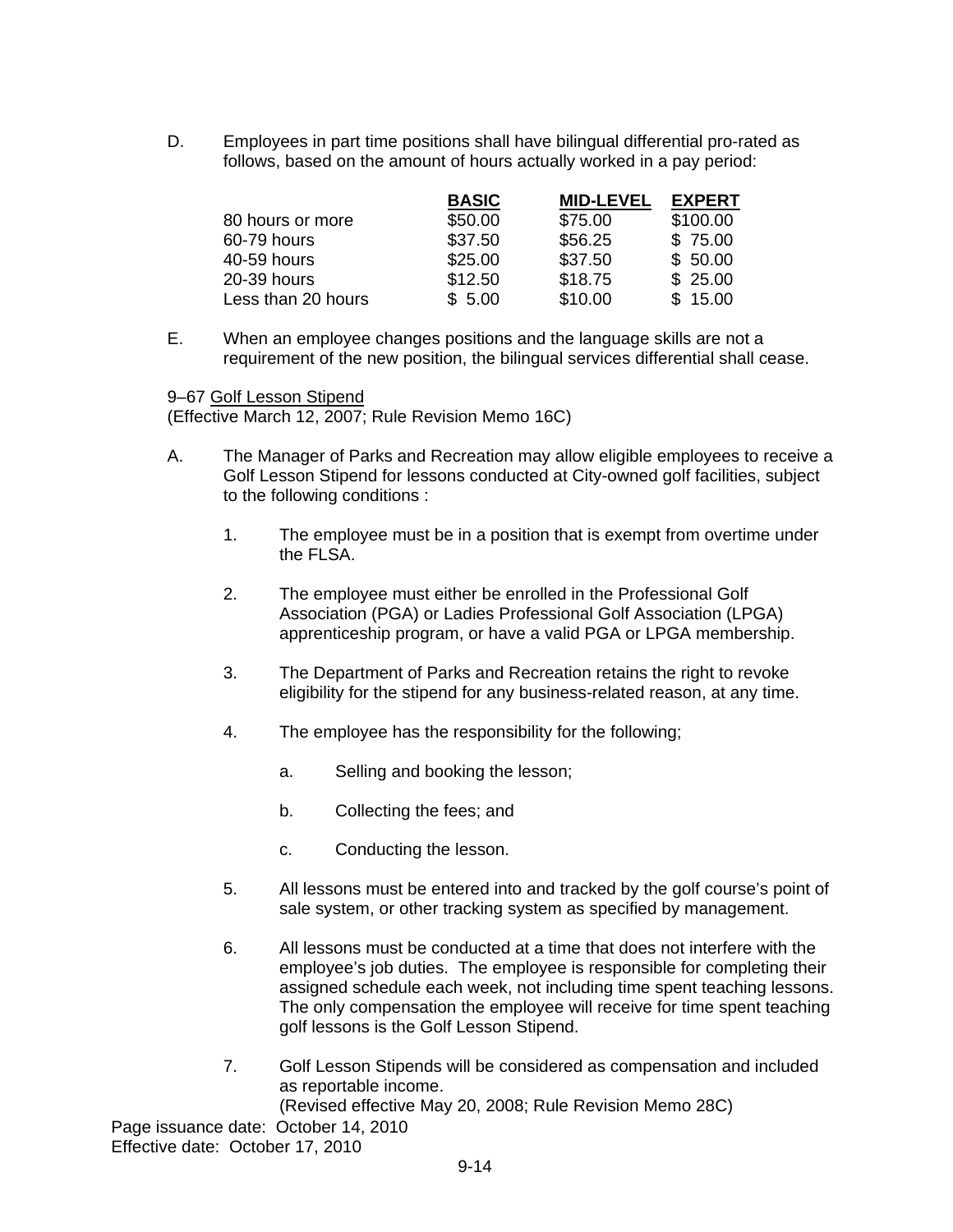## B. Amount of Stipend

- 1. The City shall retain sixteen percent (16%) of the fee charged.
- 2. The City portion of the fee will include the cost of golf balls.
- 3. Eighty-four percent (84%) of the fee will be paid to the employee as a Golf Lesson Stipend.
- 4. Stipends will be paid on collected revenue only.

9-68 Heavy Equipment Mechanic Trainer Differential (Effective June 23, 2008; Rule Revision Memo 29C)

- A. A Heavy Equipment Mechanic ("HEM") who is assigned HEM trainer duties by an appointing authority shall be eligible for a differential of \$2.25 per hour for all time spent performing HEM trainer duties (but not to exceed four hundred hours per calendar year).
- B. The appointing authority shall select eligible HEM trainers through a formal process that shall include submission of an application, a formal interview, and demonstration and evaluation of technical skills.
- C. 1. The appointing authority shall provide a training plan which shall include the criteria that will be used for selecting HEM trainers to the Personnel Director for approval.
	- 2. The appointing authority shall provide the name(s) of any eligible employee(s) to the CSA prior to payment of the differential.
- D. An appointing authority may terminate the assignment of training duties to an employee at any time. The appointing authority shall notify the CSA when an employee is no longer assigned training duties.

## Section 9-70 Hours of Work

9-71 Standard Work Week

- A. The five (5) day forty (40) hour week shall be the standard work week for employees of the Career Service.
- B. Standard work hours shall be eight (8) hours per day, excluding the meal period. In certain cases, because of the character of the work, it may be necessary for an employee to be required to eat a meal while working. When the meal period is spent predominantly for the benefit of the City, the employee shall be paid for the entire meal period. (Effective October 10, 2008; Rules Revision Memo 32C)
- C. Appointing authorities shall be responsible for establishing daily work schedules.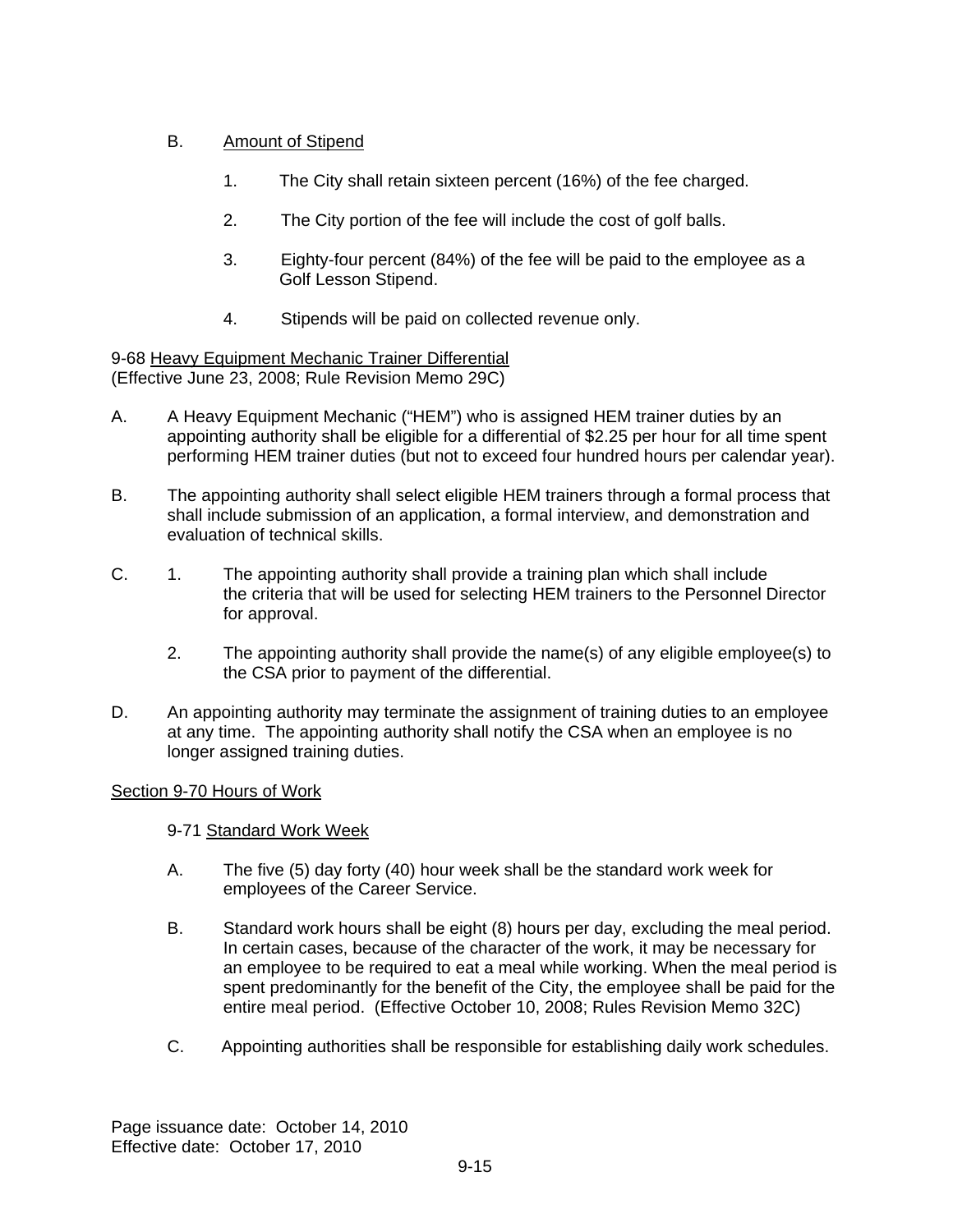D. The work week shall begin on Sunday and end on Saturday unless otherwise designated by the appointing authority.

#### 9-72 Posting of Changes In Work Schedules (Re-numbered October 10, 2008; Rules Revision Memo 32C)

- A. If work schedules are changed, appointing authorities shall post such schedules so that affected employees are provided with adequate notice of the change in advance of the work week in which it is supposed to occur. However, appointing authorities may require an employee to arrive early or stay beyond his or her regular work schedule or return to work to provide essential City services without such notice. The determination of an essential City service shall be at the discretion of the appointing authority (Revised effective September 21, 2010; Rules Revision Memo 49C).
- B. Employees are permitted to request a temporary change in daily work schedules in order to accommodate personal needs. Appointing authorities have the discretion to grant this request based on the business needs of the department or agency.

9-73 Interruption of Work and Pay During City-wide Emergency (Effective June 8, 2007; Rules Revision Memo 20C: Re-numbered October 10, 2008; Rules Revision Memo 32C)

- A. An employee who is excused from work for the day or any part of the day when the work program is interrupted (e.g., because of weather) shall be considered to have worked the number of hours included in his or her regular daily schedule. An on-call employee who is called to work and not assigned because of an interruption or change in the work program shall be considered to have worked two (2) hours on that day.
- B. Work interruptions during a Citywide emergency declared by the Mayor

In addition to pay for the interrupted work hours, employees who work during the hours of a City-wide emergency declared by the Mayor are eligible for compensation for working during hours attributed to the emergency condition as follows:

1. Non-exempt employees shall also receive pay for the actual time they work during the City-wide emergency. For purposes of determining if an employee is entitled to overtime, the work hours interrupted by the Citywide emergency shall be counted as time worked in addition to time actually worked and other amounts, such as paid holidays, periods of paid leave, or any discharge of compensatory time, as provided by the overtime provisions of this rule.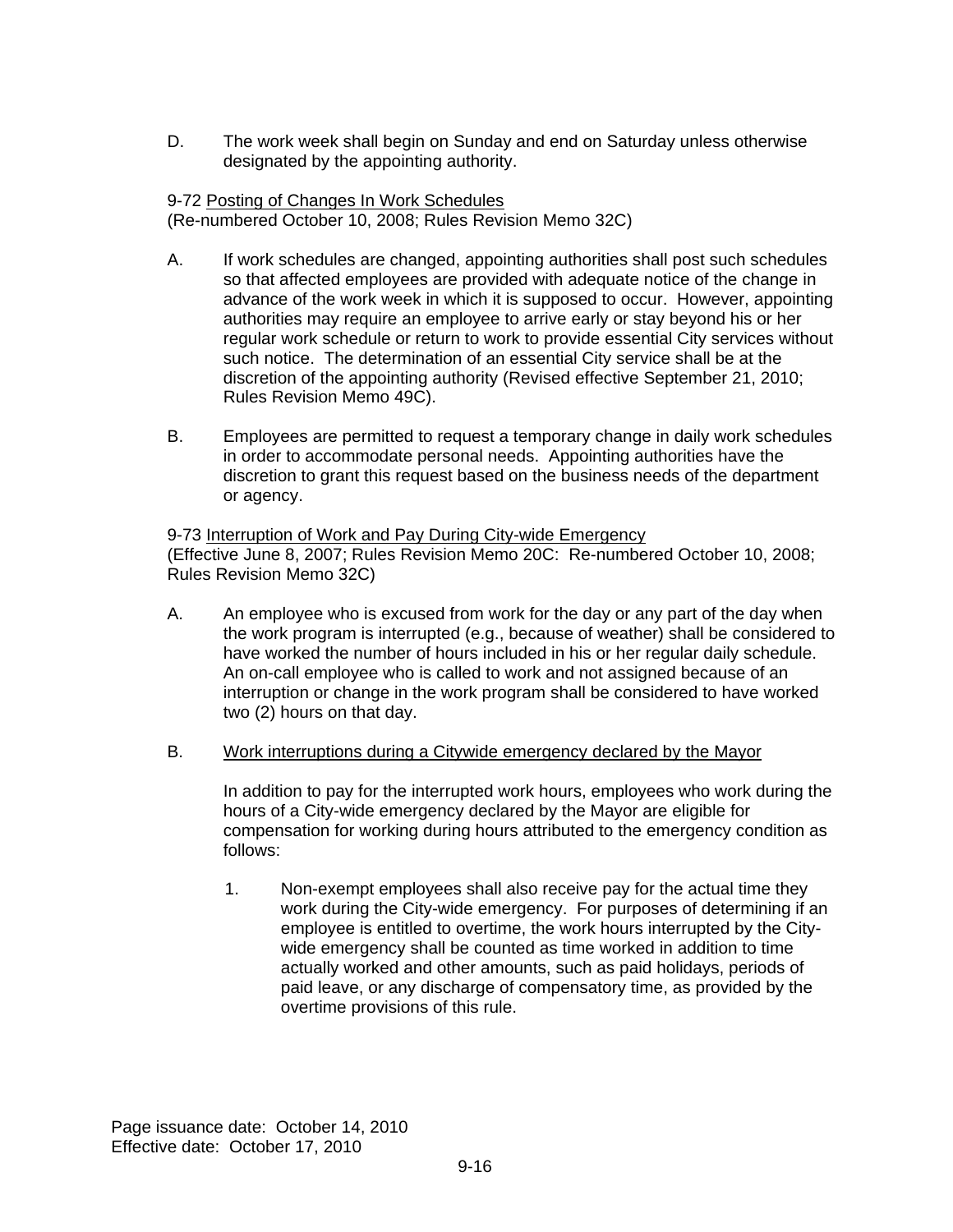- 2. a. An employee exempt from overtime shall be paid at the straight time hourly rate for each hour worked that was related to the emergency. Interrupted work hours during a City-wide emergency count as time worked and exempt employees eligible for overtime in accordance with 9-93 Overtime Exceptions will be compensated for hours beyond forty (40).
	- b. City-wide emergency pay may be paid in either cash or compensatory time off, at the discretion of the appointing authority. Compensatory time may be taken at any time mutually convenient to the employee and the appointing authority. All accrued compensatory time shall be used by March 31<sup>st</sup> of each calendar year or paid in cash by the final pay period in April of that year. (Revised effective January 1, 2010; Rules Revision Memo 42C)
- 3. Employees who were on other leave such as paid time off, vacation, compensatory time, sick, or unpaid leave must use that leave unless called back to work. When called back to work, unused leave hours are returned to the banks and work hours are counted. (Revised effective January 1, 2010; Rules Revision Memo 42C)
- 4. Employees who telecommute must have prior written approval to telecommute from their appointing authority or designee. The written approval shall include the employee's assignment while telecommuting. An employee must demonstrate that he or she accomplished the assignment in accordance with the written approval.

## Section 9-80 Special Work Schedules

A. Deviations from the standard workweek, eight (8) hour work-day or designation of special work schedules may be made so long as they are in accordance with the provisions of this section. The appointing authority must provide written notification to the Personnel Director of any change to the standard workweek or the designation of special work schedules for employees.

## B. Establishment:

- 1. When the work program of a department or agency is such that the interests of the City as well as the efficiency of the organization can better be served by a special work schedule, the appointing authority may establish one for specified units, individual employees, or the entire agency.
- 2. Employees affected by the proposed schedule should be consulted concerning their preferences prior to the establishment of the special work schedule, and their wishes should be recognized wherever possible. The final determination shall be within the discretion of the appointing authority.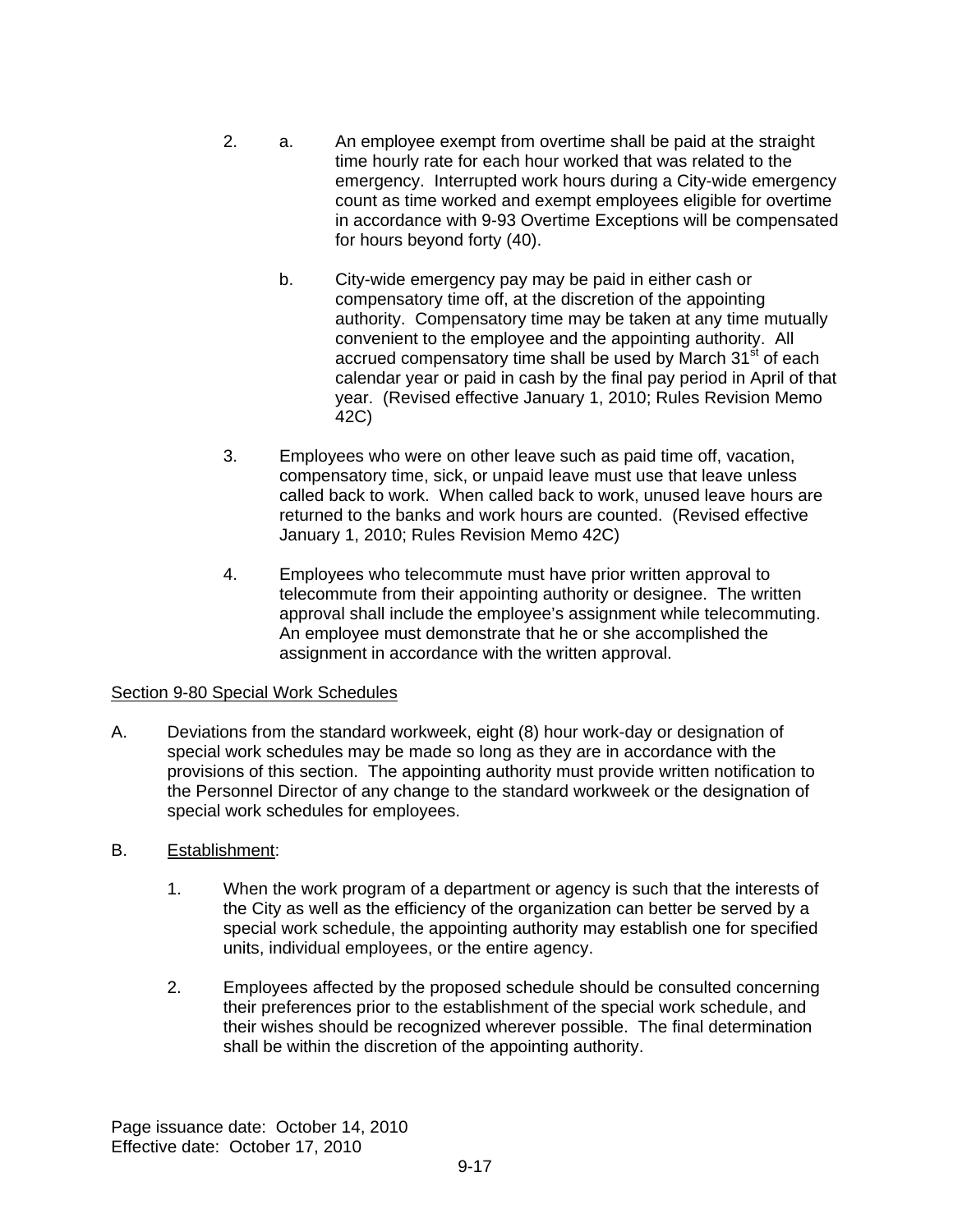3. When an appointing authority determines that the special work schedule has not served the best interests of the City, the appointing authority may discontinue the special work schedule and shall provide written notification to the Personnel Director.

### C. Ten hour schedule:

Under a ten hour schedule, employees are scheduled to work ten (10) hours per day, four (4) days per work week. Days off shall be scheduled consecutively wherever possible, provided, however, that one of the three (3) days off may be scheduled on any day during the work week in order to prevent staff shortages on any workday.

#### D. Nine/eighty schedule:

Under a nine/eighty schedule, employees are scheduled to work nine (9) hours per day, four (4) days per work week, and four (4) hours on one day of the work week. The start and end date of the work week must be changed so that the work week does not contain more than forty (40) hours of scheduled work. This is accomplished by having the work week begin in the middle of the day on which the four (4) hour shift is scheduled, and end in the middle of that day a week later. This day is the flex day, upon which the employee will work eight (8) hours every other week, and will have off the rest of the time. Days off shall be scheduled consecutively wherever possible, provided, however, that the flex day may be scheduled on any day during the work week in order to prevent staff shortages on any workday.

### E. Alternate work schedules:

The appointing authority may establish an alternate work schedule when neither the standard work week nor any of the special work schedules set forth in this section permit the department or agency to provide necessary services.

### F. Telecommuting:

- 1. Telecommuting is the practice of working at home or from a site other than a department or agency's central workplace. It is a work alternative which appointing authorities may offer to or require of employees.
- 2. Telecommuting is not an employee benefit but an alternative method of meeting the City's needs. Telecommuting is a privilege and an appointing authority has the right to refuse to make telecommuting available to an employee and to terminate a telecommuting arrangement at any time.
- 3. Employees may express a desire not to telecommute and appointing authorities should consider employees' wishes along with the needs of the City in making a final determination.
- 4. Permission to telecommute shall be conditioned on compliance with the telecommuting guidelines established by the Personnel Director (see Appendix).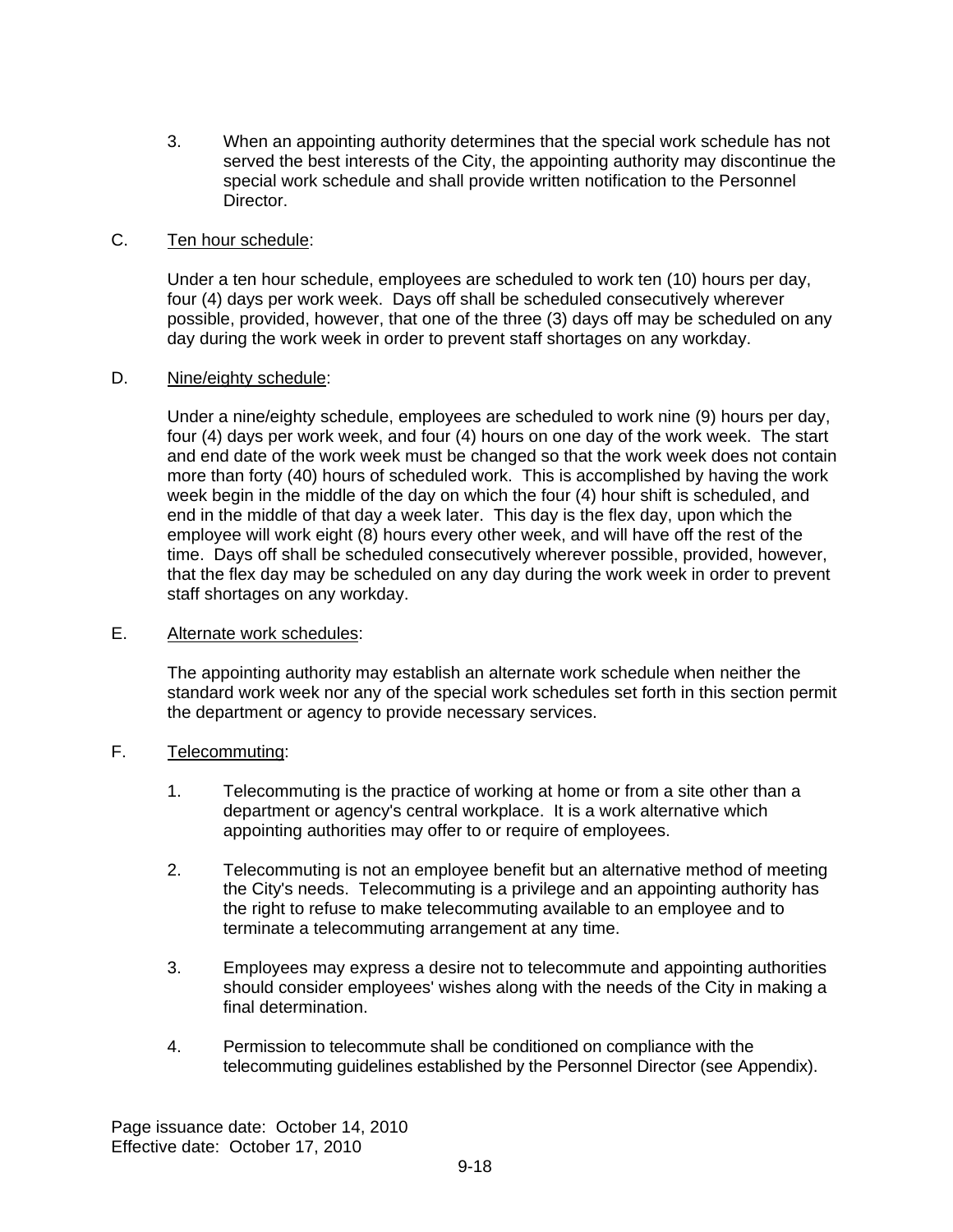### Section 9-90 Overtime

### 9-91 Policy

- A. In accordance with the FLSA, all work performed in excess of forty (40) hours per week by non-exempt employees shall be designated overtime work for the purposes of compensation, subject to the following exceptions:
	- 1. Non-career employees working for seasonal recreational establishments that do not operate for more than seven months in any calendar year shall be exempt from overtime pay and shall be paid the straight time hourly rate for all hours worked in a work week, including all hours worked in excess of forty (40) hours per week.
	- 2. Non-career employees whose rates of pay are set by the community rate schedule established by ordinance shall be paid overtime according to that schedule. If the community rate schedule makes no provisions for overtime, such employees shall be paid overtime in accordance with section 9-100.
- B. If a paid holiday, a period of paid leave, or discharge of compensatory time occurs during a work week, such time shall be counted as time worked when determining whether an employee has worked overtime. Time spent taking courses outside of the normal work day shall not be counted as time worked, even if the employee receives paid training leave to take the courses, unless the City has required the employee to take the course.
- C. Unpaid leave shall not count as time worked.
- D. The hours worked as an election judge by an employee shall not be counted as time worked for the purposes of determining overtime eligibility. If an employee wishes to work as an election judge during a regularly scheduled shift, the employee must request leave from the appointing authority.
- E. For the purposes of this rule, an emergency shall include the following events: fire, flood, catastrophe, severe weather conditions that impact public safety or essential services; other unforeseeable emergency where a station must be staffed and another employee is not available for work; or an occurrence affecting the general public which requires immediate action. A declared emergency shall mean an emergency declared by the Mayor or an appointing authority that complies with the definition of emergency stated above.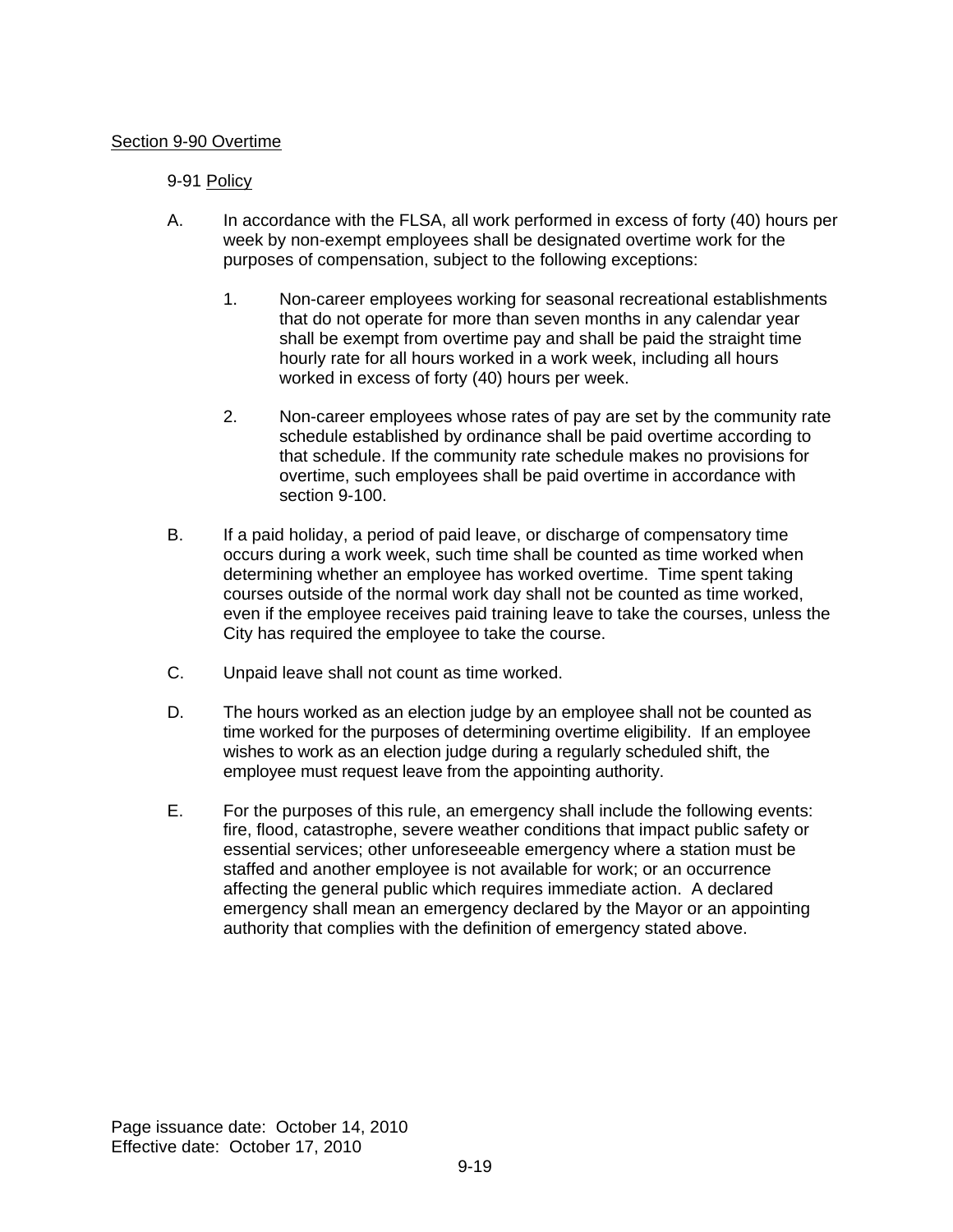## 9-92 Criteria for Authorizing Overtime Work

- A. Overtime work shall be authorized to provide essential City services when such services cannot otherwise be provided by regular or special work schedules. Except in cases of emergency, overtime work shall be authorized and assigned in advance by an employee's supervisor or other designated individual. Working unauthorized overtime may be grounds for discipline, up to and including dismissal.
- B. When an employee has been assigned work outside of his or her normal work schedule, such overtime shall be subject to the same reporting requirements as regular work hours. Failure to report for such work may be cause for disciplinary action, up to and including dismissal.

### 9-93 Overtime Exceptions

Employees in overtime exempt classes as defined by the FLSA shall not receive overtime pay, except in the following situations:

- A. Based on community practice, the Personnel Director may recommend an exception to the overtime exclusion for a designated classification or classifications to the Board for approval.
- B. Career Service employees who work for the DHHA in exempt classifications in the Health Technical and Related Support, Health Professional, and Doctors occupational groups, when comparable classifications in the DHHA personnel system have been granted an exception to the overtime exclusion by the DHHA.
- C. Upon the request of an appointing authority, the Personnel Director may grant an exception to overtime exclusion for a specified period of time when the employee will provide services for the City during declared emergency conditions. Such exception shall apply to a position or group of positions within a classification where the working conditions are distinctly different than working conditions of other positions in the same classification and shall apply to the hours attributed to the emergency condition.
- D. Based on community practice, overtime shall be paid only under the circumstances outlined below to incumbents in the FLSA overtime exempt, first level supervisory classes approved by the Board:
	- 1. Scheduled overtime occurring in a holiday week;
	- 2. Overtime related to after-hour emergency response duties;
	- 3. Publicly scheduled events requiring infrastructure support; and
	- 4. Snow removal activities.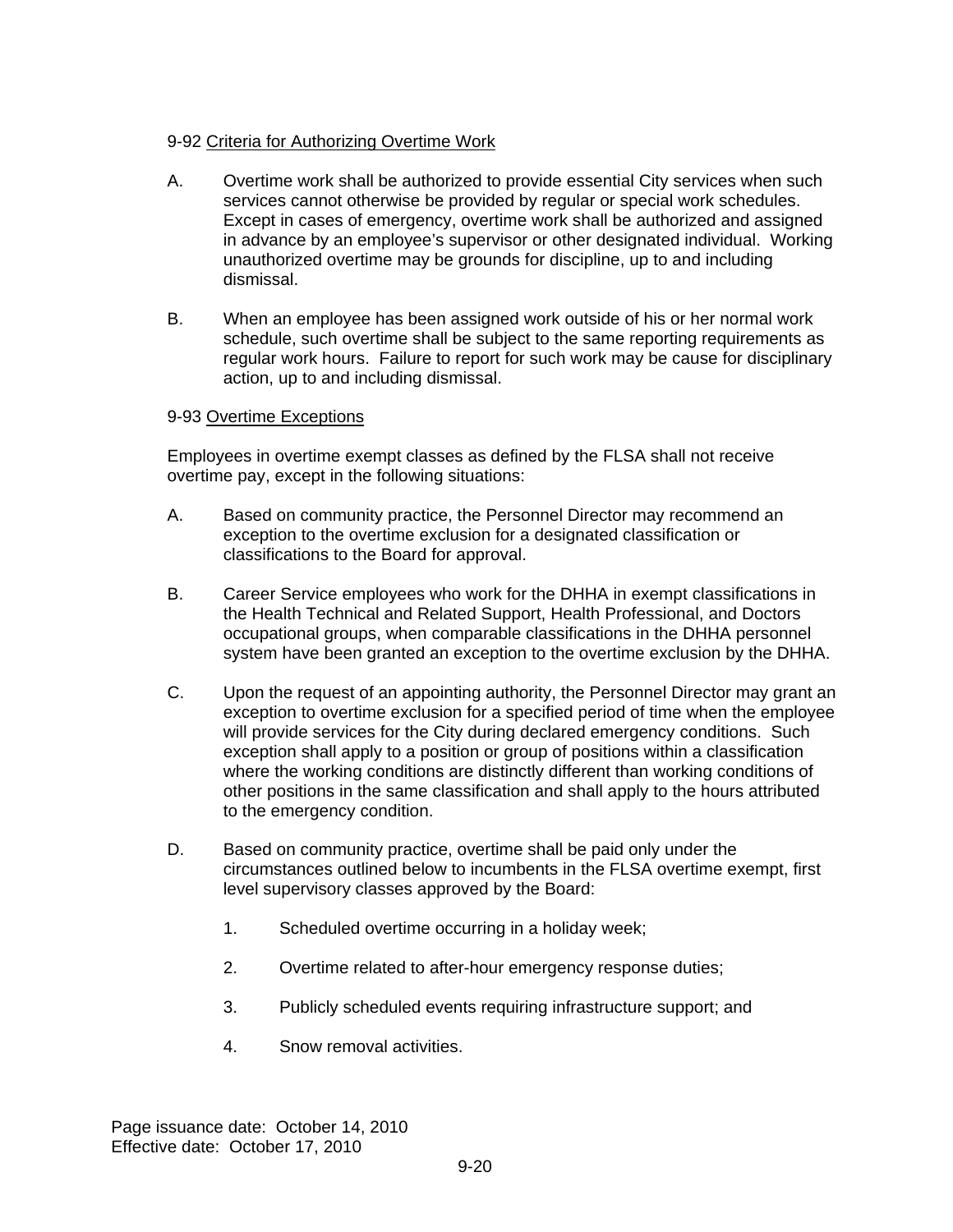### Section 9-100 Payment for Overtime

- A. Employees in salaried positions: Employees in positions in which annual salaries are established who are eligible to receive overtime pay and who work overtime shall receive overtime compensation as follows:
	- 1. Non-exempt employees: The overtime rate shall be at the rate of one and onehalf  $(1 \frac{1}{2})$  times the regular rate of pay applicable to that position.
		- a. The regular rate of pay shall be computed as follows:
			- (i) Determine the weekly rate of pay in accordance with the FLSA by dividing the annual salary by 52; then
			- (ii) Total the weekly rate of pay plus all payments for differentials, standby, and any other compensation required by FLSA to be included in the regular rate of pay for the work week, and divide by the number of hours the employee is regularly scheduled to work during a non-holiday week.
		- b. Compensatory time:
			- (i) Overtime compensation may be paid either in cash or in compensatory time off, at the discretion of the appointing authority. The appointing authority shall inform employees of the department or agency's overtime compensation policy. Compensatory time off shall be accrued at the rate of one and one-half (1-1/2) times the overtime hours worked. An employee who has accumulated eighty (80) hours of compensatory time and is required to work overtime shall be paid at the employee's regular rate for such overtime in cash. All accrued compensatory time shall be used by March 31st or paid out in cash by the final pay period of April of that year (Revised effective September 18, 2009; Rules Revision Memo 41C).
			- (ii) Payment for accrued compensatory time on separation: An eligible non-exempt employee who has accrued compensatory time in accordance with this section shall receive payment for the unused portion of such accrual when the employee is separated from the Career Service. The rate of compensation for such payment shall be the larger of the following:
				- 1) The average regular rate received by such employee during the last three years of the employee's employment; or
				- 2) The final regular rate received by such employee.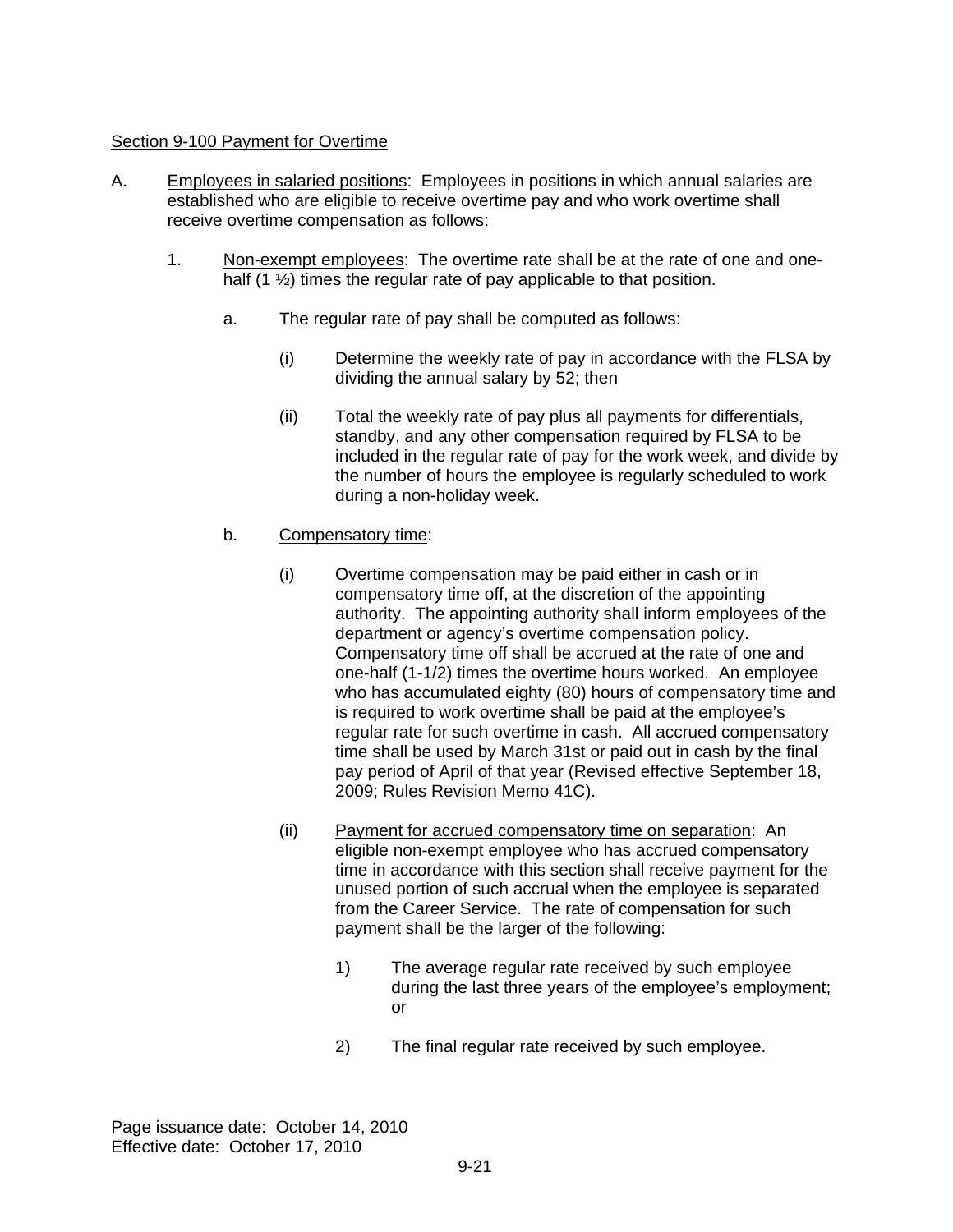- 2. Exempt employees eligible to receive overtime: The overtime rate shall be:
	- a. (i) At the rate defined in subparagraph 9-100 A.1 if eligible under paragraph 9-93 A.
		- (ii) At the rate established by the DHHA for comparable positions if eligible under paragraph 9-93 B.
		- (iii) At the straight time hourly rate of pay applicable to that position, if eligible under paragraph 9-93 C, where the hourly rate is computed by dividing the annual salary by 52 and then dividing by the regular hours of the position; and
		- (iv) At the rate of one and one-half  $(1 \frac{1}{2})$  times the hourly rate of pay applicable to that position if eligible under paragraph 9-93 D, where the hourly rate is computed by dividing the annual salary by 52 and then dividing by the regular hours of the position.
	- b. How paid: Overtime compensation for eligible exempt employees shall be paid in cash. Exempt employees eligible for overtime shall not accrue or use compensatory time in lieu of pay, except for Holiday Compensatory Time as defined in Rule 10 **PAID LEAVE**.
- B. Employees in hourly positions: Non-exempt employees in positions that receive an hourly rate and work overtime shall receive compensation at the rate of one and one-half  $(1 \frac{1}{2})$  times the regular rate of pay applicable to the position.
	- 1. The regular rate of pay shall be computed as follows:
		- a. Multiply the hourly rate by the employee's actual hours of work in the work week to determine the weekly salary equivalent.
		- b. Total the weekly salary equivalent plus all payments for differentials, standby, and any other compensation required by FLSA to be included in the regular rate of pay for the work week, and divide by the number of hours the employee actually worked during that week.
	- 2. How paid: Earned overtime compensation for employees in hourly positions shall be paid in cash.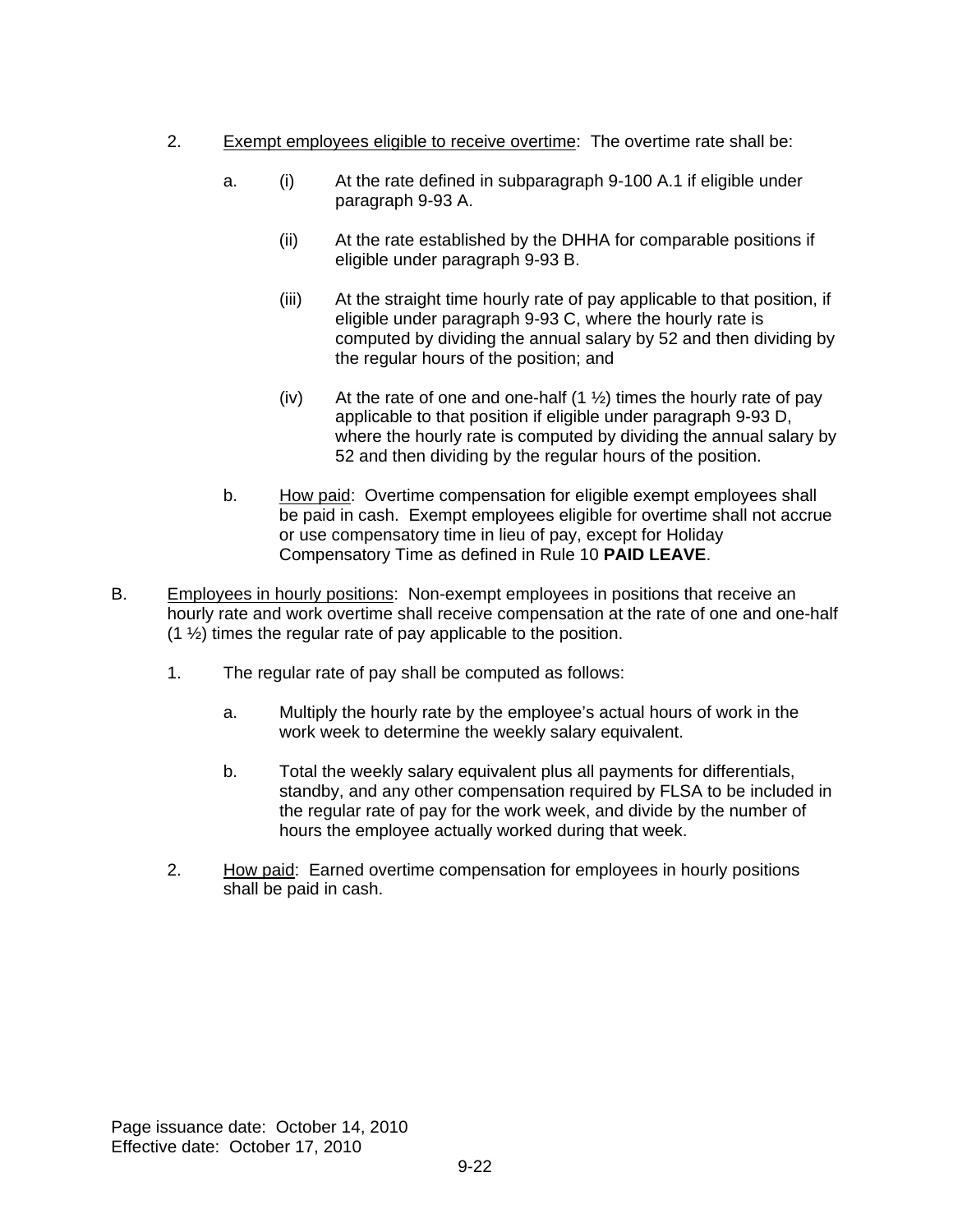Section 9-110 Record Keeping

(Revised effective April 1, 2008; Rule Revision Memo 26C)

- A. Responsibility for maintaining time and compensation records may be vested in the Department of Finance, the CSA, or the agencies, as may be agreed among them from time to time.
- B. The content of these records shall be governed by guidelines established by CSA (see Appendix).
- C. These records shall be retained for a minimum of six (6) calendar years, in a location where they would be available for inspection within seventy-two (72) hours from the date when requested by the Wages and Hours Administrator or designees.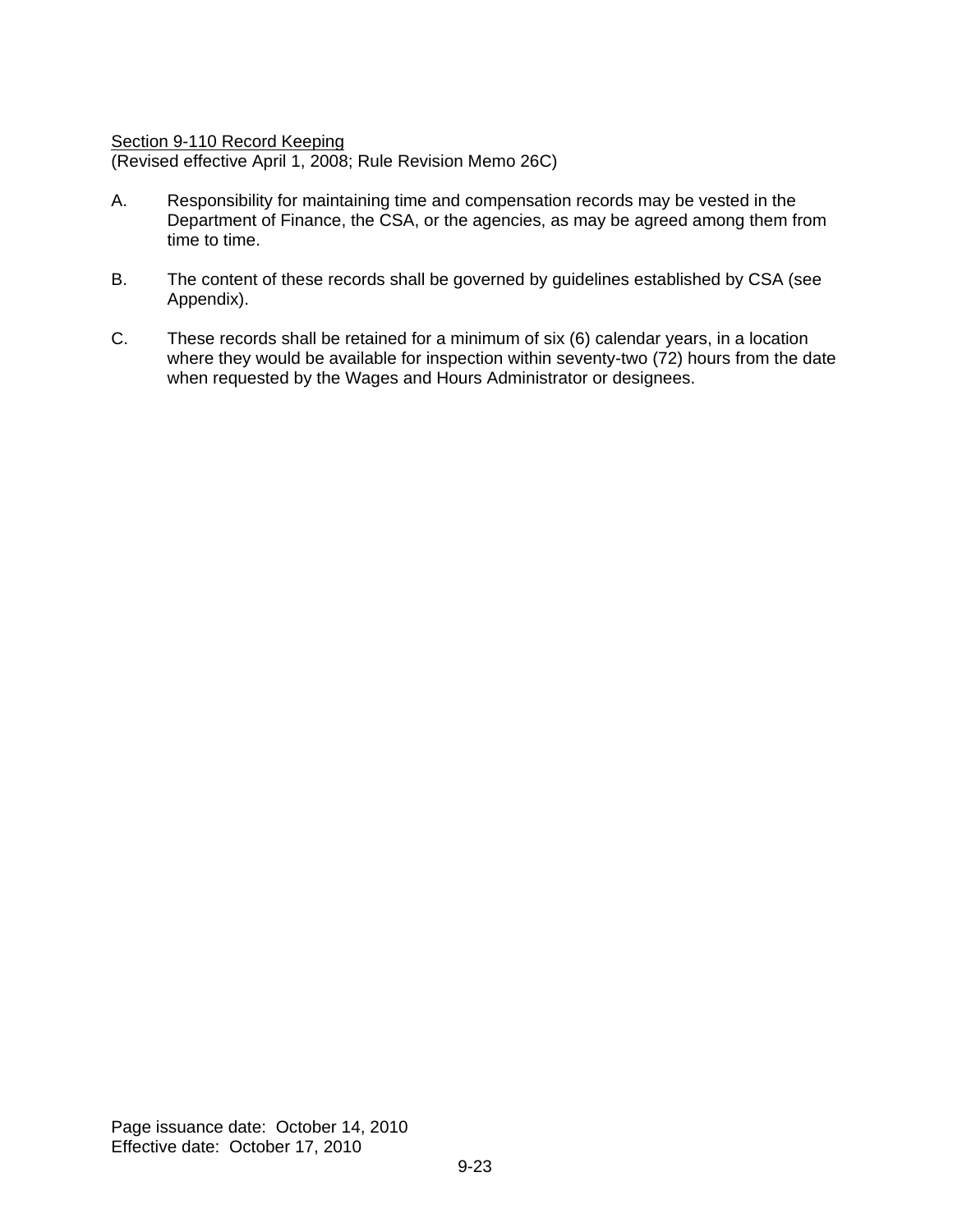### **APPENDIX 9.A.**

#### **TELECOMMUTING GUIDELINES (REFERRED TO IN RULE 9-80 F)**

- A. The position for which telecommuting is proposed shall be suitable for such an assignment, with the ability to provide high quality service to the public while telecommuting being the most significant determining factor.
- B. There shall not be any disruption of service or decline in the quality of services provided by the department or agency to the public as a result of telecommuting.
- C. No employee may telecommute unless their most recent performance rating is "Successful" or higher.
- D. If an employee subsequently receives a performance rating of "Failing" or "Below expectations", the employee's authorization to telecommute shall cease. (Revised effective January 1, 2010; Rule Revision Memo 43C)
- E. The employee shall agree not to engage in employment activities other than for the agency or department during telecommuting hours.
- F. The employee must designate a primary workspace at home that is maintained in safe condition, free from hazards. As an extension of the City's work site, the same insurance and workers' compensation coverage applies.
- G. When the employee uses his or her own equipment, the employee is responsible for maintenance and repair of that equipment.
- H. The employee will take all necessary precautions to secure department or agency information and equipment in his or her home and to prevent unauthorized access to any department or agency system or information.
- I. Employees must receive prior written approval to telecommute from their appointing authority.
- J. An employee's status, benefits, compensation, and work responsibilities shall not change due to telecommuting.
- K. Representatives from the City's Office of Technology Services, CSA, and Workers' Compensation section, a designated City supervisor or the individual appointed by the employee's appointing authority for such purpose may inspect an employee's home for a business purpose related to this program upon giving reasonable notice to the employee.
- M. The employee must at all times be accessible to the workplace via cellular phone, e-mail, or other means of direct communication and be able to report to work when notified or to respond immediately to communications from other staff, supervisors, managers or clients.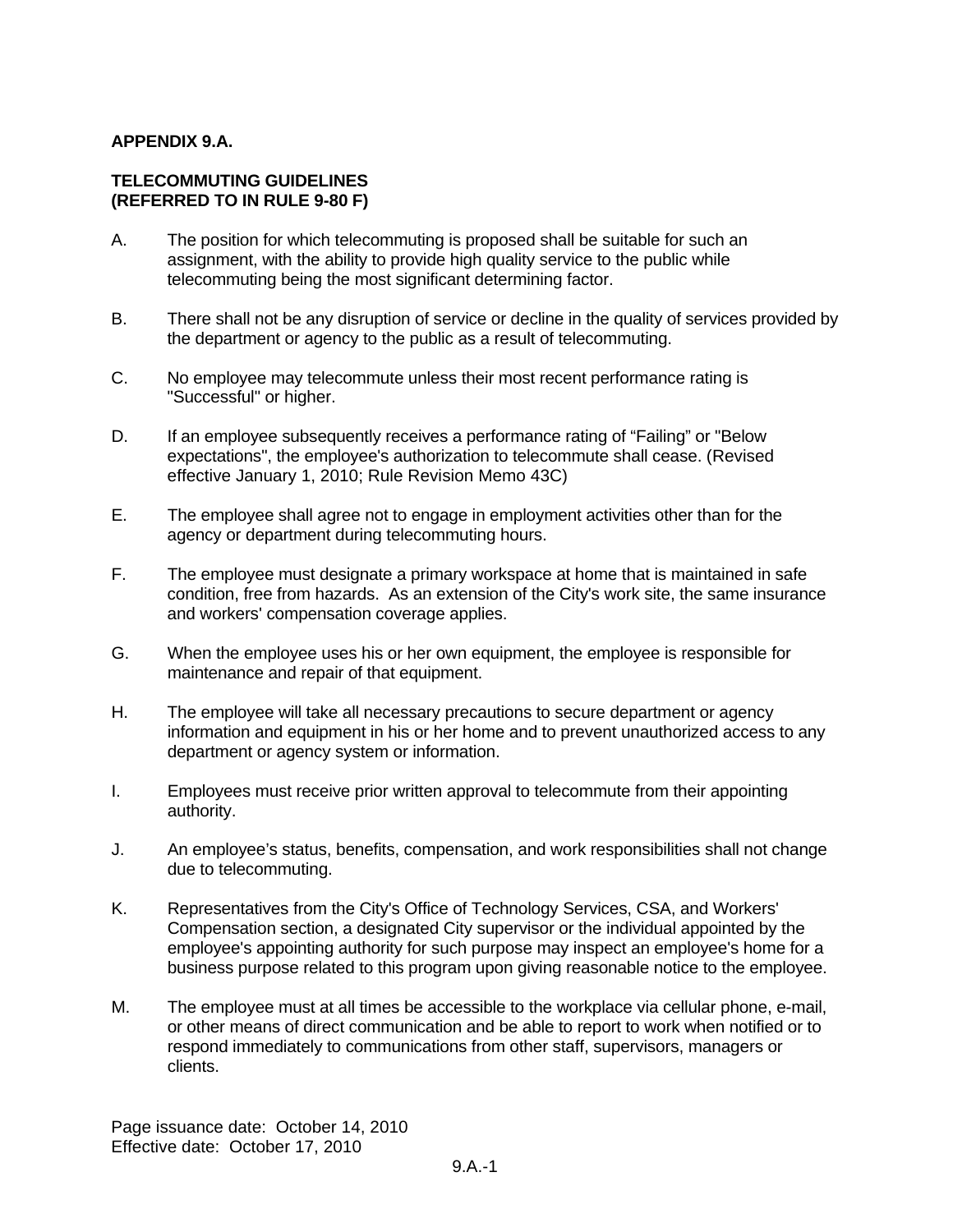#### **RULE 13 PAY FOR PERFORMANCE**

(Revised effective January 1, 2010; Rule Revision Memo 43C)

#### Purpose statement:

The purpose of this rule is to explain the Performance Enhancement Program and how the individual performance of Career Service employees is evaluated, reported and rewarded with merit increases, or merit payments.

#### Section 13-10 Definitions:

- A. Performance Improvement Plan ("PIP"): A document which may be used at any time during an employee's evaluation period to supplement the employee's PEP plan that may include, but is not limited to, levels of performance that must be achieved to obtain a successful rating, current performance deficiencies, support that may be provided by the department or agency, actions the employee must take to address the performance deficiencies, and a timeline for completion of the actions.
- B. Anniversary date: The effective date of an employment appointment or a reemployment appointment to a full or part-time limited or unlimited position in the Career Service, whichever is later; or the effective date of a re-instatement appointment.
- C. Interim PEPR: A PEPR prepared prior to an employee's merit date whenever an employee permanently changes supervisors, either by promotion, re-promotion, transfer, demotion, re-assignment, or other action*.*
- D. Merit increase: Periodic increase to an employee's base rate of pay determined by an employee's PEP rating and current pay rate. (Revised effective October 17, 2010; Rule Revision Memo 47C)
- E. Merit payment: Lump sum payment of one percent (1%) of an employee's current annual salary (before any applicable withholding) determined by the employee's PEP rating and current pay rate. A merit payment will not increase an employee's base rate of pay. (Revised effective October 17, 2010; Rule Revision Memo 47C)
- F. Merit date: The date an employee's annual evaluation period concludes and the date an employee's PEPR is due. For employees hired prior to January 1, 2008, it is the PEPR Evaluation End date the employee had as of December 31, 2007. For employees hired or re-hired on or after January 1, 2008, the merit date will either be the sixteenth of the month in which the employee's anniversary date occurred or the first of the month following the employee's anniversary date, whichever date is closest after the anniversary date. Employees hired on the first or sixteenth of a month on or after January 1, 2008 will retain the date of hire as the employee's merit date.
- G. PEP plan: The written plan that is provided to an employee setting forth the performance standards and measures against which an employee's performance is evaluated each year in an employee's PEPR.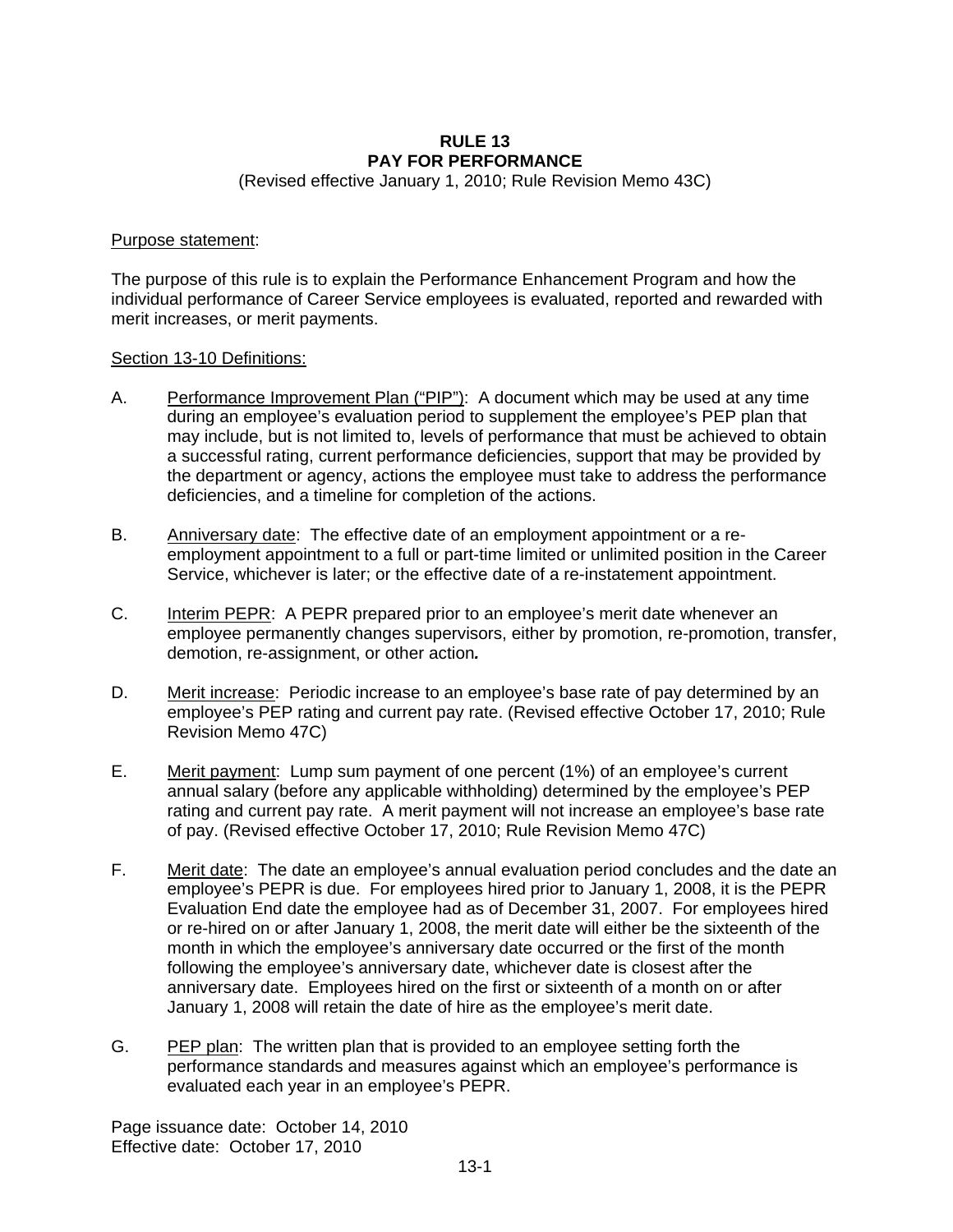- H. PEPR review date: The date an employee's PEPR is reviewed with an employee.
- I. Performance Enhancement Program (PEP): The performance evaluation system used by the City and County of Denver for Career Service employees.
- J. Performance Enhancement Program Report (PEPR): The report of an employee's performance evaluation that is provided to an employee each year by the employee's supervisor.
- K. Performance rating: The rating that is included in an employee's PEPR which is either "Outstanding," "Exceeds expectations," "Successful," "Below expectations," or "Failing."

### Section 13-20 Performance Enhancement Program

The purposes of the Performance Enhancement Program ("PEP") are to outline job expectations, establish performance standards and measures, encourage and support professional development, provide on-going performance feedback, and evaluate performance.

- A. Upon appointment to a position, or the assignment of substantially different duties, the employee's supervisor shall complete a PEP plan and review it with the employee.
- B. The PEP plan may be used as a basis for disciplinary action under Rule 16 **DISCIPLINE AND DISMISSAL** if an employee's performance fails to comport with the standards set forth in the PEP plan.

#### Section 13-30 PEP Process

- A. PEP reporting requirement:
	- 1. All employees, except those holding on-call positions, shall have their performance formally evaluated and rated once a year.
	- 2. Each employee's performance rating shall be reflected in an official Career Service Authority ("CSA") PEPR form, which shall be reviewed with the employee and submitted to CSA no later than thirty (30) calendar days after an employee's merit date.
	- 3. Documentation specifically detailing the reason(s) for an employee's performance rating shall be provided to CSA and the employee. Failure to provide such documentation to CSA shall result in the PEPR being returned to the appointing authority.
	- 4. The PEPR and any supporting documentation shall be made a permanent part of the employee's official personnel record.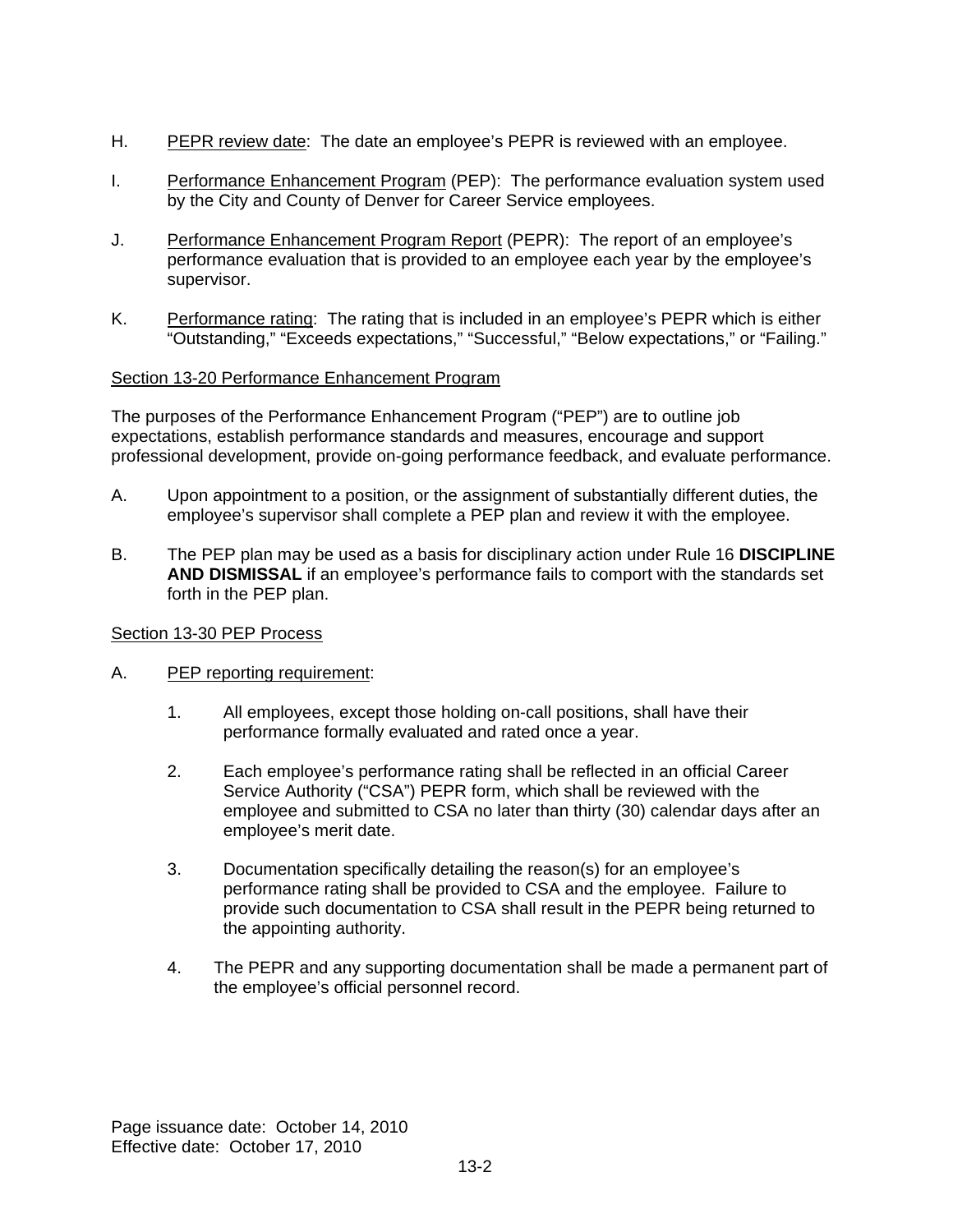### B. Interim PEPRs:

- 1. Whenever an employee permanently changes supervisors, either by promotion, re-promotion, transfer, demotion, re-assignment, or other action, an interim PEPR shall be completed by the employee's former supervisor immediately preceding the change. When the employee's current supervisor terminates employment with the City, the next level manager will be responsible for completing the interim PEPR. This report shall cover the period from the last merit date to the effective date of the transaction and shall be given to the receiving supervisor.
- 2. If an employee's supervisor or next level manager fails to complete an interim PEPR and submit to CSA within thirty (30) calendar days after the transaction date, a rating of "Successful" shall be granted for the relevant period.
- 3. The receiving supervisor shall prepare a PEPR for the period between the effective date of the interim PEPR and the merit date. The overall performance rating should take into account the performance rating on the interim PEPR and the employee's current performance in proportion to the time spent in each assignment. Nothing herein shall prevent an employee from receiving an overall annual rating of "Failing" or "Below expectations," even if the interim PEPR was "Successful," "Exceeds expectations" or "Outstanding."

### C. Performance ratings:

An employee's overall performance shall be rated in an employee's PEPR as one of the following:

- 1. Failing: Work does not meet expectations in most, if not all, areas.
- 2. Below expectations: Meets many, but not all job requirements. Outcomes are generally less than expected, with improvement required in one or more specific areas.
- 3. Successful: Consistently achieved performance standards.
- 4. Exceeds expectations: Consistently performs well above expected job requirements. Outcomes frequently surpass expectations.
- 5. Outstanding: Consistently delivers outcomes not often achieved by others; always exceeds standards.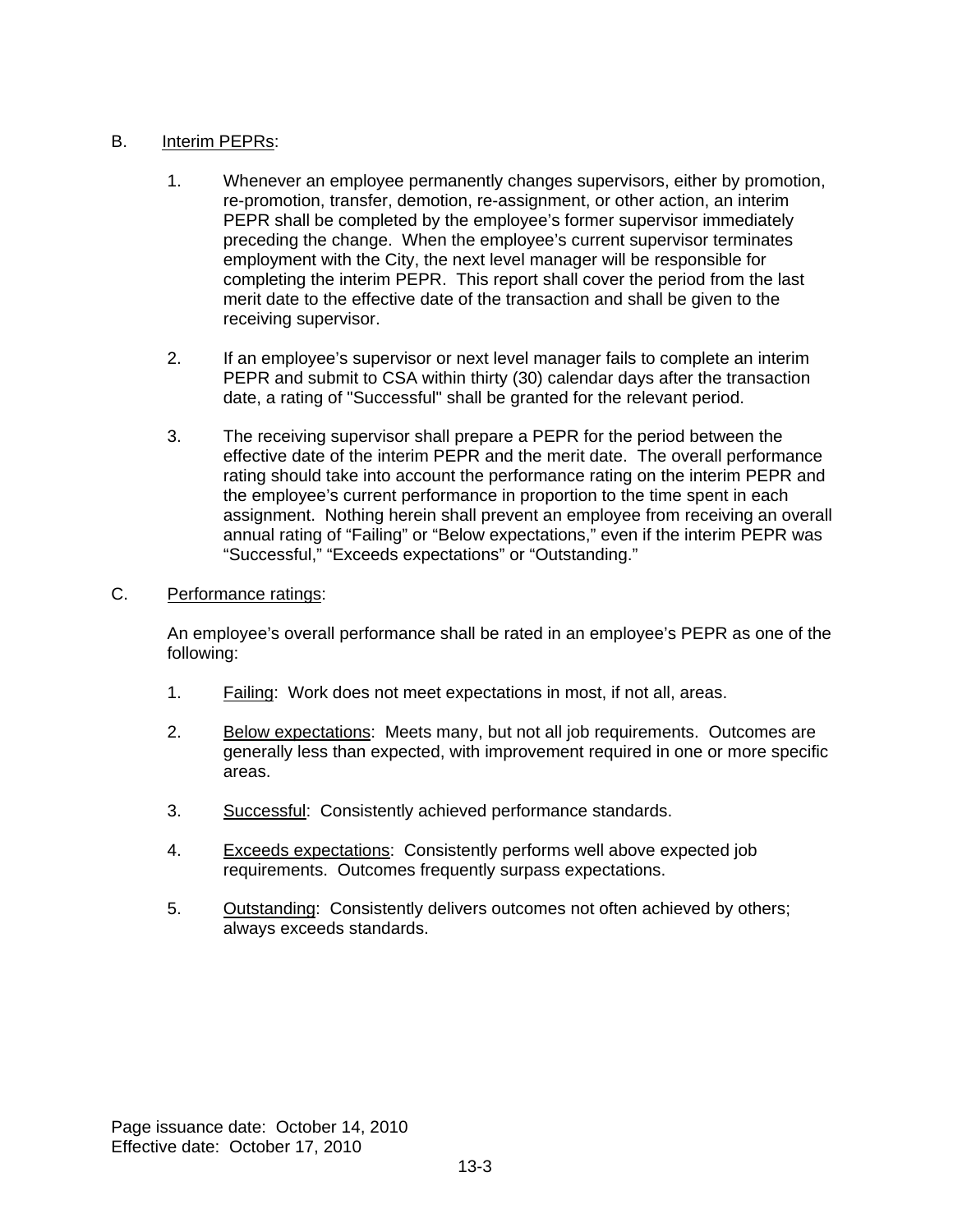### Section 13-40 "Failing" Rating Procedure

- A. If an employee's annual performance rating is expected to be "Failing," the department or agency shall advise the employee of the expected rating a reasonable time in advance, but not less than seven (7) calendar days prior to the PEPR review date, and shall allow representation at the meeting to review the PEPR in accordance with the provisions of Rule 15 **CODE OF CONDUCT**.
- B. If an employee's annual performance rating is "Failing," the employee will not be eligible for a merit increase or merit payment for that evaluation period unless the PEPR is more than thirty (30) calendar days late, in which case the provisions of paragraph 13-61 C Failure to file PEPR will determine the employee's eligibility for a merit increase.
- C. The employee shall be provided with a PIP no later than ten (10) calendar days after the PEPR review date.

### Section 13-50 Grievances and Appeals Relating to PEPRs

- A. An employee may grieve any performance rating pursuant to Rule 18 **DISPUTE RESOLUTION**.
- B. An employee may appeal a grievance of a "Failing" rating in accordance with Rule 19 **APPEALS**. Appeals of grievances of other ratings are not permitted.
- C. An employee may not grieve or appeal any other aspect of the Performance Enhancement Program.

### Section 13-60 Eligibility for Merit Increases and Merit Payments (Revised effective October 17, 2010; Rule Revision Memo 47C)

- A. Eligibility for merit increases and merit payments is based on an employee's overall annual performance as measured by a PEPR. However, no employee shall receive a merit increase that exceeds the range maximum of the pay grade assigned to the employee's job classification. Employees who hold positions in classifications contained in the Undersheriff pay schedules are not eligible for merit increases or merit payments under this Rule 13.
- B. 1. The funding for merit increases and merit payments is provided in the annual appropriation ordinance. The pay increase associated with a particular performance rating shall be reviewed annually and adjusted as necessary to reflect prevailing practices in the community. The award of merit increases and merit payments is contingent upon this annual appropriation being approved by City Council. In case of a conflict between ordinance and these rules, the ordinance will prevail.
	- 2. Merit increases and merit payments will not be awarded on PEPRs due in 2010.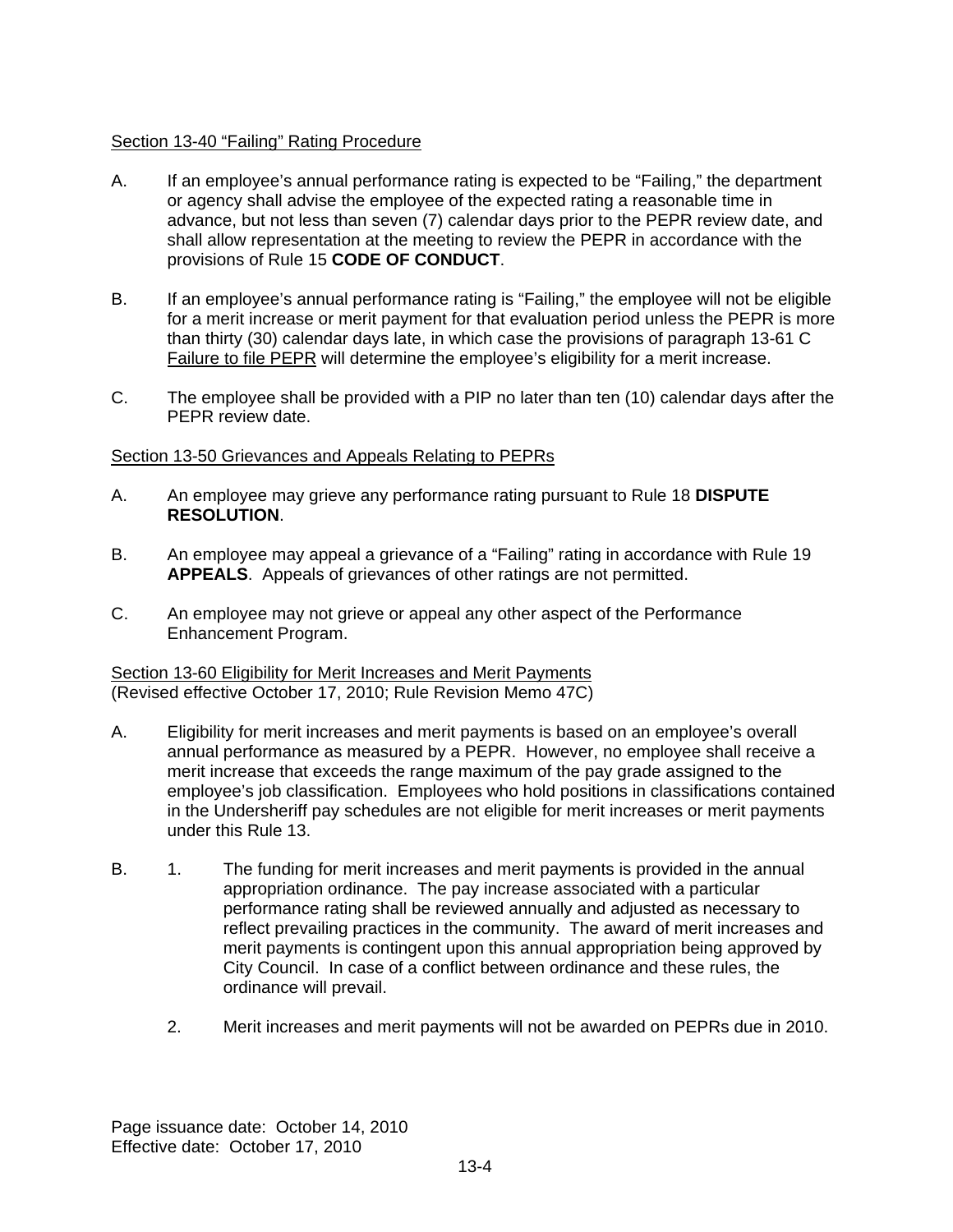C. In the case of a declared fiscal emergency by the Mayor, and upon the request of the Mayor, there will be no merit increases or merit payments awarded for increments of at least one year. During the declared fiscal emergency appointing authorities, managers and supervisors shall complete PEPRs for employees, but no merit increases or merit payments will be awarded during this time.

### 13-61 Merit Date:

- A. General provision: If an employee is eligible to receive a merit increase or merit payment, it will be effective on the merit date.
- B. If a department or agency prepares an employee's PEPR after the merit date, any merit increase or merit payment to be awarded as a result of the performance rating shall be granted retroactively to the merit date.
- C. Failure to file PEPR:
	- 1. If a PEPR is not received in the office of CSA within thirty (30) calendar days after the merit date, a merit increase, equivalent to the pay increase the employee would have received for a "Successful" rating, shall be granted retroactively to the merit date. (Revised effective October 17, 2010; Rule Revision Memo 47C)
	- 2. If the PEPR is received after the thirty (30) calendar days and it shows an "Exceeds expectations" or "Outstanding" rating, any corresponding increase in merit pay shall be granted retroactively to the merit date.
	- 3. If the PEPR is received after the thirty (30) calendar days and it shows a "Below expectations" or "Failing" rating, the employee shall continue to receive the merit increase, if any, associated with a "Successful" rating, but the PEPR evidencing the "Below expectations" or "Failing" rating will become part of the employee's record.
	- 4. Supervisors or managers who are responsible for the submission of PEPRs to CSA and file a PEPR more than thirty (30) calendar days after the merit date may be subject to discipline for failure to perform assigned duties.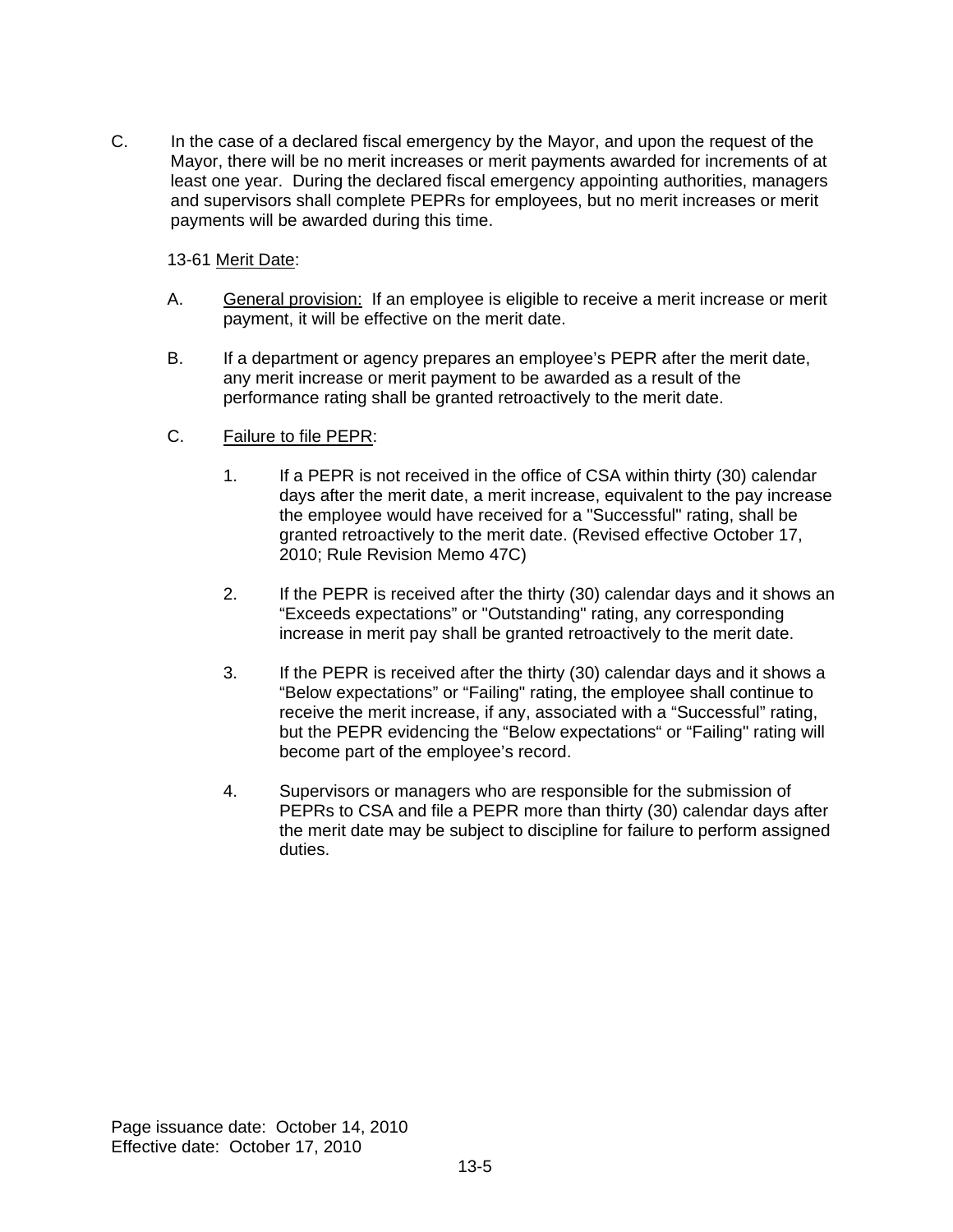13-62 On-call Employees and Employees in Other Pay Schedules (Revised effective October 17, 2010; Rule Revision Memo 47C)

- A. On-call employees are not eligible for merit increases or merit payments.
- B. Positions in the community rate and short range pay schedules are on-call, accordingly, merit increases or merit payments are not available. However, employees in these schedules may receive a two and one quarter percent (2.25%) pay increase (not to exceed the range maximum of the applicable range) upon the approval of the appointing authority, except during a declared fiscal emergency, after having served:
	- 1. Two consecutive annual terms (an annual term is a minimum of three hundred (300) hours); or
	- 2. One term and completion of a certificate program as approved by the appointing authority.
- C. The Training pay schedule only has one pay rate; accordingly merit increases cannot be granted.